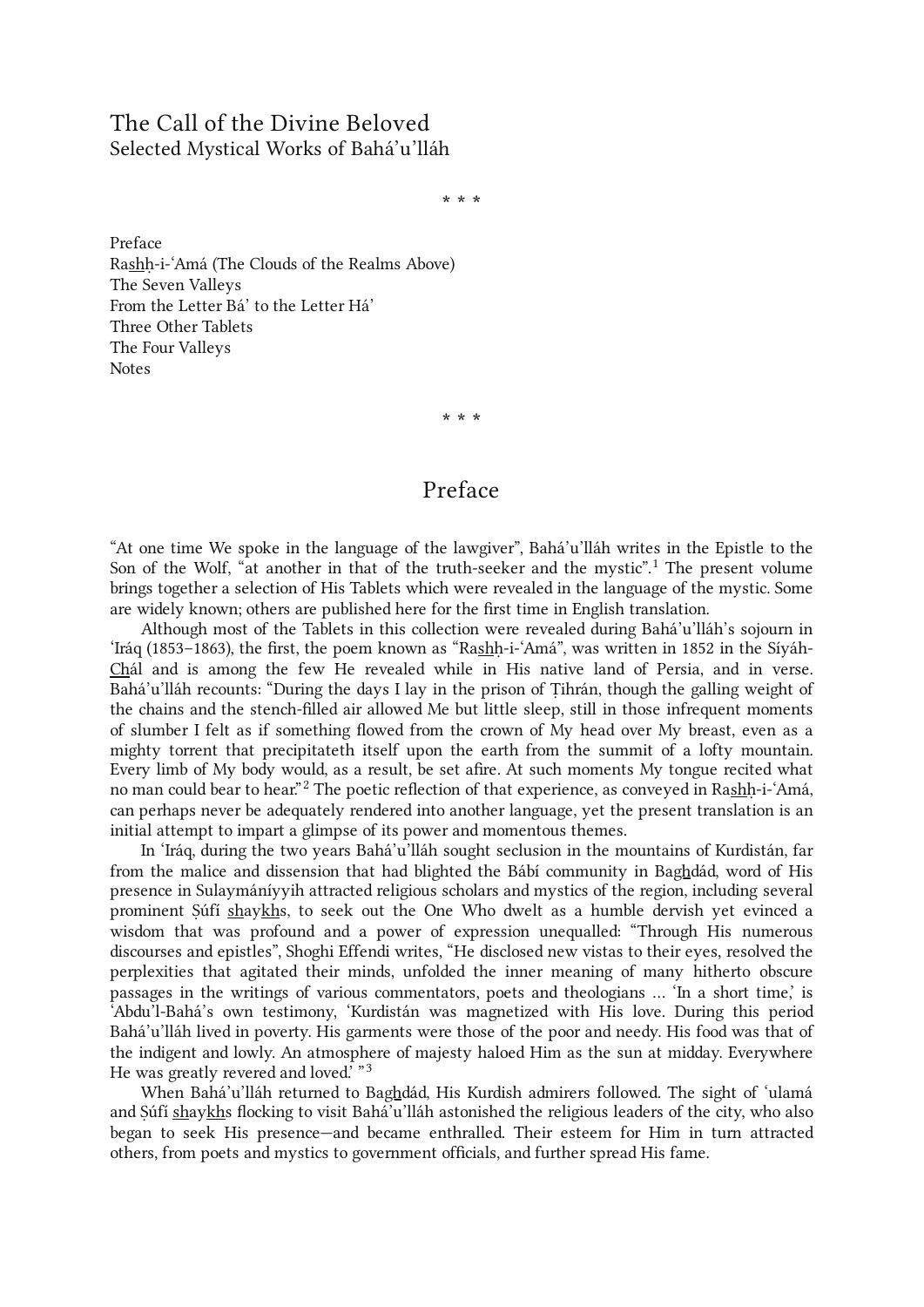<span id="page-1-0"></span>This period, Shoghi Effendi tells us, saw an "enormous expansion in the scope and volume of Bahá'u'lláh's writings ... The verses that streamed during those years from His pen, described as 'a copious rain' by Himself, whether in the form of epistles, exhortations, commentaries, apologies, dissertations, prophecies, prayers, odes or specific Tablets" revivified and transformed the Bábí community. It was a period so prolific that, on average, the unrecorded verses He would reveal in a single day and night equalled in number those of the Qur'án. "As to those verses which He either dictated or wrote Himself, their number was no less remarkable than either the wealth of material they contained, or the diversity of subjects to which they referred."<sup>[4](#page-30-4)</sup>

<span id="page-1-1"></span>Among the "priceless treasures cast forth from the billowing ocean of Bahá'u'lláh's Revelation" in those days is Bahá'u'lláh's "greatest mystical composition", the Seven Valleys, which "describes the seven stages which the soul of the seeker must needs traverse ere it can attain the object of its existence." [5](#page-30-5) Writing years later in 'Akká, He explained:

<span id="page-1-2"></span>This treatise was revealed in the language of the people, in the days prior to Our Declaration. The occasion for its revelation was the receipt of a letter addressed to the Most Holy Court in 'Iráq from a man of Sunní persuasion, who was both a scholar and a mystic. This treatise was therefore revealed, in accordance with divine wisdom, in the manner that was current amongst the people. However, in this day, every soul who hath fixed his gaze upon the Supreme Horizon, and hath recognized the one true God, hath verily attained unto every one of the seven valleys or seven stations mentioned therein.<sup>[6](#page-30-6)</sup>

Like the twelfth-century poem by 'Attár, Manțiqu't-Țayr (The Conference of the Birds), the Seven Valleys describes a journey through seven stations in quest of the Divine. However, the quest in the Seven Valleys is also one undertaken in a context defined by the imminent dawning of the new Revelation—and indeed the presence of the Beloved Himself.

That the mystic journey cannot be reduced to a fixed scheme, nor the search for the Divine Beloved to a series of discrete stages, is highlighted in a number of other Tablets, four of which are included here. The volume closes with the Four Valleys, an epistle addressed to one of Bahá'u'lláh's devoted admirers from Kurdistán. Rather than describing a progression through stages, it elaborates four different paths of approach to the Divine.

The current renderings of the Seven Valleys and the Four Valleys are based on the translations by Marzieh Gail, in consultation with Ali-Kuli Khan, published in 1945. While those earlier translations contain many exquisite, inspired passages, some changes were required for clarity and accuracy.

<span id="page-1-3"></span>May the publication of this volume contribute to a deeper appreciation of the mystical dimensions of Bahá'u'lláh's Message and inspire a greater zeal and fervour in raising the celestial call of the Divine Beloved: "For whereas in days past every lover besought and searched after his Beloved, it is the Beloved Himself Who now is calling His lovers and is inviting them to attain His presence."<sup>[7](#page-30-7)</sup>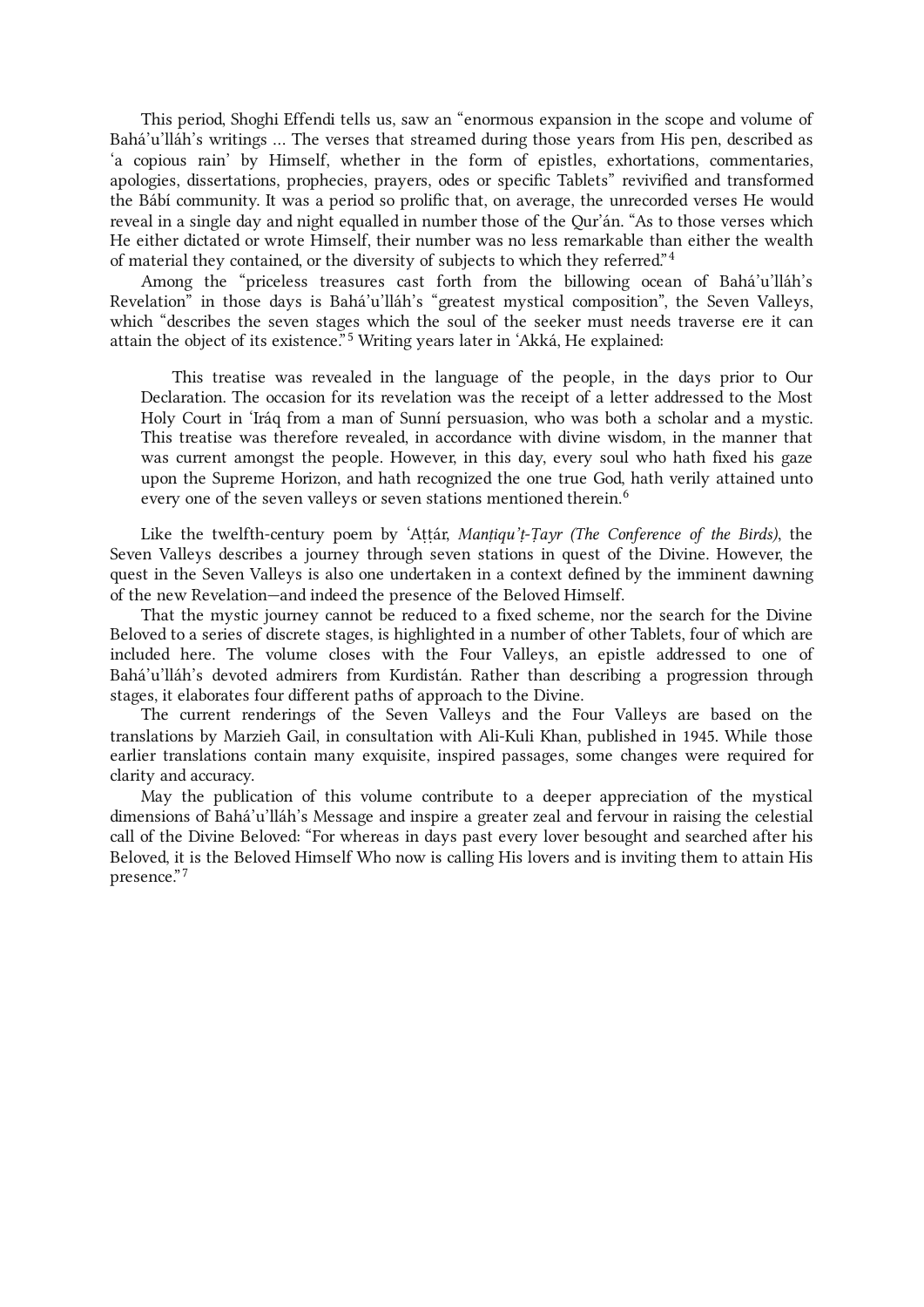# <span id="page-2-0"></span>Rashh-i-'Amá

(The Clouds of the Realms Above)

- <span id="page-2-1"></span><sup>1</sup> TIS FROM Our rapture that the clouds of realms above are raining down;<sup>[8](#page-30-8)</sup> 'Tis from Our anthem that the mysteries of faith are raining down.
- Upon the Eastern wind Cathay's entrancing musk doth waft; 2 This sweetly scented breeze from Our curling locks is raining down.
- The day-star of adornment hath dawned forth above the face of God; 3 Behold that mystic truth which from His Countenance is raining down.
- The sea of purity hath from the wave of true reunion surged; 4 This precious, rare bestowal from Our rapture is raining down.
- The treasuries of love lay hid within the very heart of Fárs; 5 From out this treasure trove the pearls of faithfulness are raining down.
- The splendour of the rose doth bring the ecstasy of choicest wine; 6 This subtle music from the ringing tones of Lordship is raining down.
- The trumpet-blast of Judgement Day, the joyful bliss of heaven's call— 7 Both at a single breath are from the firmament now raining down.
- The Day of "I am He" is made to shine resplendent from Our face; 8 The Age of "He is He" from out Our flowing cup is raining down.
- From out the fountain of Our heart hath God's celestial river flowed; 9 This cup of honeyed nectar from Our ruby lips is raining down.
- The Day of God hath been fulfilled, for lo, the Lord hath been unveiled; 10 This wondrous message from the melody of Ṭá' is raining down.
- 11 Behold Bahá's outpouring grace, the bounty of the clouds above, Which, merged into a single song, in God's own voice is raining down.
- Behold the Lord's leviathan, behold His sacred countenance; 12 Behold the blessings of the heart that from His throne are raining down.
- 13 Behold the Palm of Paradise, behold the warbling of the Dove; Behold the glorious hymns that in the purest light are raining down.
- 14 Behold the soul-entrancing song, behold the beating of the drum, Behold the sacred rhythms that from Our hand are raining down.
- 15 Behold the Countenance Divine! Behold the Maid of Paradise! Behold the grace upon the world from Our own presence raining down.
- 16 Behold the everlasting Face! Behold the chalice-bearer's charm! Behold the crystal draught that from Our brimming cup is raining down.
- 17 Behold the fire of Moses, see His hand that shineth white; Behold the heart of Sinai—from Our hand all raining down.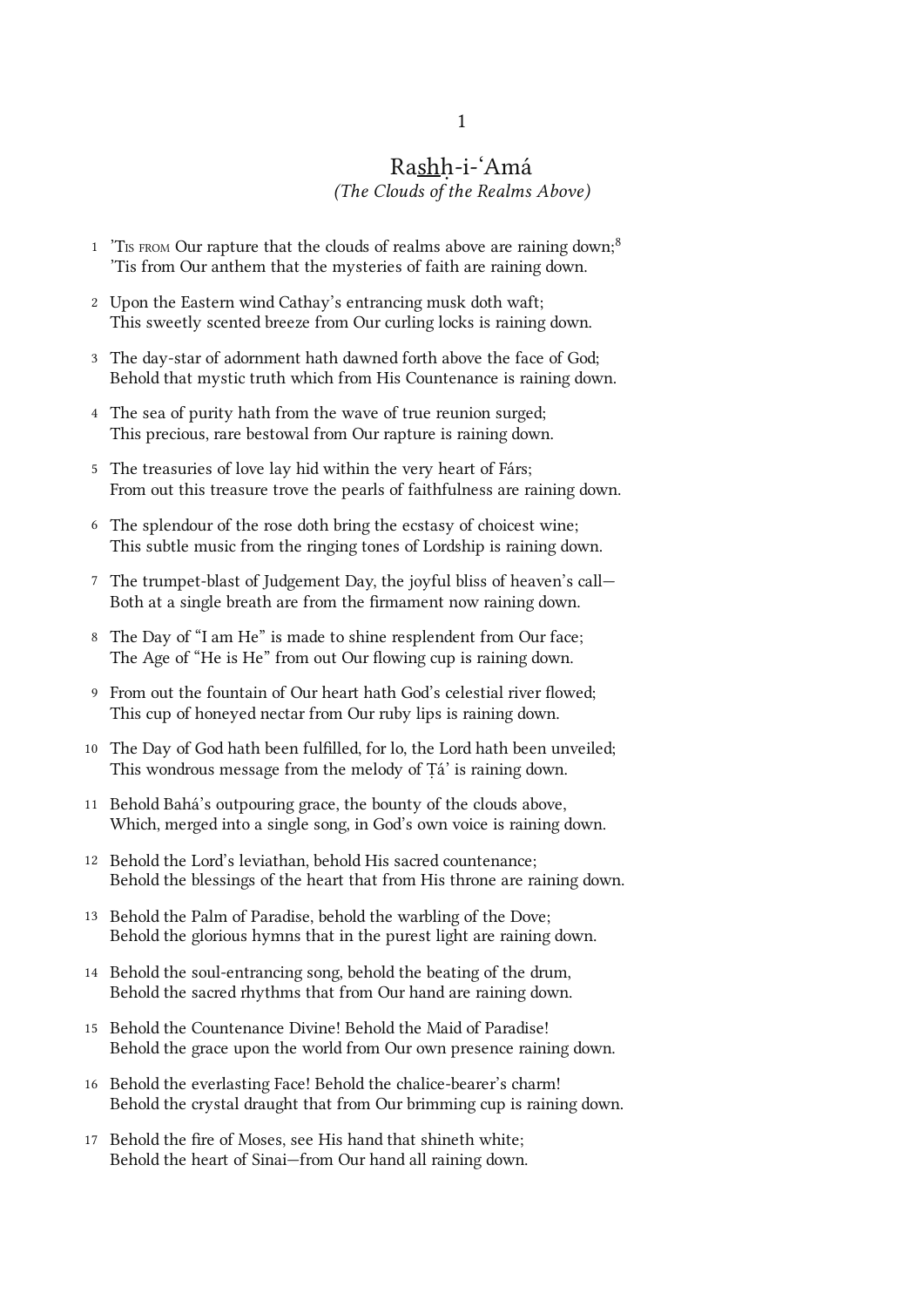- Hear ye the sotted lovers' sighs, behold the garden blooming fair; 18 Behold the bliss that from His presence in your midst is raining down.
- Behold the radiant face of Há', behold the beauteous robe of Bá'; 19 Behold the Lordly grace that from Our Pen is raining down.
- The vessel of the Advent this, the clouds of limpid waters these; 20The trill of songbirds this, from Our fleeting Wellspring raining down.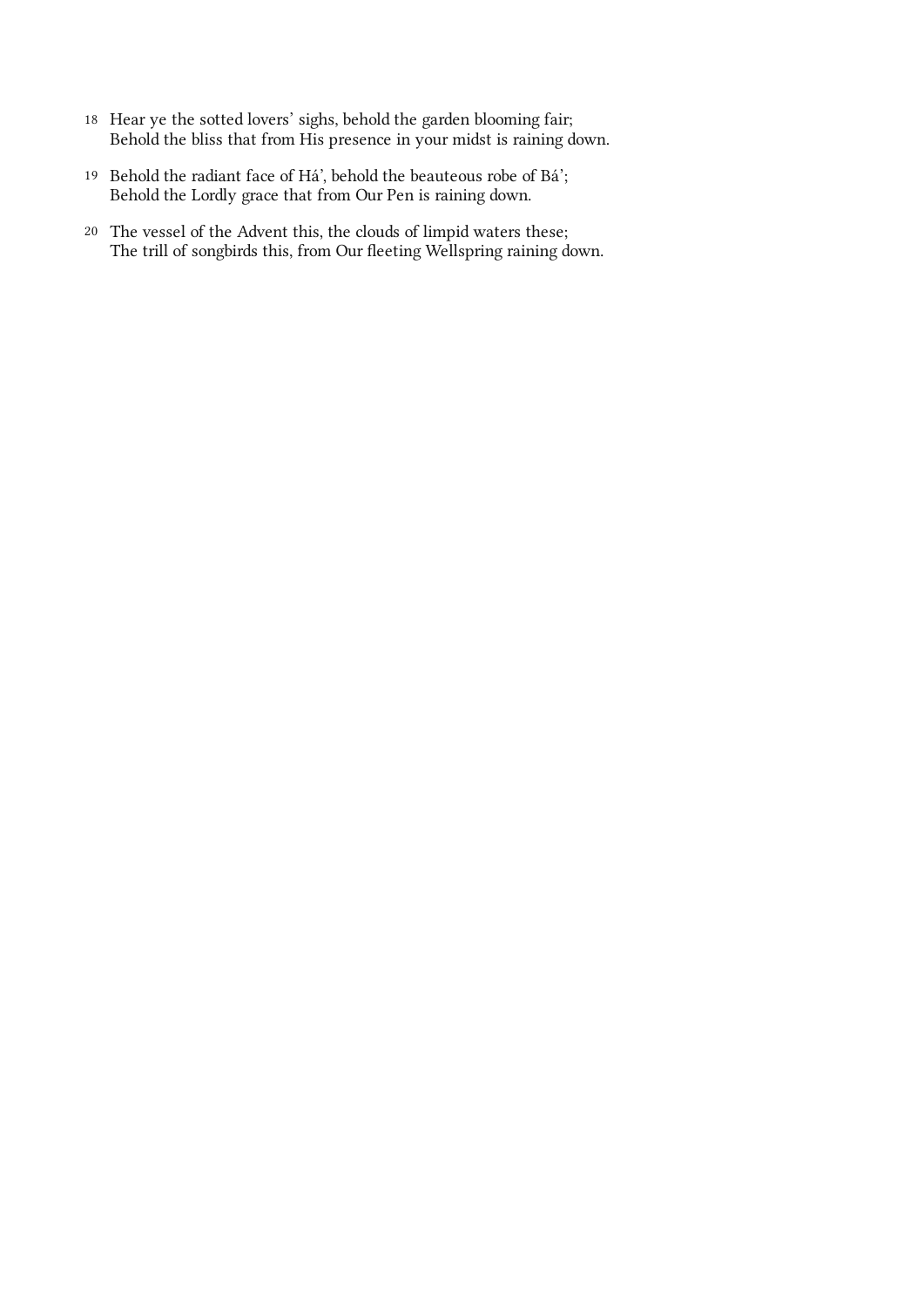### <span id="page-4-0"></span>The Seven Valleys

An exposition of the mysteries enshrined in the stages of ascent for them that seek to journey unto God, the Almighty, the Ever-Forgiving

#### IN THE NAME OF GOD, THE MERCIFUL, THE COMPASSIONATE!

- <span id="page-4-1"></span>Praise be to God Who hath made being to come forth from nothingness; graven upon the tablet of 1 man a measure of the mysteries of His eternity; taught him from the storehouse of divine utterance that which he knew not; made him a perspicuous book unto such as have believed and surrendered their souls; given him to behold, in this dark and ruinous age, a new creation within all things; and caused him to speak forth, from the midmost heart of eternity, and in a new and wondrous voice, embodied in the most excellent Temple. [9](#page-30-9) And all to this end: that every man may testify, in himself and by himself, before the Seat of the revelation of his Lord, that there is none other God but Him; and that all may reach that summit of realities where none shall contemplate anything but that he shall perceive God therein. This is the vision of the splendours which have been deposited within the realities of all things; for otherwise He, exalted be His glory, is entirely sanctified above being seen or witnessed: "No vision taketh in Him, but He taketh in all vision; He is the Subtile, the All-Perceiving."<sup>[10](#page-30-10)</sup>
- <span id="page-4-2"></span>And I praise and glorify that primal Sea which hath branched out from the ocean of the unseen Essence, and that primal Morn which hath broken forth upon the horizon of Singleness, and that primal Sun which hath risen in the heaven of everlasting splendour, and that primal Fire which was kindled from the Lamp of eternity within the Niche of oneness: He Who is called "Ahmad" in the kingdom of the exalted ones, and "Muhammad" amongst the concourse of the favoured ones, and "Maḥmúd" in the realm of the sincere;<sup>[11](#page-30-11)</sup> and in the hearts of the knowing, "whichsoever ye call upon, most beauteous are His names."<sup>[12](#page-30-12)</sup> And upon His kindred and His companions be abundant, abiding, and eternal peace! 2
- <span id="page-4-3"></span>To continue: I have hearkened to the song of the nightingale of knowledge upon the twigs of the tree of thine inmost being, and to the cooing of the dove of certitude upon the branches of the bower of thine heart. Methinks I inhaled the fragrance of purity from the raiment of thy love and, in perusing thy letter, attained thy very presence. I noted, moreover, thine allusions to thy death in God and thy life through Him, and the love thou dost cherish for the beloved of the Lord and for the Manifestations of His names and the Exponents of His attributes. I have purposed, therefore, to acquaint thee with holy and resplendent tokens from the realms of might and glory, that haply they may draw thee nigh unto the court of holiness, nearness, and beauty, and draw thee to a station wherein thou shalt see naught in all existence but the hallowed Countenance of thy Beloved, and wilt behold all of creation as a day wherein none was deemed worthy of mention.<sup>[13](#page-30-13)</sup> 3
- <span id="page-4-4"></span>Of this did the nightingale of oneness sing in the garden of his mystical treatise,  $14$  saying, "And there shall appear upon the tablet of thine heart an inscription of the subtle mysteries of the verse 'Fear ye God; God will teach you', and the bird of thy spirit shall recall the sanctuaries of ancient splendour, and soar upon the wings of longing into the heaven of the command 'Walk the beaten paths of thy Lord', and partake of the choice fruits of communion in the gardens of the utterance 'Feed, moreover, on every kind of fruit.'"<sup>[15](#page-30-15)</sup> 4
- <span id="page-4-5"></span>By My life, O friend! Wert thou to taste the fruits of these verdant trees that spring from the soil of true understanding, once the effulgent light of His Essence hath been reflected in the Mirrors of His names and attributes, yearning would seize the reins of patience and restraint from out thy hand and stir thy spirit into commotion with the splendours of His light. It would draw thee from this abode of dust unto thy true and heavenly habitation in the midmost heart of mystic knowledge, and raise thee to a station wherein thou wilt soar in the air even as thou treadest upon the earth, and wilt walk upon the water even as thou movest over the land. Wherefore, may it rejoice me, and thee, and whosoever mounteth into the heaven of knowledge, and whose heart 5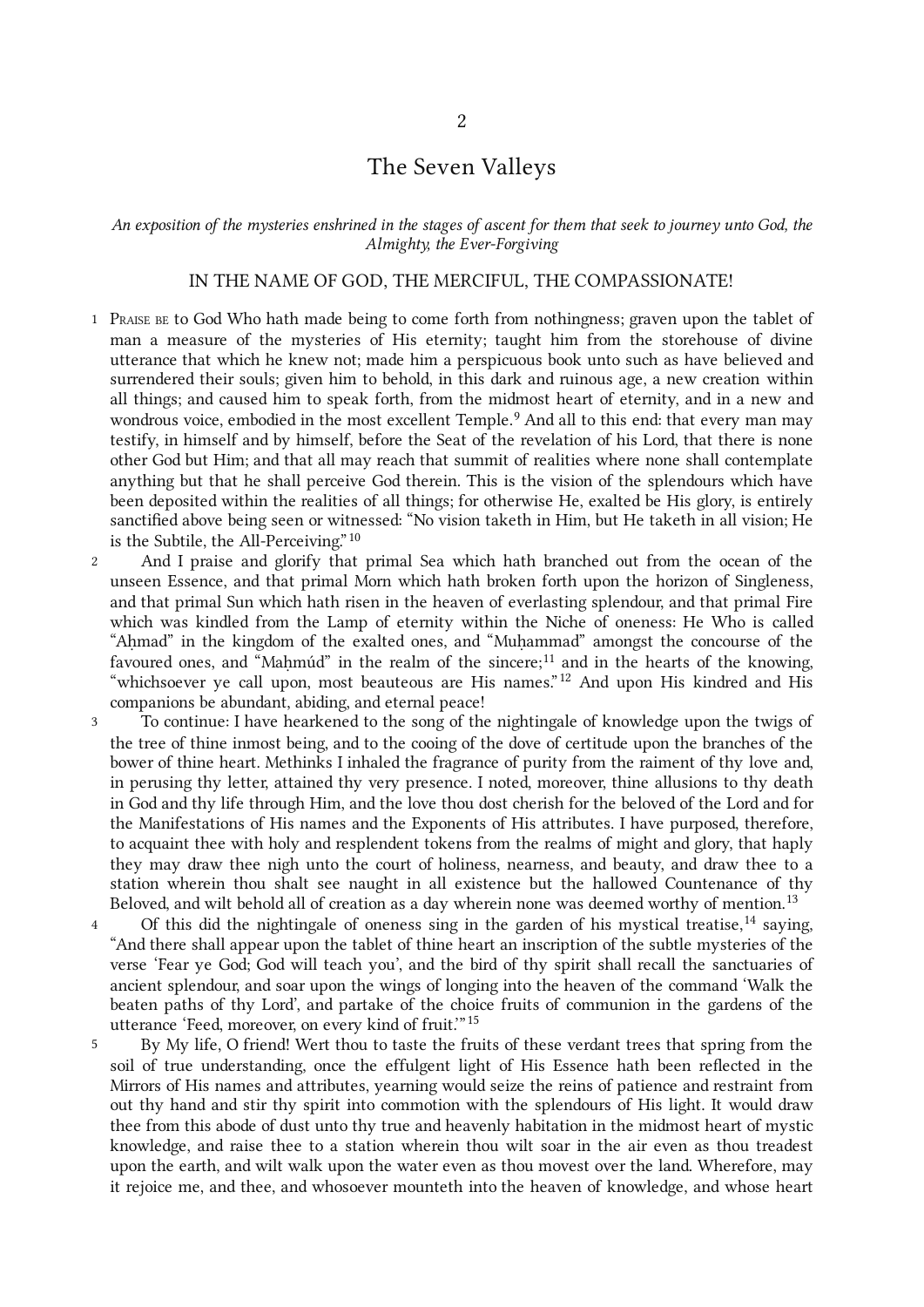<span id="page-5-0"></span>hath been revived by the breezes of certitude that waft from the Sheba of the All-Merciful upon the meadow of his inner being. Peace be upon him who followeth the way of guidance!<sup>[16](#page-30-16)</sup>

- And further: the stages that mark the wayfarers' journey from their mortal abode to the heavenly homeland are said to be seven. Some have referred to them as seven valleys, and others, as seven cities.<sup>[17](#page-30-17)</sup> And it is said that until the wayfarer taketh leave of self and traverseth these stages, he shall never attain the ocean of nearness and reunion nor taste of the matchless wine. 6
- <span id="page-5-1"></span>The first is the Valley of Search. The steed of this valley is patience; without patience the wayfarer on this journey will reach nowhere and attain no goal. Nor should he ever become downhearted: If he strive for a hundred thousand years and yet fail to behold the beauty of the Friend, he should not falter. For those who seek the Kaaba of "for Us" rejoice in the tidings "In Our ways shall We assuredly guide them."<sup>[18](#page-30-18)</sup> In their search, they have stoutly girded up the loins of service and at every moment journey from the plane of heedlessness into the realm of search. No bond shall hold them back and no counsel deter them. 7
- It is incumbent upon these servants to cleanse the heart, which is the wellspring of divine treasures, of every marking; turn away from imitation, which is following the traces of their forefathers; and shut the door of friendship and enmity upon all the people of the earth. 8
- In this journey the seeker reacheth a station wherein he seeth all created things wandering distracted in search of the Friend. How many a Jacob will he see searching after his Joseph, how many a lover will he behold hastening towards the Well-Beloved; a world of adoring souls will he witness tracing the path of the Adored One! At every moment he findeth a weighty matter, in every hour he becometh aware of a new mystery; for he hath severed his heart from both worlds and set out for the Kaaba of the Beloved. At every step, aid from the invisible Realm will attend him and the fervour of his search will grow. 9
- <span id="page-5-2"></span>One must judge of search by the standard of the Majnún of love.<sup>[19](#page-30-19)</sup> It is related that one day they came upon Majnún sifting the dust, his tears flowing down. They asked, "What doest thou?" He said, "I seek for Laylí." "Alas for thee!" they cried, "Laylí is of pure spirit, yet thou seekest her in the dust!" He said, "I seek her everywhere; haply somewhere I shall find her." 10
- <span id="page-5-3"></span>Yea, though to the wise it be shameful to seek the Lord of Lords in the dust, yet this betokeneth intense ardour in searching. "Whoso seeketh out a thing and persisteth with zeal shall find it." $^{20}$  $^{20}$  $^{20}$ 11
- <span id="page-5-4"></span>The true seeker hunteth naught but the object of his quest, and the sincere lover hath no desire save reunion with his beloved. Nor shall the seeker reach his goal unless he sacrifice all things. That is, whatever he hath seen, and heard, and understood—all he must set at naught with "no God is there", that he may enter into the realm of the spirit, which is the city of "but God".<sup>[21](#page-30-21)</sup> Labour is needed, if we are to seek Him; ardour is needed, if we are to drink the nectar of reunion with Him; and if we taste of this cup, we shall cast away the world. 12
- On this journey the wayfarer dwelleth in every abode, however humble, and resideth in every land. In every face he seeketh the beauty of the Friend; in every region he searcheth after the Beloved. He joineth every company and seeketh fellowship with every soul, that haply in some heart he may discern the secret of the Beloved, or in some face behold the beauty of the Adored One. 13
- And if, by the help of the Creator, he findeth on this journey a trace of the traceless Friend, and inhaleth the fragrance of the long-lost Joseph from the heavenly herald, he shall straightway step into the Valley of Love and be consumed in the fire of love. In this city the heaven of rapture is upraised, and the world-illuming sun of yearning shineth, and the fire of love is set ablaze; and when the fire of love is ablaze, it burneth to ashes the harvest of reason. 14
- Now is the wayfarer oblivious of himself, and of aught besides himself. He seeth neither ignorance nor knowledge, neither doubt nor certitude; he knoweth not the morn of guidance from the night of error. He fleeth from both unbelief and faith, and findeth in deadly poison his heart's relief. Wherefore 'Aṭṭár saith: 15

For the infidel, error—for the faithful, faith; For 'Aṭṭár's heart, an atom of thy pain.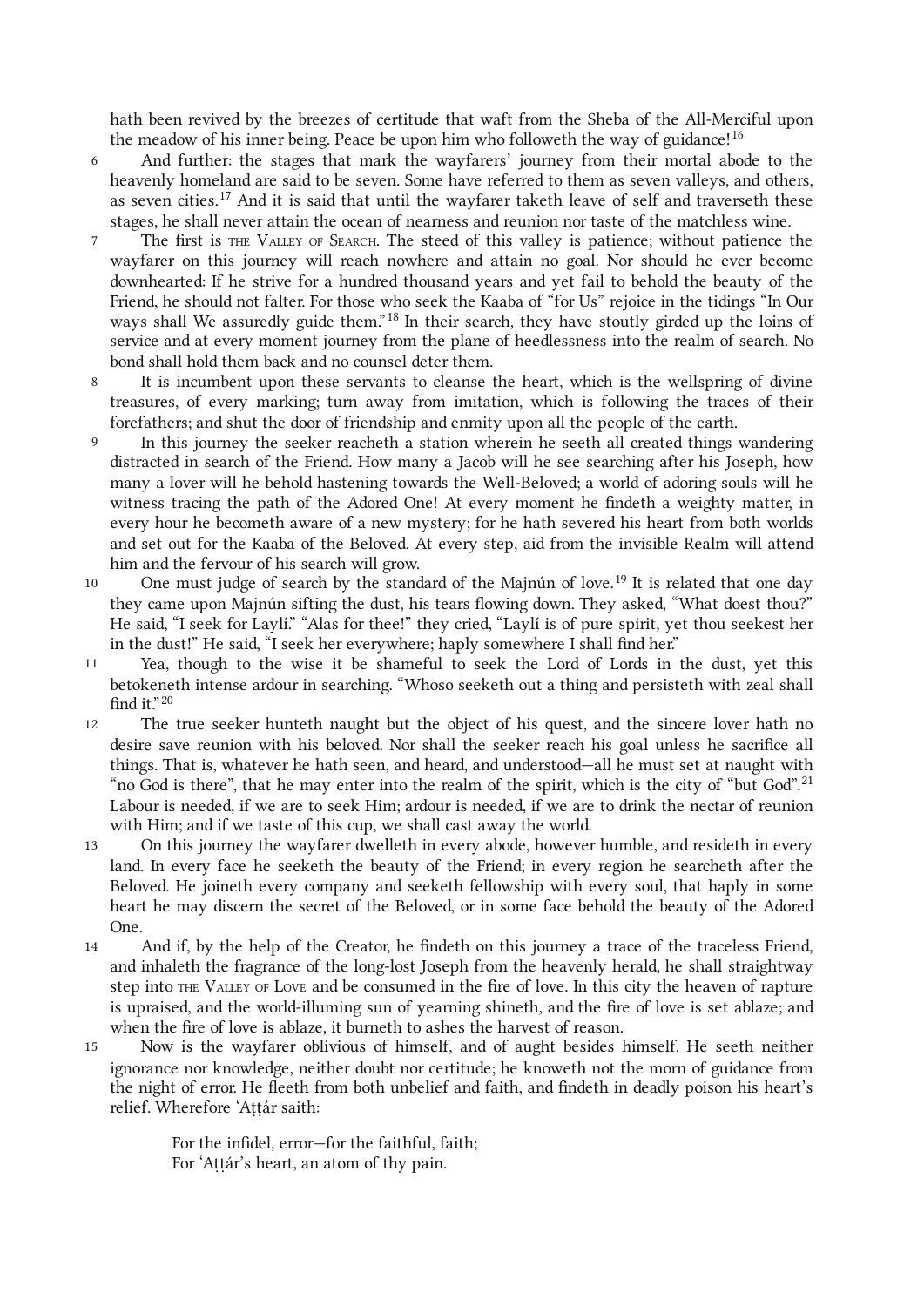- The steed of this valley is pain, and if there be no pain this journey will never end. In this plane the lover hath no thought save the Beloved, and seeketh no refuge save the Friend. At every moment he offereth a hundred lives in the path of the Loved One, at every step he throweth a thousand heads at His feet. 16
- O My brother! Until thou enter the Egypt of love, thou shalt never gaze upon the Joseph-like beauty of the Friend; and until, like Jacob, thou forsake thine outward eyes, thou shalt never open the eye of thine inward being; and until thou burn with the fire of love, thou shalt never find thyself in true yearning's embrace. 17
- <span id="page-6-0"></span>A lover feareth nothing and can suffer no harm: Thou seest him chill in the fire and dry in the sea. 18

A lover is he who is chill in hellfire;

<span id="page-6-1"></span>A knower is he who is dry in the sea.<sup>[22](#page-30-22)</sup>

Love accepteth no existence and wisheth no life: In death it seeth life, and in shame it seeketh glory. To merit the madness of love, one must abound in sanity; to merit the bonds of the Friend, one must be free in spirit. Blessed the neck that is caught in His noose, and happy the head that falleth on the dust in the path of His love. Wherefore, O friend, renounce thy self, that thou mayest find the Peerless One; and soar beyond this mortal world, that thou mayest find thy nest in the abode of heaven. Be as naught, if thou wouldst kindle the fire of being and be fit for the pathway of love. 19

> Ne'er will love allow a living soul to tread its way; Ne'er will the falcon deign to seize a lifeless prey. $^{23}$  $^{23}$  $^{23}$

<span id="page-6-2"></span>Love setteth a world aflame at every turn and layeth waste every land wherein it raiseth its banner. Being hath no existence in its kingdom; the wise wield no command within its realm. The leviathan of love swalloweth the master of reason and slayeth the lord of knowledge. It drinketh the seven seas, but its heart's thirst is still unquenched and it asketh, "Is there yet any more?" $^{24}$  $^{24}$  $^{24}$  It shunneth its own self and draweth away from all on earth. 20

> Love's a stranger to earth and heaven too; In him are lunacies seventy and two. [25](#page-30-25)

- Love hath bound a myriad victims in its fetters and pierced a myriad wise men with its arrow. Know that every redness thou seest in the world is from its wrath, and every paleness in men's cheeks is from its poison. It yieldeth no remedy but death and walketh not save in the valley of extinction; yet sweeter than honey is its venom upon the lover's lips, and fairer its deadly sting, in the seeker's sight, than a hundred thousand lives. 21
- <span id="page-6-3"></span>Wherefore must the veils of the satanic self be burned away in the fire of love, that the spirit may be cleansed and refined, and thus may apprehend the station of Him but for Whom the world would not have been created. [26](#page-30-26) 22

Kindle the fire of love and burn away all things; Then set thy foot into the land of the lovers.<sup>[27](#page-30-27)</sup>

<span id="page-6-4"></span>And if, confirmed by the Creator, the lover escapeth the claws of the eagle of love, he will enter the Realm of Knowledge and come out of doubt into certitude, and turn from the darkness of wayward desire to the guiding light of the fear of God. His inner eye will open and he will privily converse with his Beloved; he will unlock the gates of truth and supplication and shut the doors of idle fancy. He in this realm is content with the divine decree, and seeth war as peace, and in death findeth the meaning of everlasting life. With both inward and outward eyes he witnesseth the mysteries of resurrection in the realms of creation and in the souls of men, and with a spiritual heart apprehendeth the wisdom of God in His endless manifestations. In the sea he findeth a drop, in a drop he beholdeth the secrets of the sea. 23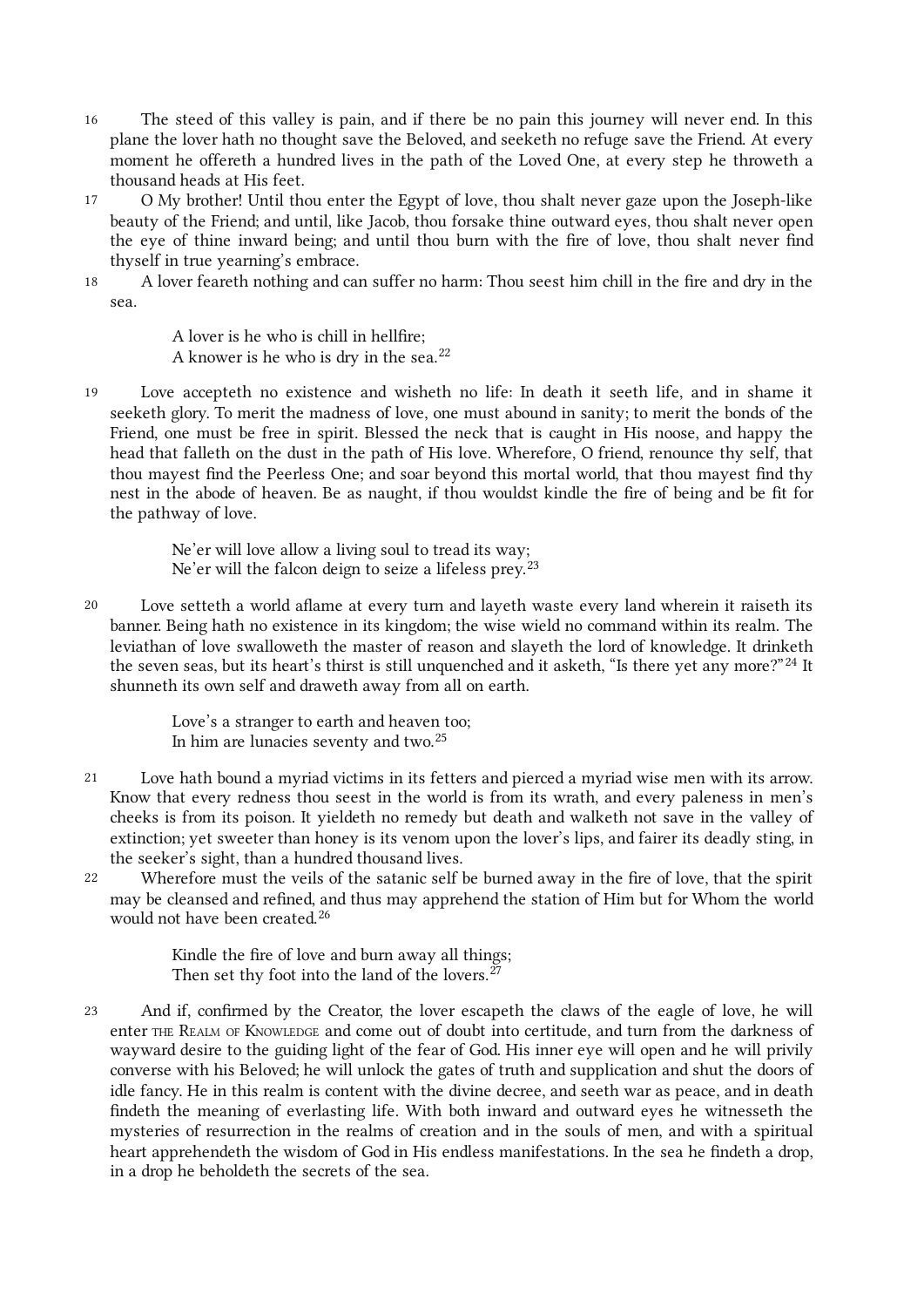Split the atom's heart, and lo! Within it thou wilt find a sun. [28](#page-30-28)

- <span id="page-7-0"></span>Gazing with the eye of absolute insight, the wayfarer in this valley seeth in God's creation neither contradiction nor incongruity, and at every moment exclaimeth, "No defect canst thou see in the creation of the God of mercy. Repeat the gaze: Seest thou a single flaw?"<sup>[29](#page-30-29)</sup> He beholdeth justice in injustice, and in justice, grace. In ignorance he findeth many a knowledge hidden, and in knowledge a myriad wisdoms manifest. He breaketh the cage of the body and the hold of the passions, and communeth with the denizens of the immortal realm. He scaleth the ladders of inner truth and hasteneth to the heaven of inner meanings. He rideth in the ark of "We will surely show them Our signs in the world and within themselves", and saileth upon the sea of "until it become plain to them that it is the truth".<sup>[30](#page-30-30)</sup> And if he meeteth with injustice he shall have patience, and if he cometh upon wrath he shall manifest love. 24
- There was once a lover, it is said, who had sighed for long years in separation from his beloved, and wasted in the fire of remoteness. From the rule of love, his breast was void of patience and his body weary of his spirit; he reckoned life without her as a mockery, and the world consumed him away. How many a day he found no respite from his longing; how many a night the pain of her kept him from sleep. His body was worn to a sigh, and his heart's wound had turned him to a cry of sorrow. A thousand lives would he freely have given for one taste of the cup of her presence, and yet even this was not within his reach. The doctors knew no cure for him, and companions avoided his company; yea, physicians have no remedy for one sick of love, unless the favour of the beloved deliver him. 25
- At last the tree of his longing yielded the fruit of despair, and the fire of his hope fell to ashes. Then one night he could bear life no more, and he left his house for the marketplace. On a sudden, a watchman followed after him. He broke into a run, with the watchman in swift pursuit; then other watchmen came together and barred every passage to the weary one. And that wretched one cried from his heart, and ran here and there, and moaned to himself, "Surely this watchman is 'Izrá'íl, my angel of death, following so fast upon me, or he is a tyrant of men, prompted by hatred and malice." His feet carried him on—that hapless one bleeding with the arrow of love—while his heart lamented. Then he came to a garden wall, and with untold pain and trouble he scaled it. He saw that it was very high; yet, forgetting his life, he threw himself down into the garden. 26
- And there he beheld his beloved with a lamp in her hand, searching for a ring she had lost. When the heart-surrendered lover looked upon his ravishing love, he drew a great breath and lifted his hands in prayer, crying, "O God! Bestow honour upon the watchman, and riches and long life. For the watchman was Gabriel, guiding this poor one; or he was Isráfíl, bringing life to this wretched one!" 27
- Indeed, his words were true; for he had found many a secret justice in this seeming tyranny of the watchman, and had seen how many a mercy lay hid behind the veil. In one stroke of wrath, the guard had joined one who was athirst in the desert of love to the sea of the beloved, and dispelled the darkness of separation with the shining light of reunion. He had led one who was afar to the garden of nearness, and guided an ailing soul to the heart's physician. 28
- Now if the lover could have seen the end, he would from the beginning have blessed the watchman, prayed God on his behalf, and seen his tyranny as justice; but since the end was veiled to him, he lamented and made his plaint in the beginning. Yet those who journey in the garden land of true knowledge, since they see the end in the beginning, behold peace in war and conciliation in enmity.  $29$
- <span id="page-7-1"></span>Such is the state of the wayfarers in this valley, but the people of the valleys above this see the end and the beginning as one. Nay, they see neither "beginning" nor "end" and witness neither "first" nor "last". Nay rather, the denizens of the city of immortality, who dwell in the celestial garden, see not even "neither first nor last": They fly from all that is first and repulse all that is last. For these have passed over the worlds of names and, swift as lightning, fled beyond the worlds of attributes. Thus is it said: "The perfection of belief in Divine Unity is to deny Him any attributes."<sup>[31](#page-30-31)</sup> And they have made their dwelling-place in the shadow of the Divine Essence. 30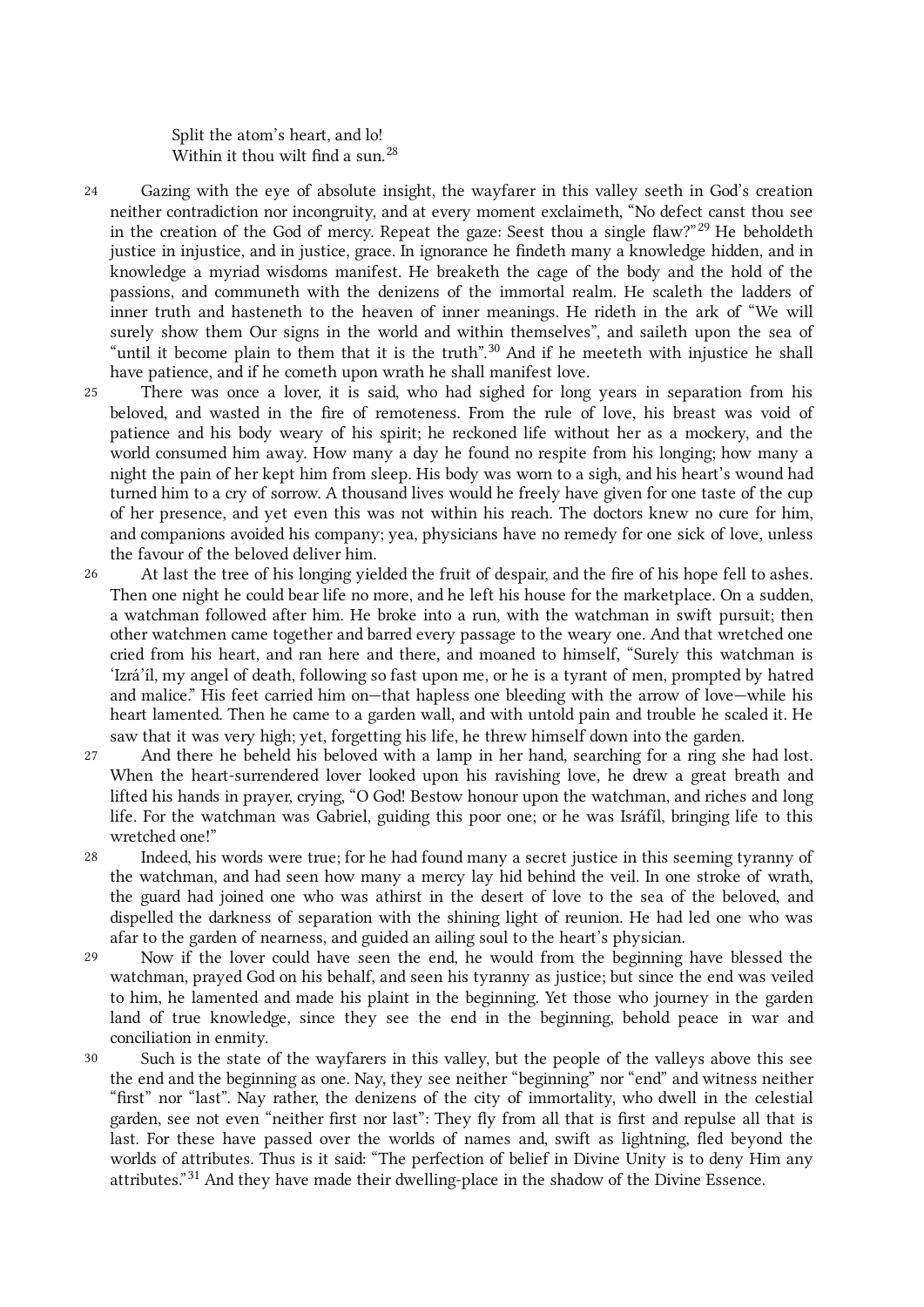- <span id="page-8-0"></span>Wherefore Khájih 'Abdu'lláh<sup>[32](#page-31-0)</sup> –may God the Most High sanctify his blessed soul–hath made, in this connection, a subtle point and spoken an eloquent word as to the meaning of "Guide Thou us on the straight path",<sup>[33](#page-31-1)</sup> which is: "Show us the right way; that is, honour us with the love of Thine Essence, that we may be freed from occupation with ourselves and aught else save Thee, and may become wholly Thine; that we may know only Thee, and see only Thee, and think of none save Thee." 31
- Nay, they would even soar above this station, as it is said: "Love is a veil betwixt the lover and beloved." "More than this I am not permitted to tell." 32
- <span id="page-8-1"></span>At this hour the morn of true knowledge hath dawned and the lamps of wayfaring and wandering have been quenched. 33

Veiled from this was Moses too, Despite His virtue and His light. Then thou who hast no wings at all, Abandon any hope of flight!<sup>[34](#page-31-2)</sup>

- <span id="page-8-2"></span>If thou be a man of communion and prayer, soar upon the wings of assistance from the holy ones, that thou mayest behold the mysteries of the Friend and attain the lights of the Beloved: "Verily, we are God's, and to Him shall we return." [35](#page-31-3) 34
- After passing through the Valley of Knowledge, which is the last station of limitation, the wayfarer cometh to THE FIRST STATION OF UNITY and drinketh from the cup of oneness, and gazeth upon the manifestations of singleness. In this station he pierceth the veils of plurality, fleeth the realms of the flesh, and ascendeth unto the heaven of unity. With the ear of God he heareth; with the eye of God he beholdeth the mysteries of divine creation. He steppeth into the inner sanctuary of the Friend and, as an intimate, shareth the pavilion of the Well-Beloved. He stretcheth forth the hand of truth from the sleeve of the Absolute and revealeth the mysteries of divine power. He seeth in himself neither name nor fame nor rank, but findeth his own praise in the praise of God, and in the name of God beholdeth his own. To him "all songs are from that sovereign King" and every melody from Him. He sitteth on the throne of "Say, all things are of God"<sup>[36](#page-31-4)</sup> and reclineth upon the seat of "There is no power nor strength but in God alone."<sup>[37](#page-31-5)</sup> He looketh upon all things with the eye of Unity, and seeth the effulgent rays of the Sun of Truth shining from the dayspring of the Divine Essence upon all created things alike, and beholdeth the lights of Unity reflected upon all creation. 35
- It is known to thine eminence that all the variations which the wayfarer in the stages of his journey beholdeth in the realms of being proceed from his own vision. We shall give an example of this, that the meaning may become fully clear. Consider the visible sun: Although it shineth with the same radiance upon all existence, and at the behest of the Lord of Revelation bestoweth light on all things, yet in each place it becometh manifest and sheddeth its bounty according to the potentialities of that place. For instance, in a mirror it reflecteth its own disk and shape, and this is due to the clarity of the mirror itself; through a crystal it maketh fire to appear; and in other things it showeth only the effect of its shining, but not its full disk. And yet, through that effect, by the command of the Creator it traineth each thing according to the capacity of that thing, even as thou dost observe. 36
- In like manner, colours become visible in each object according to its nature. For instance, in a yellow glass the rays shine yellow; in a white glass they are white; and in a red glass red rays are visible. These variations proceed from the object itself, not from the light. And if a place be shut away from the light, as by walls and a roof, it will be entirely bereft of the light of the sun and deprived of its rays. 37
- <span id="page-8-4"></span>Thus it is that certain feeble souls have confined the wide expanse of knowledge within the walls of self and passion, and beneath the cloak of ignorance and blindness, and have thereby veiled themselves from the light of the mystic Sun and the mysteries of the eternal Beloved. They have strayed far from the gem-like wisdom of the resplendent Faith of the Lord of the Messengers,<sup>[38](#page-31-6)</sup> have been shut out of the inner court of the All-Beauteous, and have been banished from the Kaaba of glory. Such is the worth of the people of this age! 38

<span id="page-8-3"></span>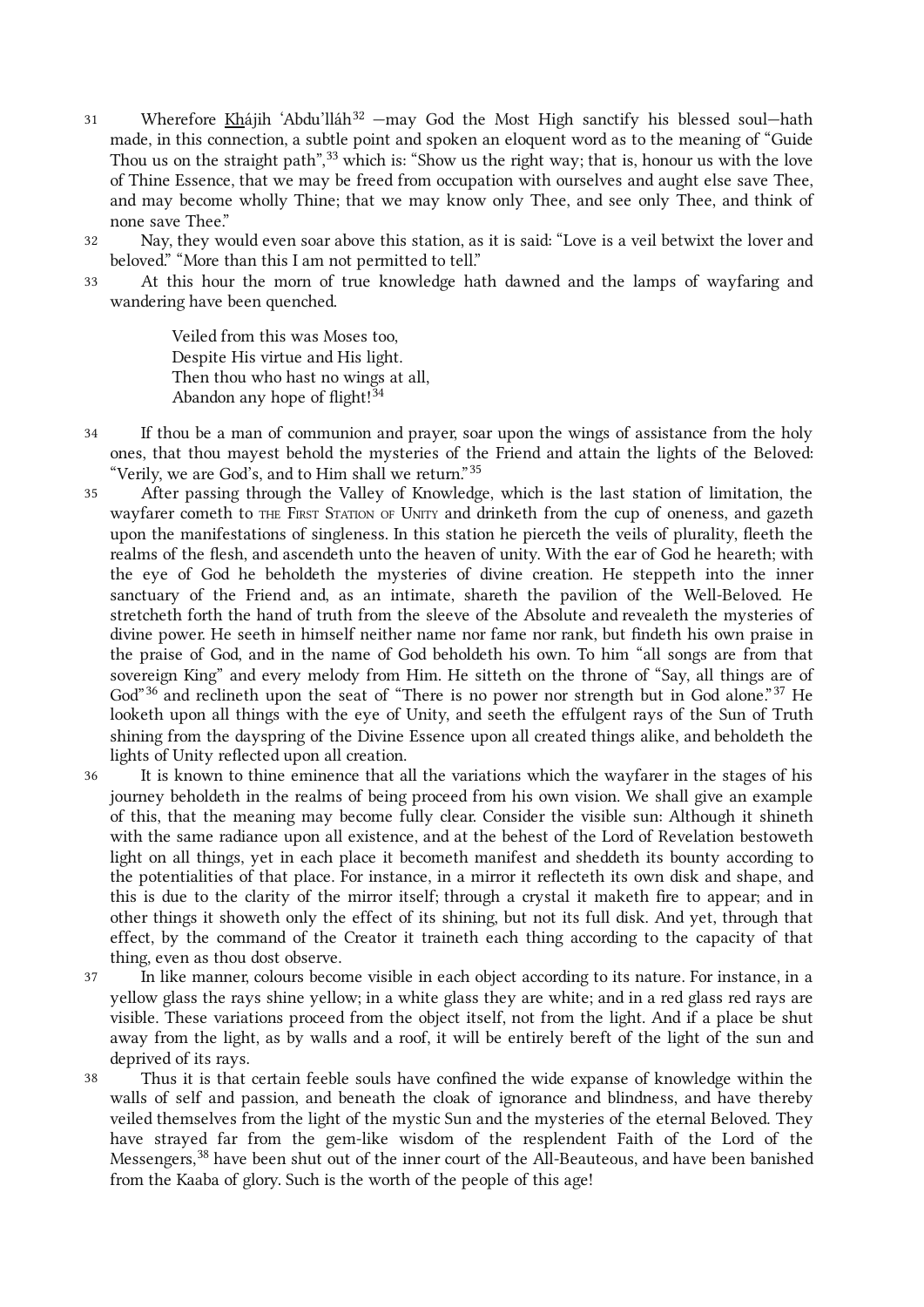- And if a nightingale soar beyond the clay of self and dwell in the rose bower of the heart, and in Arabian melodies and sweet Persian tones recount the mysteries of God—a single word whereof quickeneth anew every lifeless form and bestoweth the spirit of holiness upon every mouldering bone—thou wilt behold a thousand claws of envy and a myriad talons of hatred hunting after Him and striving with all their power to encompass His death. 39
- <span id="page-9-0"></span>Yea, to the beetle a sweet fragrance seemeth foul, and to the man sick of a rheum a pleasant perfume availeth naught. Wherefore hath it been said for the guidance of the ignorant: 40

Cleanse thou the rheum from out thine head And breathe the breath of God instead. [39](#page-31-7)

- In sum, the differences among objects have now been made plain. Thus when the wayfarer gazeth only upon the place of appearance—that is, when he considereth only the glass—he seeth yellow and red and white. And so it is that conflict hath prevailed amongst men, and a darksome dust from limited souls hath settled over the world. Others gaze upon the effulgence of the light, while yet others have drunk of the wine of oneness and see naught but the sun itself. 41
- <span id="page-9-1"></span>As the wayfarers traverse these three differing planes, their understanding and their words differ accordingly, and hence the sign of conflict hath ever appeared on earth. For there are some who dwell on the plane of Divine Unity and speak of that world, and some inhabit the realms of limitation, and some the grades of self, while others are completely veiled. Thus do the ignorant people of the day, who have no share of the radiance of the divine Beauty, make certain claims and, in every age and cycle, inflict upon the people of the ocean of Divine Unity what they themselves deserve. "If God should chastise men for their perverse doings, He would not leave upon the earth a moving thing! But to an appointed time doth He respite them." $40$ 42
- <span id="page-9-2"></span>O My brother! A pure heart is as a mirror; cleanse it with the burnish of love and severance from all save God, that the true sun may shine therein and the eternal morning dawn. Then wilt thou clearly see the meaning of "Earth and heaven cannot contain Me; what can alone contain Me is the heart of him that believeth in Me."<sup>[41](#page-31-9)</sup> And thou wilt take up thy life in thy hand and with infinite longing cast it before thy newly found Beloved. 43
- <span id="page-9-3"></span>Whensoever the light of the revelation of the King of Oneness settleth upon the throne of the heart and soul, His radiance becometh visible in every limb and member. At that time, the mystery of the famed tradition gleameth out of the darkness: "A servant is drawn unto Me in prayer until I answer him, and when I have answered him, I become the ear wherewith he heareth ..."<sup>[42](#page-31-10)</sup> For thus the Master of the house hath appeared within His home, and all the pillars of the dwelling are ashine with His light. And as the action and effect of the light are from the Light-Giver, so it is that all move through Him and arise by His will. This is that wellspring whereof the near ones drink, as it is said: "A fount whereof they who draw nigh to God shall drink".<sup>[43](#page-31-11)</sup> 44
- <span id="page-9-4"></span>However, let none construe these utterances to imply the incarnation or descent of the worlds of God into the grades of His creatures, nor should they lead thine eminence to such misapprehensions. For God, in His Essence, is sanctified above all ascent and descent, egress and regress; He hath through all eternity been exalted beyond the attributes of His creation, and will ever remain so. No man hath ever known Him; no soul hath ever fathomed the nature of His Being. In the valley of His knowledge every mystic wandereth astray; in the comprehension of His Essence every saint standeth bewildered. Sanctified is He above the understanding of the wise; exalted is He beyond the knowledge of the knowing! "The way is barred and all seeking rejected. His proof is His signs, His evidence His being." <sup>[44](#page-31-12)</sup> 45
- <span id="page-9-5"></span>Wherefore the lovers of the countenance of the Beloved have said, "O Thou Whose Essence alone can lead to His Essence, and Who transcendeth all likeness to His creatures". [45](#page-31-13) How can utter nothingness spur its charger in the arena of eternity, or a fleeting shadow reach to the everlasting sun? The Friend addressed by the words "But for Thee" hath said, "We have failed to know Thee"; and the Beloved alluded to by the words "or even closer" hath said, "nor attained Thy presence". [46](#page-31-14) 46
- Indeed, the references that have been made to the degrees of mystic knowledge pertain to the knowledge of the effulgences of that Sun of Truth as it becometh reflected in various mirrors. And 47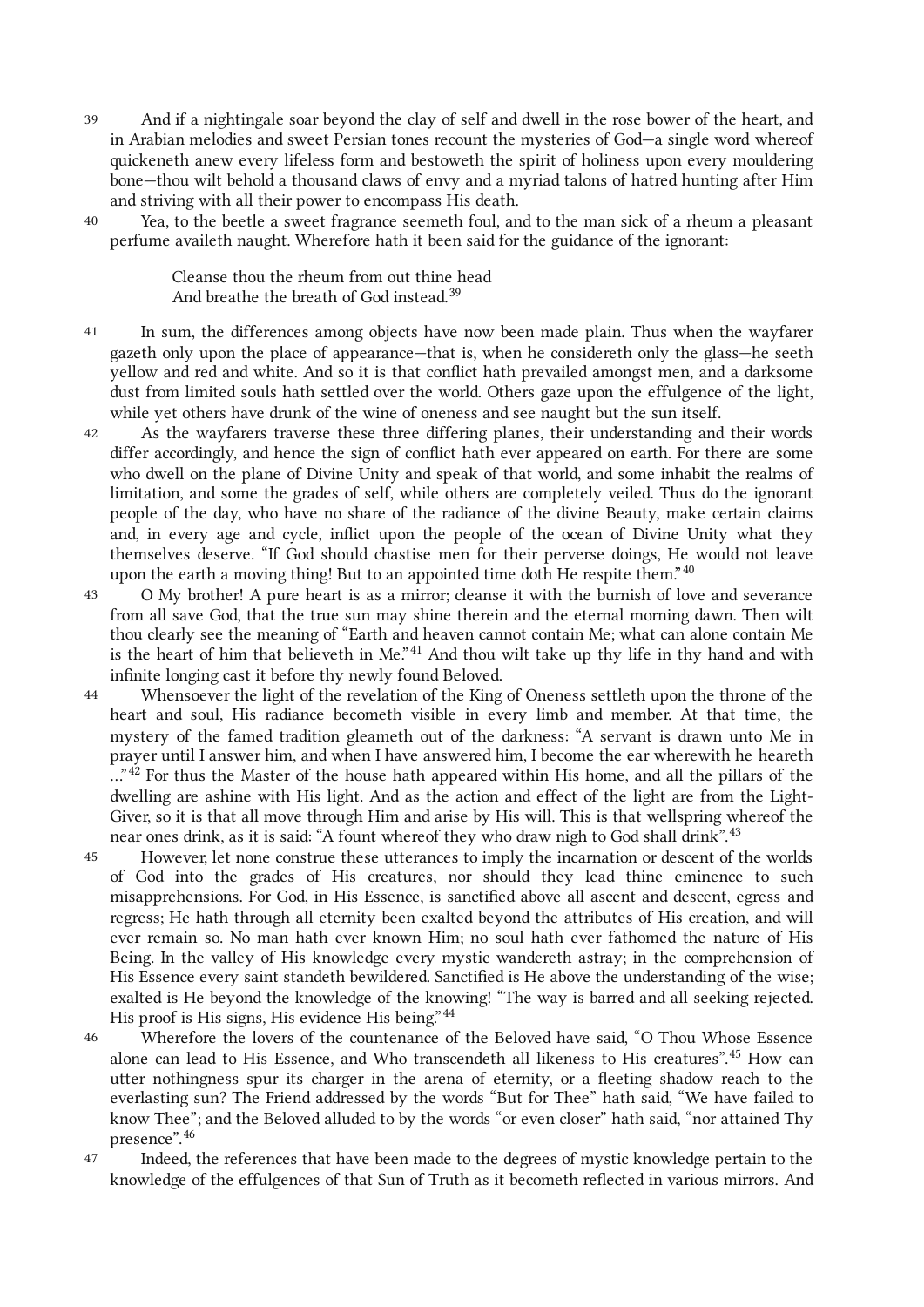the effulgence of that light is present within the hearts, yet it is hidden beneath the veils of selfish desires and earthly attachments, even as a candle within a lantern of iron, and only when the cover is lifted doth the light of the candle shine out.

- In like manner, when thou dost strip the veils of illusion from the face of thine heart, the lights of Oneness will be made manifest. 48
- It is clear, then, that even these rays are not subject to egress or regress—how much less that Essence of existence and longed-for Mystery. O My brother, consider these matters in the spirit of enquiry, not in blind imitation. A true wayfarer will not be deterred by the impediment of words, nor daunted by the sway of insinuations. 49

How can a curtain part the lover from his love, When Alexander's wall cannot keep them apart?<sup>[47](#page-31-15)</sup>

- <span id="page-10-1"></span>Secrets are many, and strangers are myriad. Volumes will not suffice to hold the mystery of the Beloved, nor can it be exhausted in these pages, though it be no more than a word, no more than a sign. "Knowledge is one point, which the foolish have multiplied."<sup>[48](#page-31-16)</sup> 50
- Infer, then, from this the differences among the worlds. Though the worlds of God be infinite, yet some refer to them as four: the world of time, which hath both a beginning and an end; the world of duration, which hath a beginning but whose end is not apparent; the world of primordial reality, whose beginning is not to be seen but which is known to have an end; and the world of eternity, of which neither the beginning nor the end is visible. Although there are many differing statements as to these points, to recount them in detail would result in weariness. Thus some have said that the world of primordial reality hath neither beginning nor end, and have equated the world of eternity with the invisible, inaccessible, and unknowable Essence. Others have called these the worlds of the Heavenly Court, of the Celestial Dominion, of the Divine Kingdom, and of Mortal Existence. 51
- Moreover, the journeys in the pathway of love have been reckoned as four: from the creatures to the True One, from the True One to the creatures, from the creatures to the creatures, and from the True One to the True One. 52
- <span id="page-10-2"></span>There is many an utterance of the sages and mystics of former times which I have not mentioned here, since I mislike copious citation from the sayings of the past; for quotation from the words of others betokeneth acquired learning and not divine bestowal. Even so much as I have quoted here is out of deference to the wont of men and after the manner of the learned. Further, such matters are beyond the scope of this epistle. My unwillingness to recount their sayings is not from pride; rather, it is the manifestation of wisdom and the revelation of bounty. 53

If Khidr did wreck the vessel on the sea, A thousand rights are in this wrong concealed.<sup>[49](#page-31-17)</sup>

- Otherwise, this Servant regardeth Himself as utterly lost and non-existent, even before one of the beloved of God, how much less in the presence of His holy ones. Glorified be my Lord, the Most High! Moreover, our aim is to recount the stages of the wayfarer's journey, not to set forth the conflicting utterances of the mystics. 54
- <span id="page-10-3"></span>Although a brief example hath been given concerning the beginning and ending of the relative and contingent world, yet a further illustration is now provided, that the full meaning may become clear. For instance, let thine eminence consider his own self: Thou art first in relation to thy son, and last in relation to thy father. In thine outward appearance thou tellest of the appearance of power in the realms of divine creation; in thine inward being thou revealest the hidden mysteries which are the divine trust deposited within thee. And thus firstness and lastness, outwardness and inwardness, are, in the sense referred to, all true of thyself, so that in these four states conferred upon thee thou mayest comprehend the four divine states, and that the nightingale of thine heart, warbling on all the flowering branches of the tree of existence, whether seen or unseen, might cry out: "He is the First and the Last, the Seen and the Hidden!" [50](#page-31-18) 55

<span id="page-10-0"></span>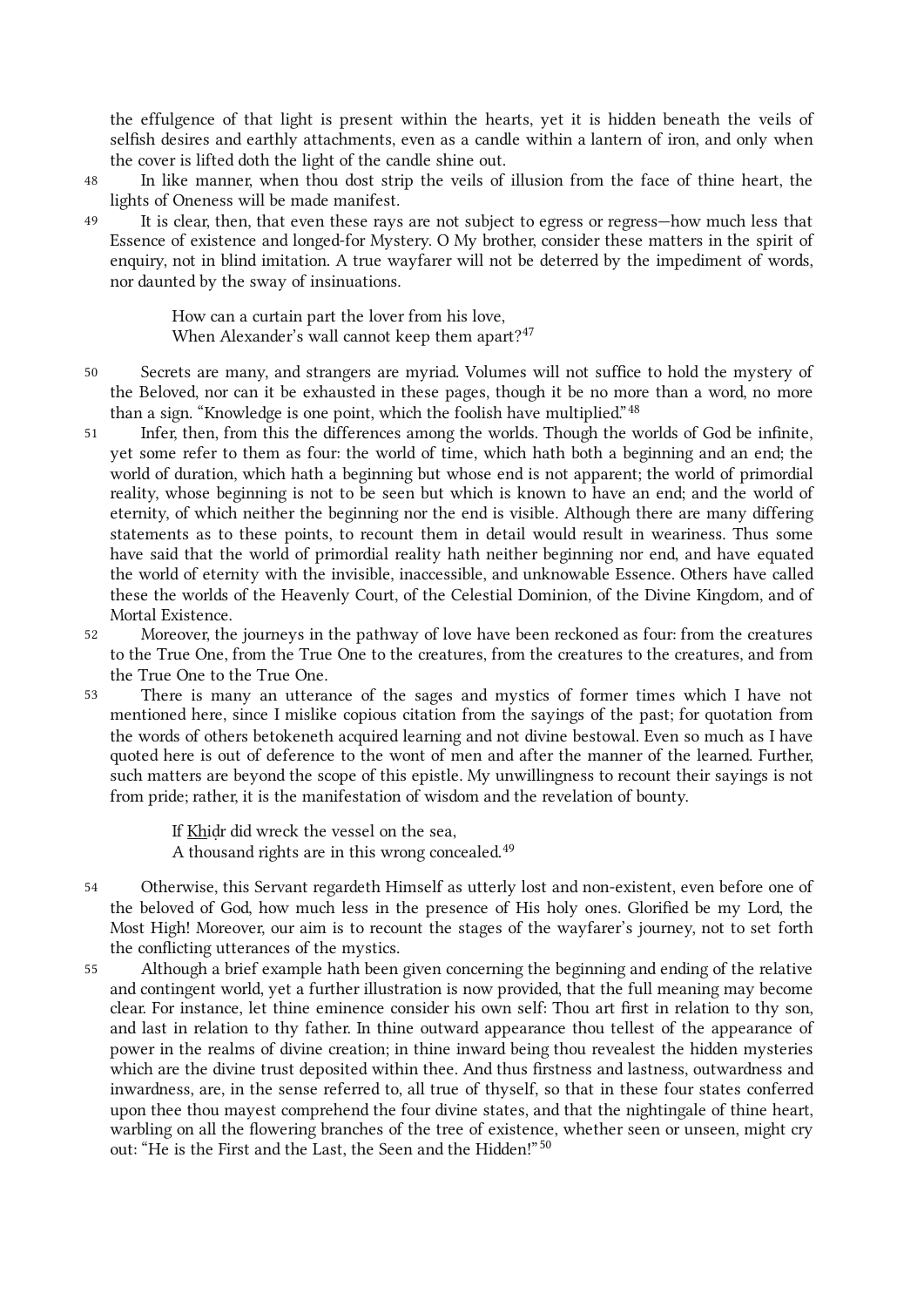<span id="page-11-0"></span>These statements are made in the sphere of that which is relative. Otherwise, those souls who with but one step have traversed the world of the relative and the conditioned, and dwelt in the court of independent sovereignty, and pitched their tent in the realms of absolute authority and command, have burned away these relativities with a single spark, and blotted out these words with a mere dewdrop. And they swim in the sea of the spirit, and soar in the holy atmosphere of light. Then what existence have words, on such a plane, that "first" and "last", or other than these, should be mentioned or described? In this realm, the first is the same as the last, and the last is the same as the first. 56

> In thy soul, of love build thou a fire And burn all thoughts and words entire. [51](#page-31-19)

- O My friend, look to thyself: Hadst thou not become a father and begotten a son, neither wouldst thou have comprehended these words. Now forget them one and all, that thou mayest learn from the Master of Love in the schoolhouse of Divine Unity, mayest return unto God, forsake the land of unreality for thy true station, and dwell beneath the shadow of the tree of knowledge. 57
- O thou dear one! Impoverish thyself, that thou mayest enter the lofty court of riches; and humble thy body, that thou mayest drink from the stream of glory and attain to the full meaning of the poems whereof thou hadst asked. 58
- <span id="page-11-1"></span>Thus it hath been made clear that these stages depend on the attainment of the wayfarer. In every city he will behold a world, in every valley reach a spring, in every meadow hear a song. But the falcon of the mystic heaven hath many a wondrous carol of the spirit in its breast, and the Persian bird keepeth in its soul many a sweet Arabian melody; yet these are hidden, and hidden shall remain. 59

If I speak forth, many a mind will shatter, And if I write, many a pen will break.<sup>[52](#page-31-20)</sup>

- Peace be upon him who concludeth this exalted journey and followeth the way of truth by the lights of guidance. 60
- <span id="page-11-2"></span>The wayfarer, after traversing the high planes of this supernal journey, entereth into THE CITY of Contentment. In this valley he feeleth the breezes of divine contentment blowing from the plane of the spirit. He burneth away the veils of want, and with inward and outward eye perceiveth within and without all things the day of "God will satisfy everyone out of His abundance."<sup>[53](#page-31-21)</sup> From sorrow he turneth to bliss, and from grief to joy, and from anguish and dejection to delight and rapture. 61
- Although, to outward seeming, the wayfarers in this valley may dwell upon the dust, yet inwardly they are throned in the heights of mystic meaning; they partake of the eternal bounties of heaven and drink of the delicate wines of the spirit. 62
- <span id="page-11-3"></span>The tongue faileth in describing these three valleys, and speech falleth short. The pen steppeth not into this arena, the ink leaveth only a blot. In these stations, the nightingale of the heart hath other songs and secrets, which make the heart to leap and the soul to cry out, but this mystery of inner meaning may be whispered only from heart to heart, and confided only from breast to breast. 63

The bliss of mystic knowers can be only told from heart to heart, A bliss no messenger can bear and no missive dare impart.<sup>[54](#page-31-22)</sup>

How many are the matters I have out of weakness left unsaid; For my words would fail to reckon them and mine every effort would fall short.<sup>[55](#page-31-23)</sup>

<span id="page-11-4"></span>O friend, till thou enter the garden of these inner meanings, thou shalt never taste of the imperishable wine of this valley. And shouldst thou taste of it, thou wilt turn away from all else and drink of the cup of contentment; thou wilt loose thyself from all things and bind thyself unto 64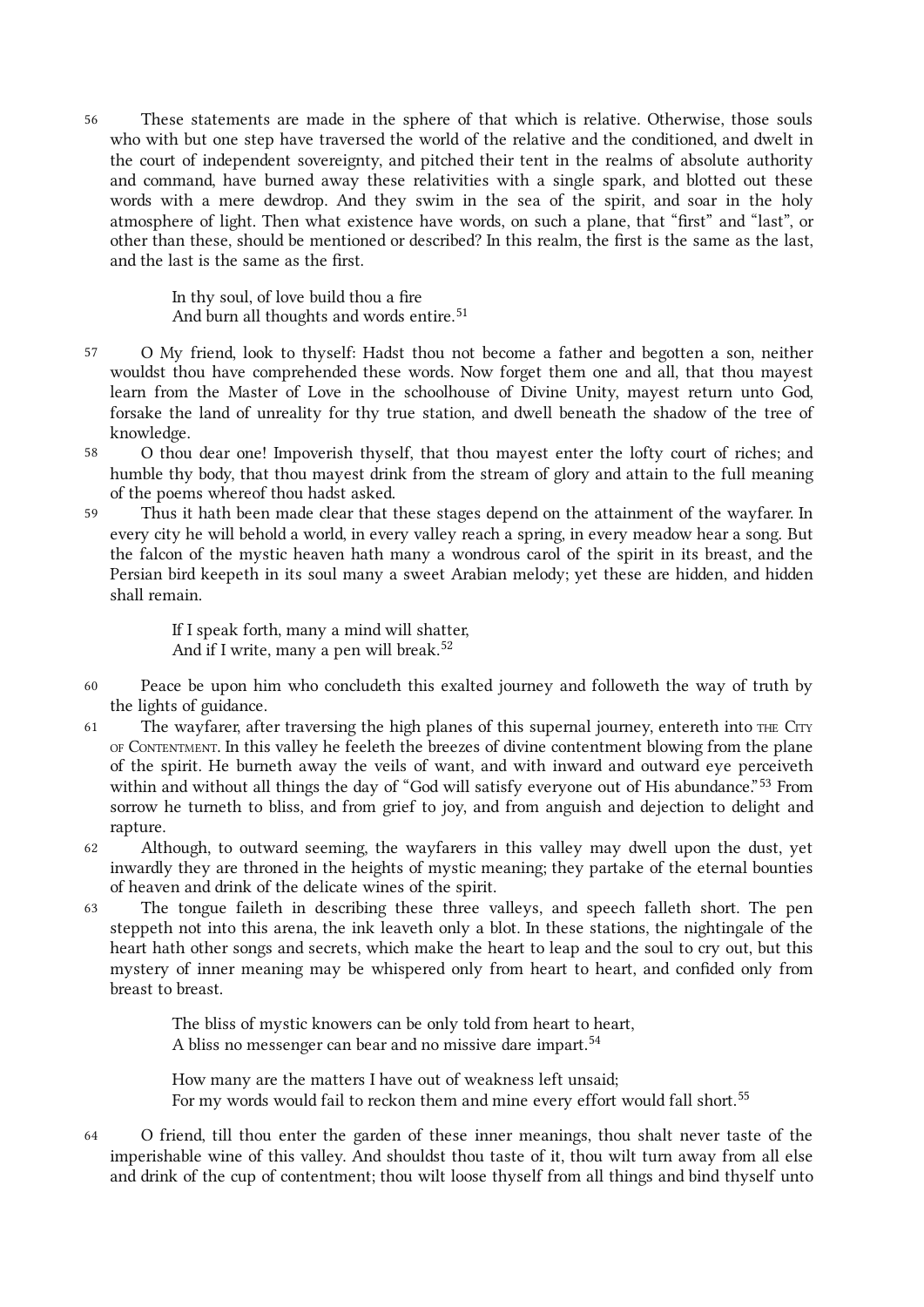Him, and lay down thy life in His path and offer up thy soul for His sake. And this, even though in this realm there is no "all else" that thou needst forget: "God was alone; there was none else besides Him." [56](#page-31-24) For on this plane the traveller witnesseth the beauty of the Friend in all things. In fire he seeth the face of the Beloved; in illusion he beholdeth the secret of reality; in the attributes he readeth the riddle of the Essence. For he hath burnt away all veils with a sigh, and cast aside all coverings with a glance. With piercing sight he gazeth upon the new creation, and with lucid heart he graspeth subtle verities. The words "And we have made thy sight sharp in this day"<sup>[57](#page-31-25)</sup> are a sufficient proof of this assertion and a befitting description of this state.

- After journeying through the planes of pure contentment, the traveller cometh to THE VALLEY OF WONDERMENT and is tossed upon the oceans of grandeur, and at every moment his wonder increaseth. Now he seeth the embodiment of wealth as poverty itself, and the essence of independence as sheer impotence. Now is he struck dumb with the beauty of the All-Glorious; again is he wearied out with his own life. How many a mystic tree hath this whirlwind of bewilderment snatched by the roots, how many a soul hath it worn out and exhausted. For in this valley the traveller is flung into confusion, albeit, in the eyes of him who hath attained, such signs are esteemed and well beloved. At every moment, he beholdeth a wondrous world and a new creation, and goeth from astonishment to astonishment, and is lost in awe before the new handiwork of Him Who is the sovereign Lord of all. 65
- Indeed, O brother, if we ponder each created thing, we shall witness a myriad consummate wisdoms and learn a myriad new and wondrous truths. One of the created phenomena is the dream. Behold how many secrets have been deposited therein, how many wisdoms treasured up, how many worlds concealed. Observe how thou art asleep in a dwelling, and its doors are shut; on a sudden thou findest thyself in a far-off city, which thou enterest without moving thy feet or wearying thy body. Without taxing thine eyes, thou seest; without troubling thine ears, thou hearest; without a tongue, thou speakest. And perchance when ten years have passed, thou wilt witness in this temporal world the very things thou hast dreamt tonight. 66
- Now there are many wisdoms to ponder in the dream, which none but the people of this valley can comprehend in their reality. First, what is this world where without eye or ear or hand or tongue one can put all these to use? Second, how is it that in the outer world thou seest today the effect of a dream which thou didst witness in the world of sleep some ten years past? Consider the difference between these two worlds, and the mysteries they conceal, that, attended by divine confirmations, thou mayest attain unto heavenly discoveries and enter the realms of holiness. 67
- <span id="page-12-0"></span>God, the Most High, hath placed these signs in men so that veiled minds might not deny the mysteries of the life beyond, nor belittle that which hath been promised them. For some hold fast to reason and deny whatever reason comprehendeth not, and yet feeble minds can never grasp the reality of the stages that we have related: The universal divine Intellect alone can comprehend them. 68

How can feeble reason embrace the Qur'án Or the spider snare a phoenix in its web? [58](#page-31-26)

- <span id="page-12-1"></span>All these states are to be found and witnessed in the Valley of Wonderment, wherein the wayfarer at every moment seeketh for more and is not wearied. Thus the Lord of the first and the last,<sup>[59](#page-31-27)</sup> in setting forth the grades of contemplation and expressing bewilderment, hath said: "Increase my wonder and amazement at Thee, O God!"<sup>[60](#page-31-28)</sup> 69
- Likewise, reflect upon the perfection of man's creation, and that all these planes and states are folded up and hidden away within him. 70

Dost thou deem thyself a small and puny form, When thou foldest within thyself the greater world?

We must therefore labour to destroy the animal condition, till the meaning of humanity cometh to light. 71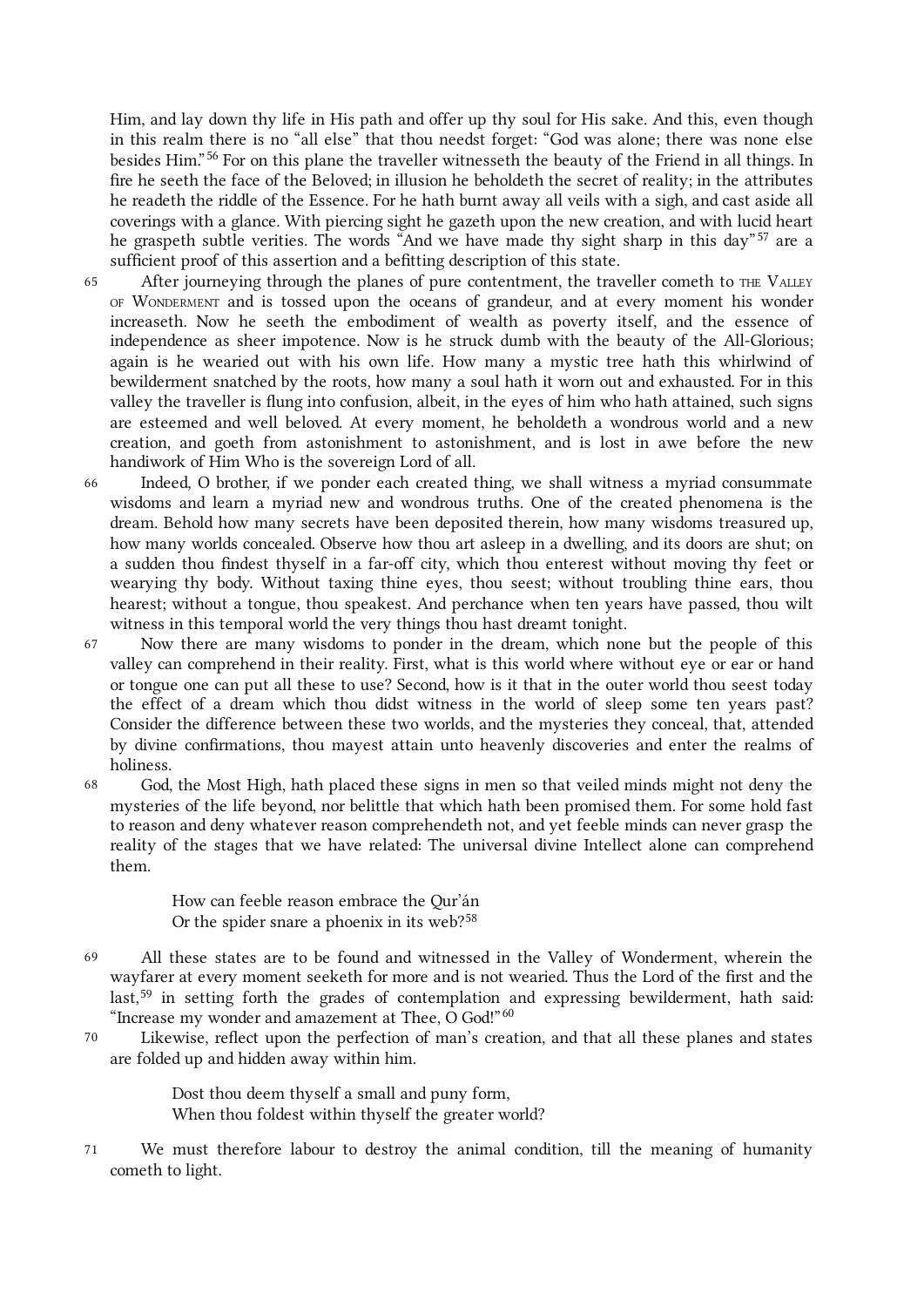- Likewise, Luqmán, who had drunk from the wellspring of wisdom and tasted of the waters of mercy, in proving to his son Nathan the planes of resurrection and death, advanced the dream as evidence and example. We relate it here, that through this evanescent Servant a memory may endure of that youth of the school of Divine Unity, that elder of the realms of instruction and detachment. He said: "O son, if thou art able not to sleep, then thou art able not to die. And if thou art able not to waken after sleep, then thou shalt be able not to rise after death." 72
- O friend, the heart is the dwelling-place of eternal mysteries: Make it not the home of fleeting fancies. Waste not the treasure of thy precious life occupied with this swiftly passing world. Thou comest from the world of holiness: Bind not thine heart to the earth. Thou art a dweller in the court of reunion: Choose not the homeland of the dust. 73
- <span id="page-13-0"></span>In sum, there is no end to the description of these stages, but because of the wrongs inflicted by the peoples of this age, this Servant is disinclined to continue: 74

The tale remaineth yet unfinished and untold; Forgive me, then, for weariness hath taken hold.<sup>[61](#page-31-29)</sup>

- <span id="page-13-1"></span>The pen groaneth and the ink sheddeth tears, and the river of the heart surgeth in waves of blood. "Nothing can befall us but what God hath destined for us." [62](#page-31-30) Peace be upon him who followeth the way of guidance! 75
- <span id="page-13-2"></span>After scaling the high summits of wonderment, the wayfarer cometh to THE VALLEY OF TRUE POVERTY AND ABSOLUTE NOTHINGNESS. This station is that of dying to the self and living in God, of being poor in self and rich in the Desired One. Poverty, as here referred to, signifieth being poor in that which pertaineth to the world of creation and rich in what belongeth to the realms of God. For when the true lover and devoted friend reacheth the presence of the Beloved, the radiant beauty of the Loved One and the fire of the lover's heart will kindle a blaze and burn away all veils and wrappings. Yea, all that he hath, from marrow to skin, will be set aflame, so that nothing will remain save the Friend. 76

When once shone forth the attributes Of Him Who is the ancient King, All mention Moses burned away Of every fleeting, transient thing. [63](#page-31-31)

- <span id="page-13-3"></span>Whoso hath attained this station is sanctified from all that pertaineth to the world. Wherefore, if those who have reached the ocean of His presence are found to possess none of the limited things of this perishable world, whether earthly riches or worldly opinions, it mattereth not. For that which is with His creatures is circumscribed by their own limitations, whereas that which is with God is sanctified therefrom. This utterance must be deeply pondered, that its purport may be clear. "Verily the righteous shall drink of a cup tempered at the camphor fountain."<sup>[64](#page-31-32)</sup> If the true meaning of "camphor" become known, our true intent will become evident. 77
- <span id="page-13-4"></span>This station is that poverty of which it is said, "Poverty is My glory."<sup>[65](#page-31-33)</sup> And of inward and outward poverty there is many a stage and many a meaning which I have not thought pertinent to mention here; hence I have reserved these for another time, dependent on what God may desire and fate may seal. 78
- <span id="page-13-5"></span>This is the station wherein the multiplicity of all things perisheth in the wayfarer; and the divine Countenance, dawning above the horizon of eternity, riseth out of the darkness; and the meaning of "All on the earth shall pass away, but the face of thy Lord" is made manifest.<sup>[66](#page-31-34)</sup> 79
- <span id="page-13-6"></span>O My friend! Listen with heart and soul to the songs of the spirit, and treasure them as thine own eyes; for heavenly wisdoms, even as vernal showers, will not rain forever upon the earth of men's hearts, and though the grace of the All-Bounteous One is never ceasing and never stilled, yet to every time and era a portion is allotted and a bounty assigned, which is vouchsafed in a given measure. "And no one thing is there, but with Us are its storehouses; and We send it not down but in settled measure."<sup>[67](#page-31-35)</sup> Indeed, the clouds of the Loved One's mercy rain only on the 80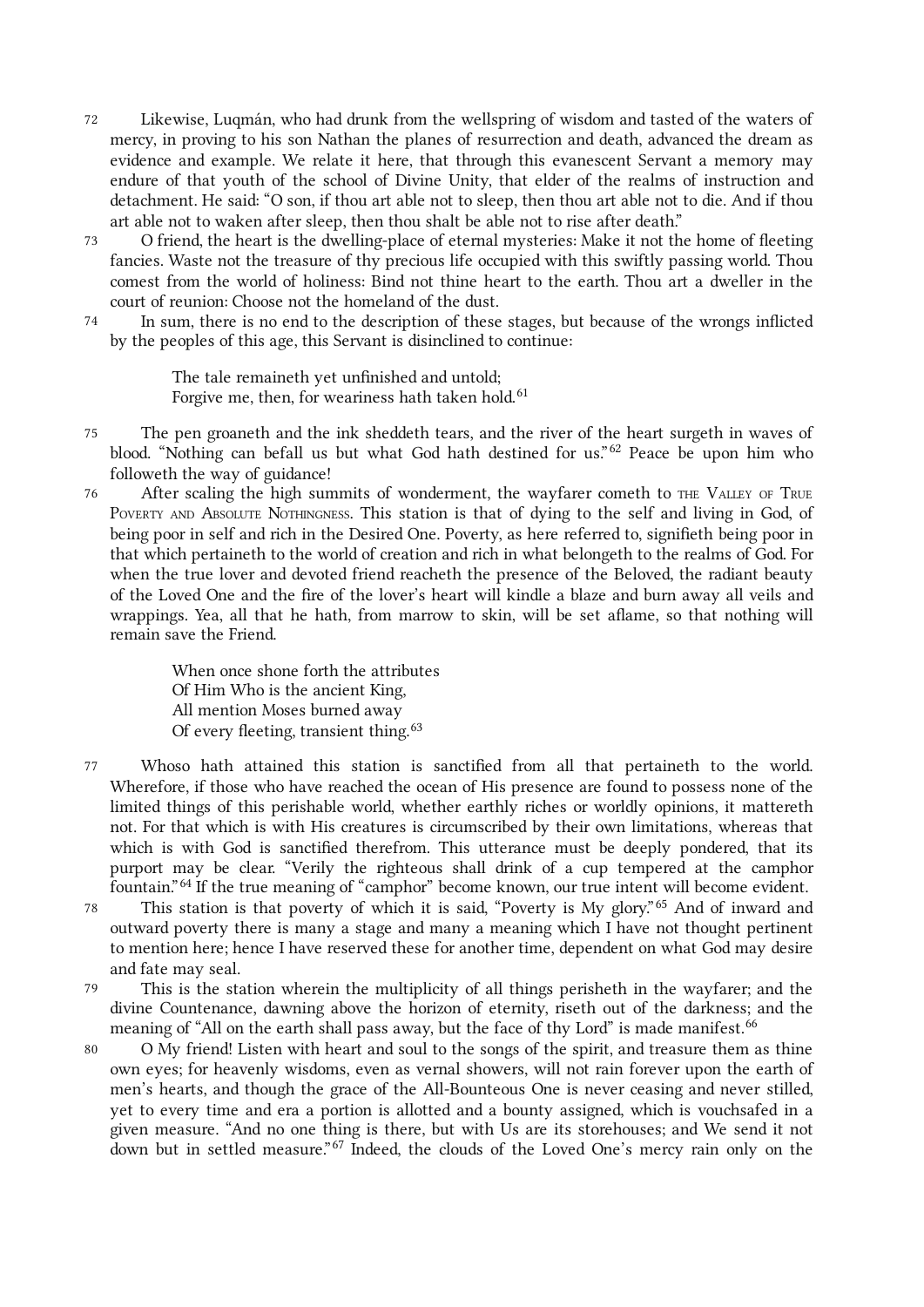<span id="page-14-0"></span>garden of the spirit, and bestow this bounty only in the season of spring. Other seasons have no share in this supernal grace, and barren lands hold no portion of this bounteous favour.

O My brother! Not every sea hath pearls; not every branch will flower, nor will the nightingale sing thereon. Then, ere the nightingale of the mystic Paradise repair to the celestial garden, and the rays of the morn of inner meaning return to the Day-Star of Truth, make thou an effort, that haply in this dust-heap of a mortal world thou mayest catch a fragrance from the everlasting rosegarden and live in the shadow of the inhabitants of this everlasting city. And when thou hast attained this highest plane and most exalted degree, then shalt thou gaze on the Beloved and forget all else. 81

> The Friend, unveiled, doth shed the splendour of His light Through every door and wall, O ye endued with sight!<sup>[68](#page-31-36)</sup>

- Thou hast given up the drop of life and drawn nigh unto the ocean of the Well-Beloved. This is the goal thou didst seek; God grant thou mayest attain thereunto. 82
- <span id="page-14-1"></span>In this city, even the veils of light are rent asunder and vanish away. "His beauty hath no veiling save light, His countenance no covering save revelation." [69](#page-31-37) How strange that the Beloved is as visible as the sun and yet the heedless still hunt after tinsel and base metal. Yea, the intensity of His revelation hath veiled Him, and the fullness of His shining forth hath hidden Him. 83

Even as the noontide sun Hath the True One brightly shined, But alas that He hath come To the city of the blind!<sup>[70](#page-31-38)</sup>

- <span id="page-14-2"></span>In this valley the wayfarer passeth beyond the stages of the "unity of existence" and the "unity of appearance" and reacheth a unity that is sanctified above both of these stations.<sup>[71](#page-31-39)</sup> Ecstasy alone can encompass this theme, not utterance nor argument; and whosoever hath dwelt at this stage of the journey, or caught a breath from this garden, knoweth whereof We speak. 84
- In all these journeys the wayfarer must stray not a hair's breadth from the Law, for this is indeed the secret of the Path and the fruit of the Tree of Truth. And in all these stages he must cling to the robe of obedience to all that hath been enjoined, and hold fast to the cord of shunning all that is forbidden, that he may partake of the cup of the Law and be informed of the mysteries of Truth. 85
- <span id="page-14-3"></span>If any of the utterances of this Servant be not understood, or lead to perplexity, the same must be enquired of again, that no doubt may linger, and that the meaning may shine as resplendent as the face of the Beloved dawning from His "Glorious Station".<sup>[72](#page-31-40)</sup> 86
- <span id="page-14-4"></span>These journeys have no visible ending in this temporal world, but the detached wayfarer— should invisible confirmation descend upon him and the Guardian of the Cause<sup>[73](#page-31-41)</sup> assist him—may traverse these seven stages in seven steps, nay rather in seven breaths, nay even in a single breath, should God will and desire it. This is "a token of His grace vouchsafed unto whomsoever He pleaseth." [74](#page-31-42) 87
- <span id="page-14-5"></span>They who soar in the heaven of Divine Unity and attain the depths of the sea of detachment reckon this city—which is the station of life in God—as the loftiest state of the mystic knowers and the furthermost homeland of the faithful lovers. But to this evanescent One of the mystic ocean, this station is the first gate of the heart's citadel, that is, man's first entrance to the city of the heart; and the heart is endowed with four stages, which would be recounted should a kindred soul be found.  $88$

Shattered was the pen at once, Rent and torn in twain the page, When the pen did reach the point Of depicting such a stage. [75](#page-31-43)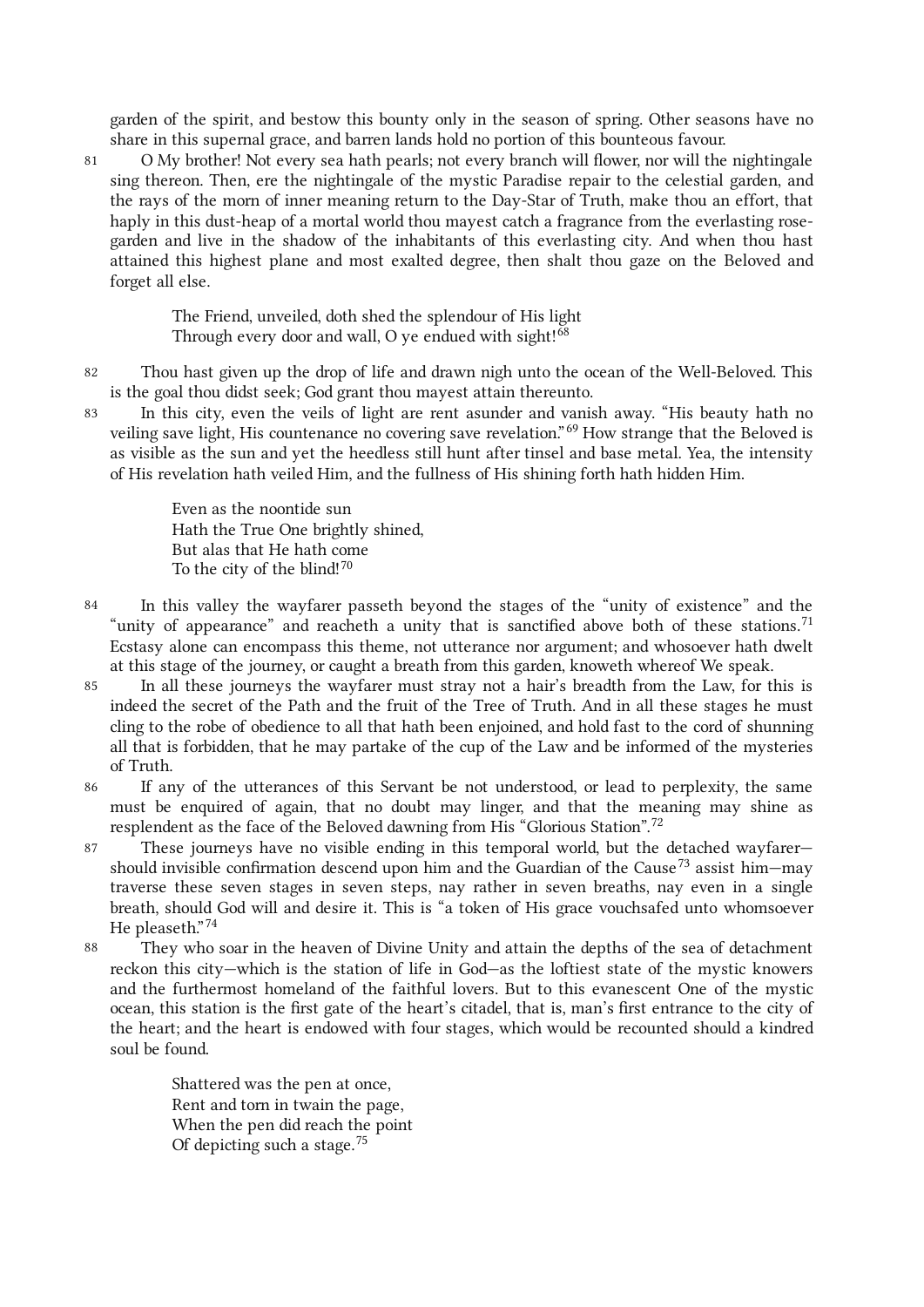- O My friend! Many a hound hunteth this gazelle of the desert of oneness; many an eagle pursueth this nightingale of the garden of eternity. Ravens of hatred lie in wait for this bird of the heavens of God, and the huntsman of envy stalketh this deer of the meadow of love. 89
- <span id="page-15-0"></span>O Shaykh! Make of thine effort a glass, that perchance it may shelter this flame from contrary winds, albeit this flame doth long to be kindled in the lamp of the Lord and to shine in the niche of the spirit. For the head that is raised up in the love of God will assuredly fall by the sword, and the life that is aflame with longing will assuredly be extinguished, and the heart that cleaveth to the remembrance of the Beloved will assuredly break. How well hath it been said:  $90$

Live free of love, for its peace Is grief and sorrow at each breath. It starteth but with ache and pain; It endeth but with loss and death. [76](#page-31-44)

<span id="page-15-1"></span>Peace be upon him who followeth the way of guidance!

- The novel thoughts thou hast expressed as to the symbolism contained in the word "sparrow" were considered.<sup>[77](#page-31-45)</sup> Thou appearest to be well grounded in mystic truth. However, in each realm, to every letter a meaning is allotted which pertaineth to that realm. Indeed, the wayfarer findeth a secret in every name and a mystery in every letter. 91
- In one sense, these letters refer to the states of holiness. The first meaneth "Free thyself from the promptings of self, then approach thy Lord." The second meaneth "Purify thyself from all save Him, that thou mayest offer up thy life for His sake." The third meaneth "Draw back from the threshold of the one true God if thou art still possessed of earthly attributes." The fourth meaneth "Render thanks unto thy Lord on His earth, that He may bless thee in His heaven, albeit in the realm of His unity His heaven is the same as His earth." The fifth meaneth "Remove from thine eyes the veils of limitation, that thou mayest learn that which thou knewest not of the stations of holiness." 92
- Wert thou to hearken unto the melodies of this mortal Bird, then wouldst thou seek out the eternal and undying chalice and renounce every fleeting and perishable cup. Peace be upon him who followeth the way of guidance!  $93$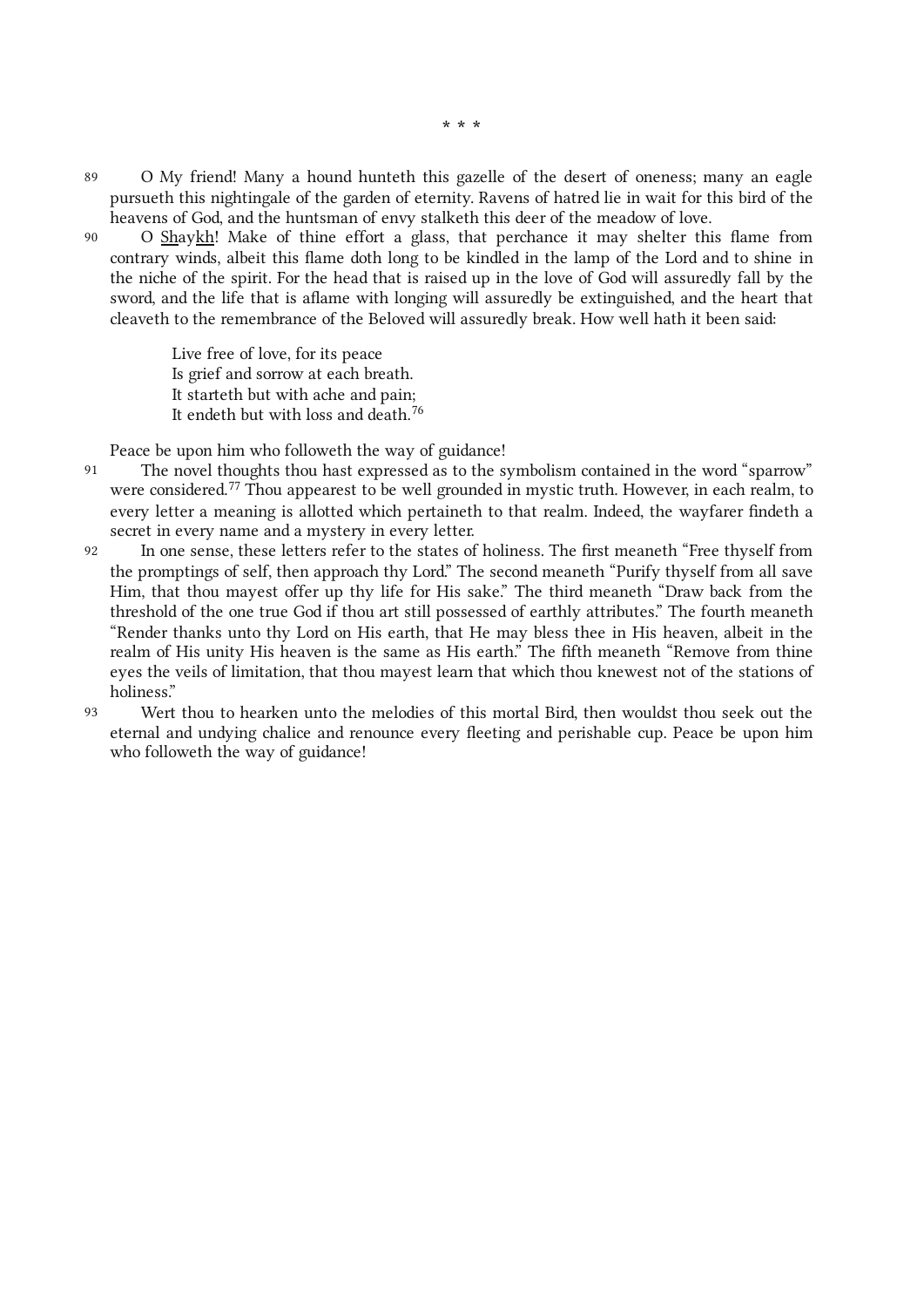### <span id="page-16-0"></span>From the Letter Bá' to the Letter Há'

#### IN THE NAME OF OUR LORD, THE MOST EXALTED, THE MOST HIGH!

- I ADDRESSED UNTO THEE aforetime an Epistle in the lucid Arabian tongue, and I now reveal for thee this Tablet in wondrous Persian prose, that thou mayest hear, in the glorious accents of the Nightingale of 'Iráq, the sweet melodies of the nearness of the heavenly Paradise that had, ere this, been intoned in the language of Hijáz.<sup>[78](#page-31-46)</sup> Perchance thou mayest become pure spirit; attain, without taking a single step, the loftiest stations of mystic ascent; and explore, without leaving thine outward habitation, the furthermost reaches of the worlds of inner significance. Thereupon wouldst thou, with a divine rapture, experience true spiritual attraction, lay down thy life in the path of the Friend, and sacrifice thy soul in the wilderness of His love. This indeed is the meaning of stillness in flight and flight in stillness, of fluidity in solidity and solidity in fluidity. 1
- <span id="page-16-1"></span>To continue: It is clear that the wayfarers in the wilderness of search and longing, of attainment and reunion, have numerous degrees and countless stations. Some, after spiritual struggle and physical toil, ascend from the lower reaches of "no God is there" to the lofty bowers of "but God",<sup>[79](#page-32-0)</sup> flee from the shadow of negation to abide in the limitless realm of affirmation, and abandon the privation of a transient existence for the bountiful assemblage of reunion. This is the uttermost limit of the realm of effort and striving. 2
- Others, without receiving the least intimation of "no God is there", pass beyond the highest horizon of "but God"; without even tasting a dewdrop of the degrees of self-surrender ascend unto the kingdom of life everlasting; and without partaking from the wellspring of utter abnegation quaff the wine of the Ancient of Days. These souls, as they traverse the stages of wayfaring and ascend unto the stations of reunion, walk a different path and occupy a different rank. 3
- Still others, without having perused a single letter of the kingdom of names or acquired the faintest intimation from the realm of attributes, which pertaineth to this world, dawn above the invisible horizon of eternity and return again thereunto. A hundred thousand seas of glory surge in their luminous hearts, and yet to outward seeming their lips are parched; a myriad rivers of holiness stream within their breasts, and yet no trace thereof is to be seen; the books of God's consummate wisdom are recorded upon the tablets of their hearts, and yet they breathe not a word thereof in the world of appearances. They dwell in the Egypt of certitude and journey in the lands of resignation. They are intoxicated with the beauty, and entranced by the glory, of Him Who is the All-Glorious. Heart to heart they whisper hidden secrets; soul to soul they unfold abstruse matters. The mysteries of the Divine Essence glow upon their brows, and the lights of Divine Unity shine from their peerless faces. They clothe themselves in the robe of concealment and cast their sleeves over both this world and the world to come. Without wings they soar, without feet they walk, without hands they grasp and hold. They speak an unknown tongue and observe an unseen grammar, of which all the world's inhabitants know not a single letter, save those whom thy Lord hath willed. Unto each hath a share been vouchsafed in His Book, and they shall all attain unto that which hath been destined for them. 4
- <span id="page-16-2"></span>It is clear and evident that, in this Dispensation wherein the banner of utterance hath been raised aloft and the candle of discernment hath been lit, there is no Lord but the Exalted One. [80](#page-32-1) He it is Who is one in His essence and one in His attributes, single in the kingdom of names and peerless in the realm of actions. It is by virtue of His blessed name that the seas of Divine Unity have been made to surge; it is through the power of His resistless command that the immutable decrees of destiny have been enforced; it is through the potency of His sovereign might that the dictates of fate have been fixed. Who hath the power to soar in that exalted atmosphere or to cherish another beloved than Him? We all abide beneath His shadow and seek our portion from the ocean of His grace. However far the gnat may fly, it can never traverse the length and breadth of heaven, and however high the sparrow may soar, it can never attain the tree of immortality. 5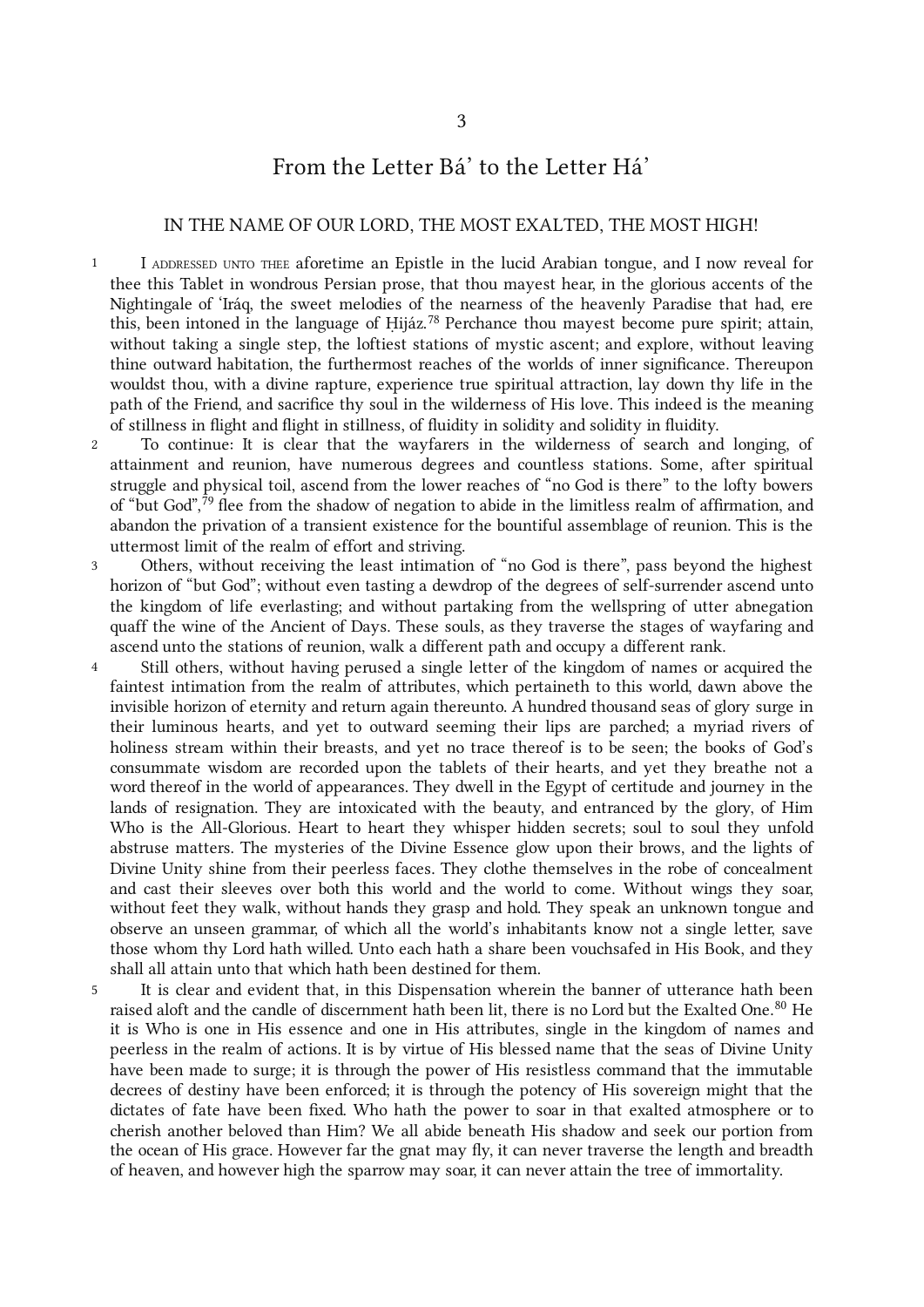- But since all do not possess the same degree of spiritual understanding, certain statements will inevitably be made, and there shall arise, as a consequence, as many differing opinions as there are human minds, and as many divergent beliefs as there are created things. This is certain and settled, and can in no wise be averted. Now, it is clear that some are virtuous, others are sinful, and still others are rebellious. One must call the people to love and faithfulness, to zeal and contentment, that the sinful may be admonished and the ranks of the virtuous may swell. Nor is it possible that there be no sinners: So long as the name "the Ever-Forgiving" shineth resplendent above the horizon of existence, there will be sinners in the world of creation, for the latter cannot appear without the former and the former cannot exist without the latter. 6
- <span id="page-17-0"></span>Our aim is that thou shouldst urge all the believers to show forth kindness and mercy and to overlook certain shortcomings among them, that differences may be dispelled; true harmony be established; and the censure and reproach, the hatred and dissension, seen among the peoples of former times may not arise anew. Perchance they may be educated and, in the latter Resurrection, <sup>[81](#page-32-2)</sup> inflict not upon that cherished Spirit and Essence of existence, that exalted and subtle Reality, the least of that which the Point of the Bayán was made to suffer. 7
- Moreover, a reply to thine enquiries was sent aforetime. It is evident that whatever question is asked will be answered through the ocean of eternal grace, but such questions also add to the burden of duties imposed upon the servants. That which hath been recorded at God's behest in the Persian Bayán is indeed sufficient unto all, and none will be held to account for what it hath not commanded. Consider how numerous were those in the early days of the Revelation who obeyed, without the slightest deviation, every least one of its injunctions and yet reaped no benefit therefrom. The beginning of religion is love for God and for His Chosen Ones, and its end is to manifest that love to His servants. 8
- I swear by God! Whoso faileth to obey the commandments of God can in no wise be numbered among His loved ones, for among the conditions of His love is to follow His commandments and observe His prohibitions. But since these are the days of concealment, and the Sun of eternity remaineth hidden beneath the horizon of being, one must gather together everyone with love and protect them. The time for the completion of the commandments and the perfection of deeds will assuredly come. 9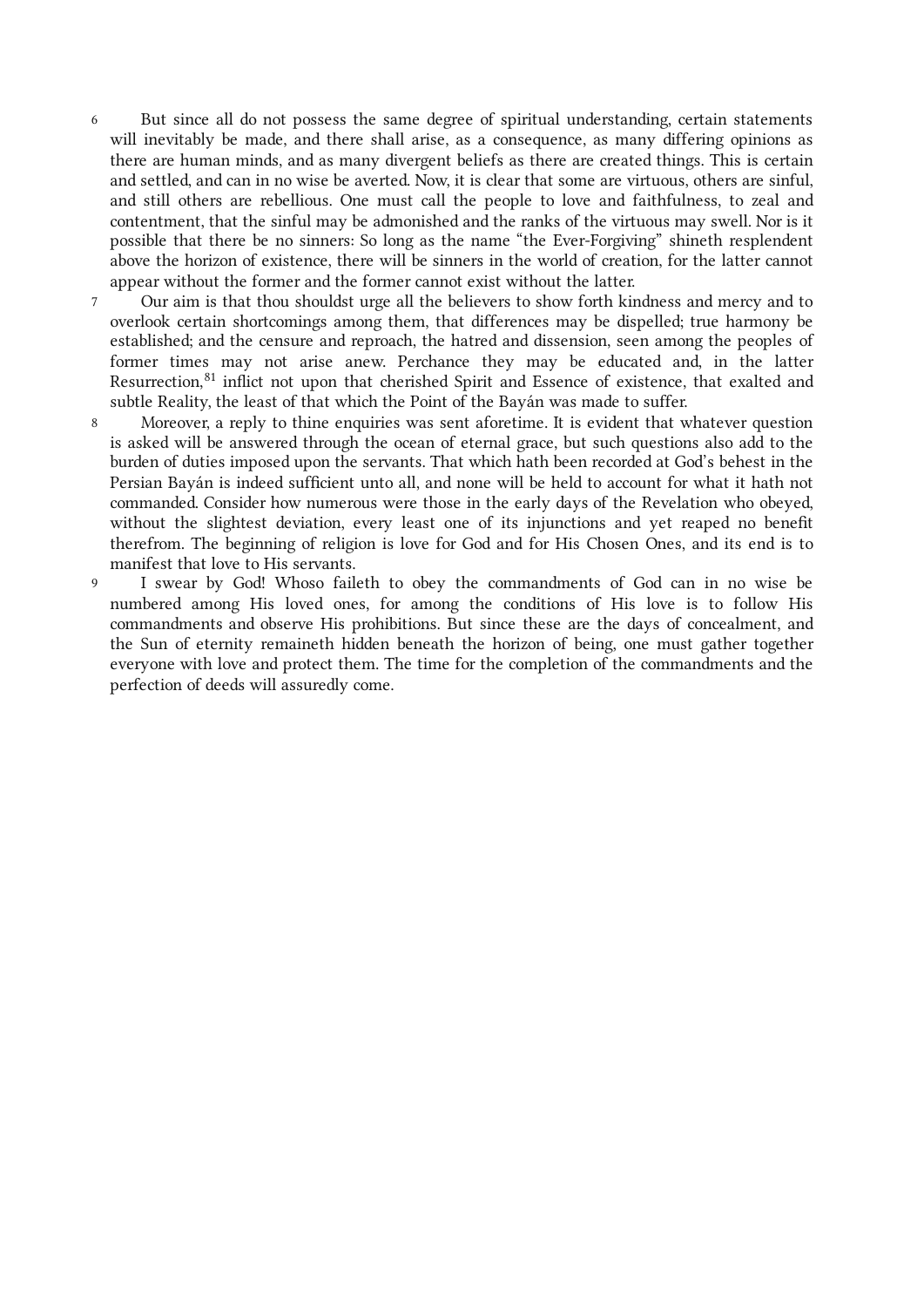## <span id="page-18-0"></span>Three Other Tablets

4

### IN THE NAME OF OUR LORD, THE MOST EXALTED, THE MOST HIGH!

- O friend! Many a day hath passed, and still the sweet fragrance of thy faithfulness hath failed to reach Us. Hast thou forgotten the One Who forgetteth thee not, and forsaketh thee not, and neglecteth thee not, even as thou hast forgotten, forsaken, and neglected Him? 1
- We have heard that sorrows have compassed thee round in these days. Thy sorrow hath grieved Us, and that which hath befallen thee hath touched Us with bitter pain and anguish. But at this moment, O friend, the Herald of eternity announceth unto thee, by the robe of faithfulness, His joyful tidings and bestoweth upon thee this emerald-green Tablet. Set out, then, from thine abode, take thou seven steps upon the earth, and with each step complete a stage of the journey. 2
- With the first, enter the ocean of search and seek God, thy Lord, with thine inmost heart and soul. 3
- With the second, enter the ocean of love and make mention of God, thy Lord, in the transports of thy longing and the ecstasies of thy rapture. 4
- With the third, tread the paths of detachment; that is, sever thyself from thine idle fancies and walk in the ways of thy Lord. 5
- With the fourth, enter the fathomless depths of oneness and the billowing seas of eternity. Cover thy face in the dust before the Lord of Lords, and sanctify thy self and thy spirit from all departure and return, that thine inmost heart may be freed from all things in the kingdoms of creation. 6
- <span id="page-18-1"></span>With the fifth, ascend unto the heaven of wonderment, that thou mayest taste the goodly fruits of this blessed realm, lose thyself in bewilderment before the power of thy Beloved and the dominion of thy Creator, and proclaim that which the King of existence and the Goal of all desire hath proclaimed: "Increase my wonder and amazement at Thee, O God!"<sup>[82](#page-32-3)</sup> 7
- With the sixth, soar upon the wings of submission and contentment unto the cities of the Unseen, that thou mayest enter the expanses of utter nothingness wherein thou shalt die to thy self and live in Him Who hath fashioned thee. 8
- With the seventh, drown thyself in the depths of eternity, that death may not overtake thee, and that thou mayest abide forever in the shadow of the everlasting Face of God. Thereupon shall the fragrance of the All-Glorious be diffused from the realm of the All-Merciful, and thy heart shall grieve no more over the vicissitudes of a fleeting life and the turns of a transient fortune. 9
- When once thou hast privily completed these journeys, place this robe upon thy sightless eyes, that the eye of thine inmost heart may be opened. By God, O My friend! Wert thou to attain unto this station, thou wouldst find wondrous worlds; discover heavenly bowers, celestial gardens, and transcendent realms; and unravel the secrets of the progress of the souls of men through the atmosphere of eternal holiness and the heavens of imperishable glory. Thou wouldst so rejoice within thy soul as to cause the signs of joy and gladness to appear throughout the whole earth. Thereafter, sorrow would never again hold sway over thee, nor would grief ever seize thee in its grasp, for thou wouldst abide in the heaven of holiness amidst the concourse of the blissful. 10
- Know thou, moreover, that in the sight of God thou holdest a lofty rank and an exalted station. Remove not thyself from the company of His servants; rather do thou gather them together in the Cause of God and admonish them in His days. Rely upon God in all thine affairs. He, verily, shall suffice thee in all things, shall protect thee from the followers of the Evil One, and shall cause thee to enter the everlasting Paradise, wherein thou shalt be numbered with the 11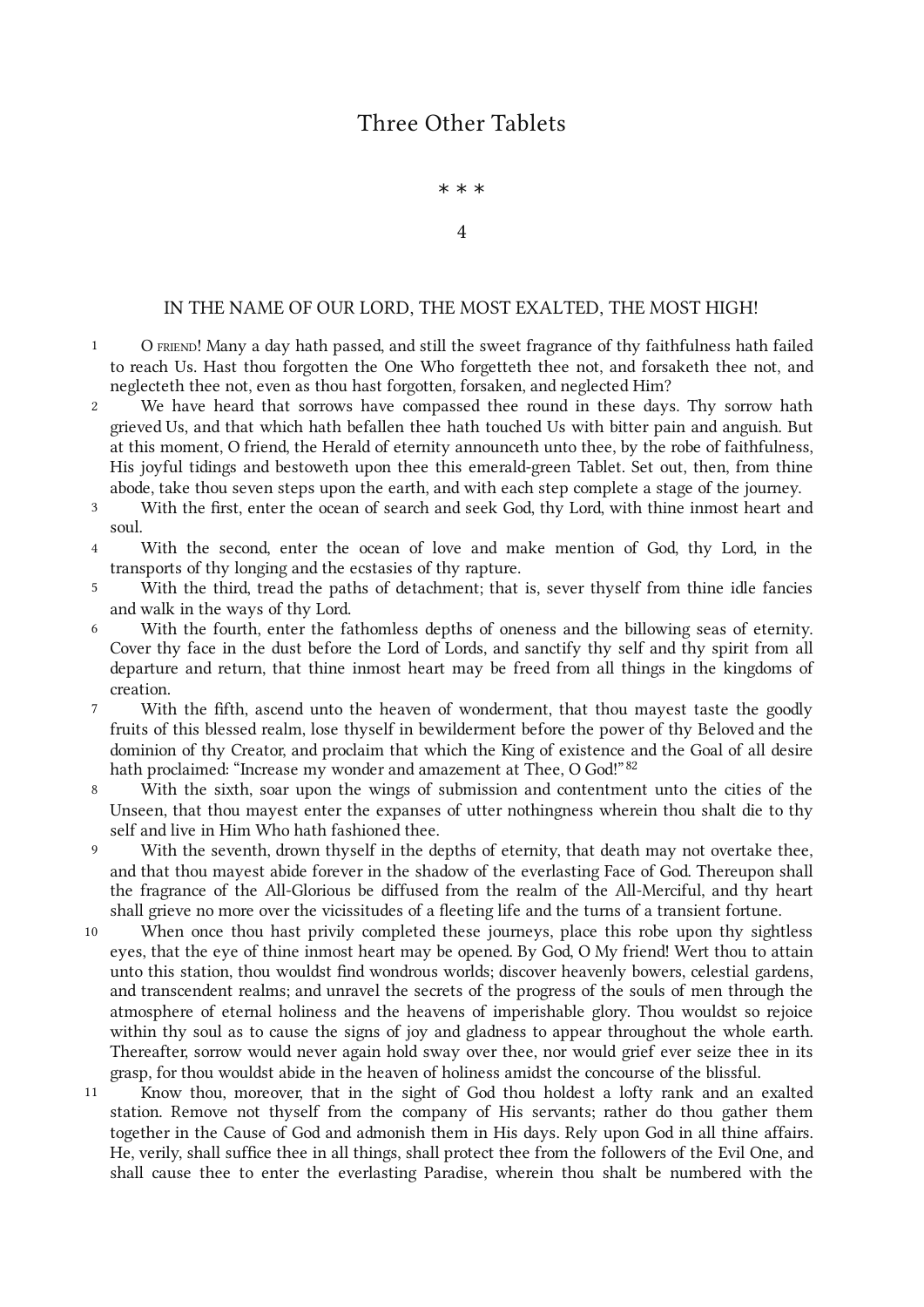blessed. Convey, then, Our greetings unto those who follow thee in the Cause of thy Lord, and summon them unto the Straight Path.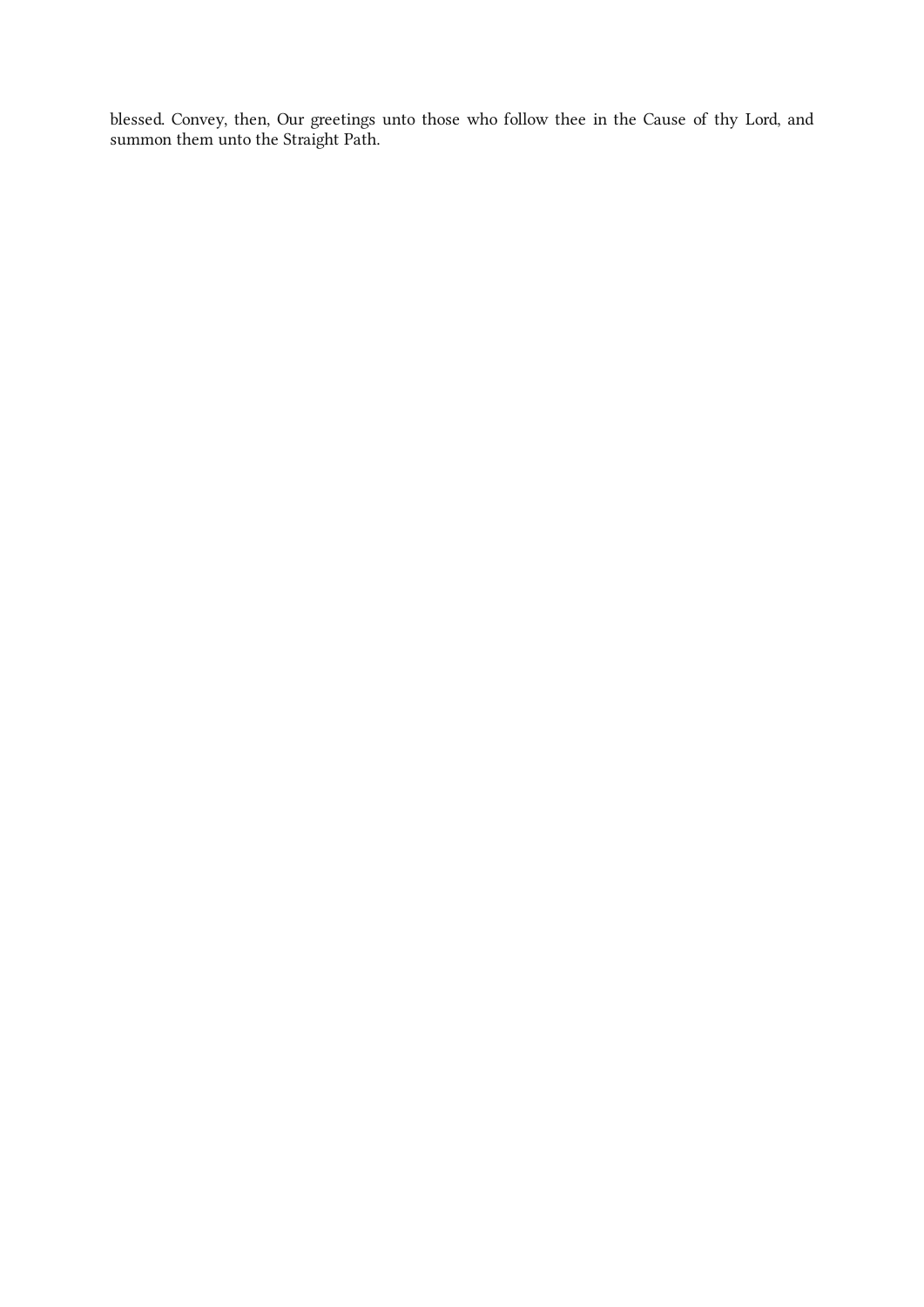#### IN THE NAME OF THE PEERLESS AND EVER-LOVING LORD!

- O Shams! Hearken with all thy heart unto the nightingale song of the Beloved, that perchance thou mayest abandon the habitation of self and desire and step into the placeless realm of eternal glory, forsake thine own life, and commune with Him Who is the life of thy life. Wert thou to traverse the limitless reaches of the spirit, thou wouldst of a certainty rend asunder the garment of patience and forbearance, hasten to offer up thy soul, renounce the dross of this fleeting world, and find repose upon the throne of ancient glory. 1
- Each thing must needs have an effect and each sign reveal a secret. Not until the worldilluming sun hath shone can the east be distinguished from the west, nor the blooming garden discerned from the barren waste. Heavenly strains compare not with earthly clamours, and the croaking of the raven can in no wise be confounded with the song of the nightingale. For the latter bespeaketh the land of the Beloved and increaseth life, whereas the former telleth only of the city of the blind and causeth faith to wither. 2
- One must step forth and raise aloft the banner of earnest striving. By God! Wert thou to hearken unto the heavenly words of this evanescent Servant that have been raised in this mystic Tablet, thou wouldst assuredly take to the desert of self-surrender, turn aside from thine own heart and soul, and cast thy head at the feet of the Friend. How high is the soaring flight of the phoenix of love, and how low the requisite measure of our yearning! Strive but a little to soar, that, by the grace of Him Who is the eternal King, thou mayest ascend from the dust-heap of utter non-existence unto the loftiest heights of ancient glory. Give wings to thy celestial spirit and lend strength to thy mystic soul, that haply it may take flight in the atmosphere of divine nearness and attain the ultimate and invisible goal. 3
- This profitless world produceth naught save deadly poison, and its ephemeral dregs can never yield the everlasting cup. Were the Jesus of the spirit to give ear to the call of holiness from the Falcon of the realm above, He would assuredly cry out from His inmost being and be seized with fervid longing even as the lover's soul. It is through that call that the Moses of eternity was dumbfounded; it is by its virtue that the Abraham of faithfulness shattered the idol of the mortal body. Shatter then, in turn, this idol, that thou mayest take up thine abode in the land of the Beloved; and forsake all desire, that thou mayest take flight unto the Egypt of imperishable glory. Sanctify the city of thine heart, that thou mayest behold the beauty of the Divine Essence and be quickened to a new life through the grace of the Holy Spirit. 4
- No melody remaineth that was not intoned upon this branch; no song remaineth that this Nightingale hath not warbled. A thousand Arabian ears are powerless to fathom this Persian lament—nay, none but an embodiment of divine virtues can grasp this subtle mystery. Well it is, then, with the one who attaineth this ocean and drinketh therefrom the draught of life! 5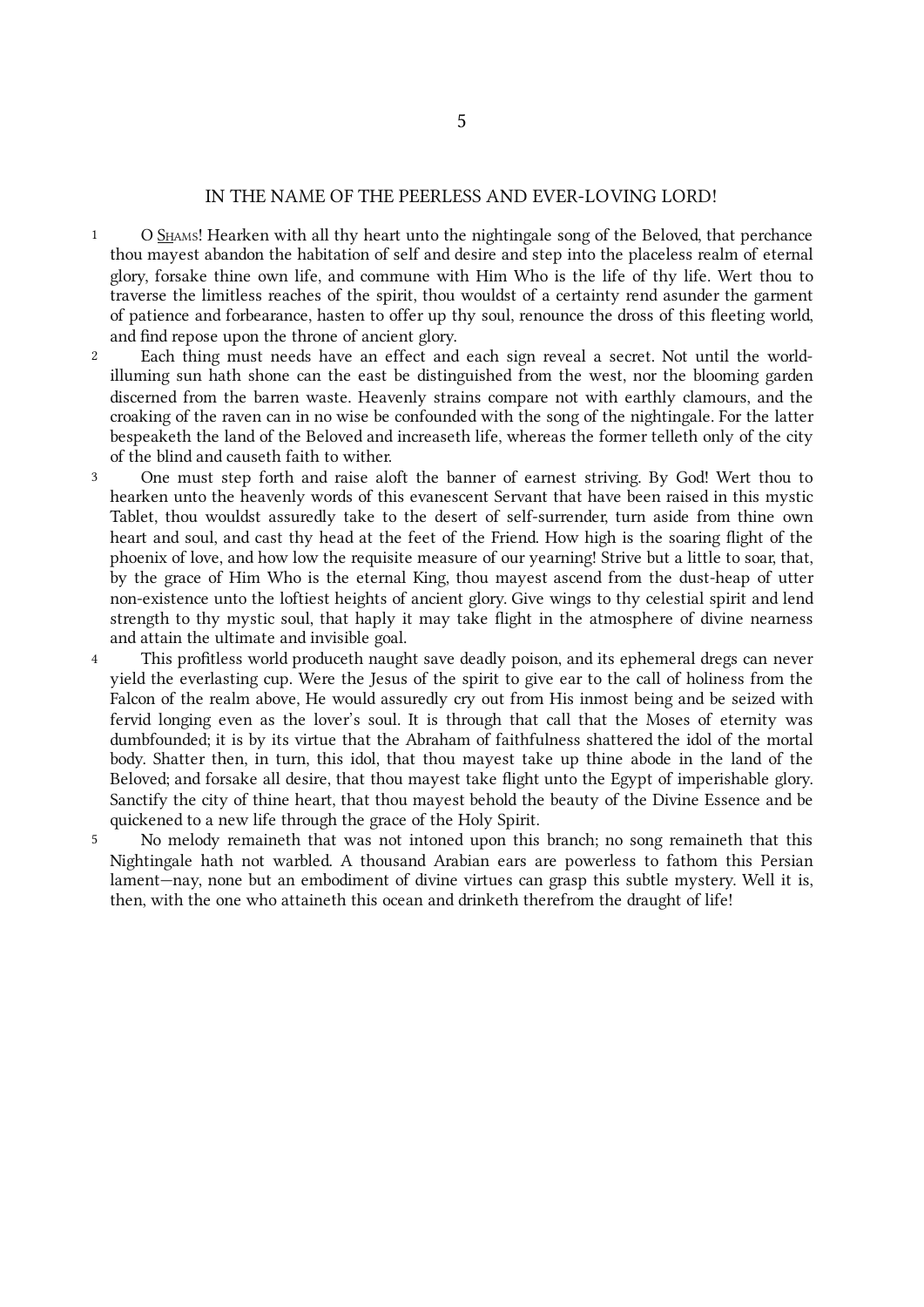O thou lion-hearted soul, Even as a lion roar, That thy roaring may perchance To the seventh heaven soar!<sup>[83](#page-32-4)</sup>

<span id="page-21-0"></span>1

- Praise be to Him Whose Essence is immeasurably exalted above the strivings of human hearts, however pure, to soar into the atmosphere of His nearness, and Whose Being is immensely sanctified beyond the exertions of human minds, however lofty, to ascend unto the heaven of His presence. From time immemorial He hath been exalted above the description of aught save Himself, and He will forever continue to be sanctified beyond the praise of all created things. The hearts of them that have recognized Him are sore perplexed before the tokens of His everlasting handiwork, and the minds of them that have attained His court are bewildered by the wondrous evidences of the Revealers of His oneness. He, verily, is the All-Possessing, the Almighty, the Most Glorious, the Help in Peril, the Self-Subsisting. 2
- <span id="page-21-1"></span>O friend! Thine epistle was received. It told of naught save the fire which hath been kindled in the tree of human reality, and bore no message but that which bestoweth a new life upon enlightened hearts. Well is it with him that hath been set ablaze by the fire of thy love, and who hath quaffed the water of life from the cup of thine affection. "The righteous shall drink of a cup tempered at the camphor fountain."<sup>[84](#page-32-5)</sup> 3
- <span id="page-21-2"></span>To continue: Thy letter, which was a repository of the pearls of celestial knowledge, was brought before this Exile. God be praised, it rolled up the scrolls of separation and remoteness and spread out in their stead the realms of nearness and reunion. Methinks through the water of thy longing the fire of separation was changed into "coolness and safety".<sup>[85](#page-32-6)</sup> In truth, a perfect meeting was attained through thy letter, and, through thy mention of the stations of Divine Unity and the signs of pure abstraction and oneness, it lifted from the world the veils of limitation. And this, notwithstanding that even the limitations of the world of existence are praised and cherished by the wayfarer, for he seeth all things in the mirror of the verse "No defect canst thou see in the creation of the God of mercy", and at every moment he heareth with his inner ear the tongue of the Holy Spirit uttering the words "Seest thou a single flaw?" [86](#page-32-7) In faithlessness he beholdeth the secret of fidelity, and in deadly poison he tasteth the sweetest honey. Even vengeance is embraced in this state; nay more, the true lover welcometh the betrayal of the beloved. 4

Thy faithlessness I cherish more Than every gift that life can give. To suffer at thy vengeful hand— How much dearer than to live!<sup>[87](#page-32-8)</sup>

- Thus do the wayfarers in the wilderness of solitude and search experience events and conditions which, though to outward seeming be a mortal poison, are inwardly a wholesome draught, and though in appearance a passing mirage, are in reality pure and refreshing waters. Were I to attempt a full description of this station, neither could I express it nor the hearer grasp it. And whoso observeth with the eye of innate knowledge will confess, openly as well as privily, the selfsame truth. 5
- <span id="page-21-3"></span>As to perceived differences, these can be attributed to the divers stations that have been attained by them that tread the path of search and mystic knowledge. Thus, at one time the wayfarer beholdeth the lover hastening in search of the beloved through the wilderness of desolation, and at another he seeth the beloved yearning for the lover across the wilds of longing and devotion, or wandering, aimless and bewildered, the wastes of love in his pursuit. 6

"O for a drop to drink!" the thirsty soul doth groan;

6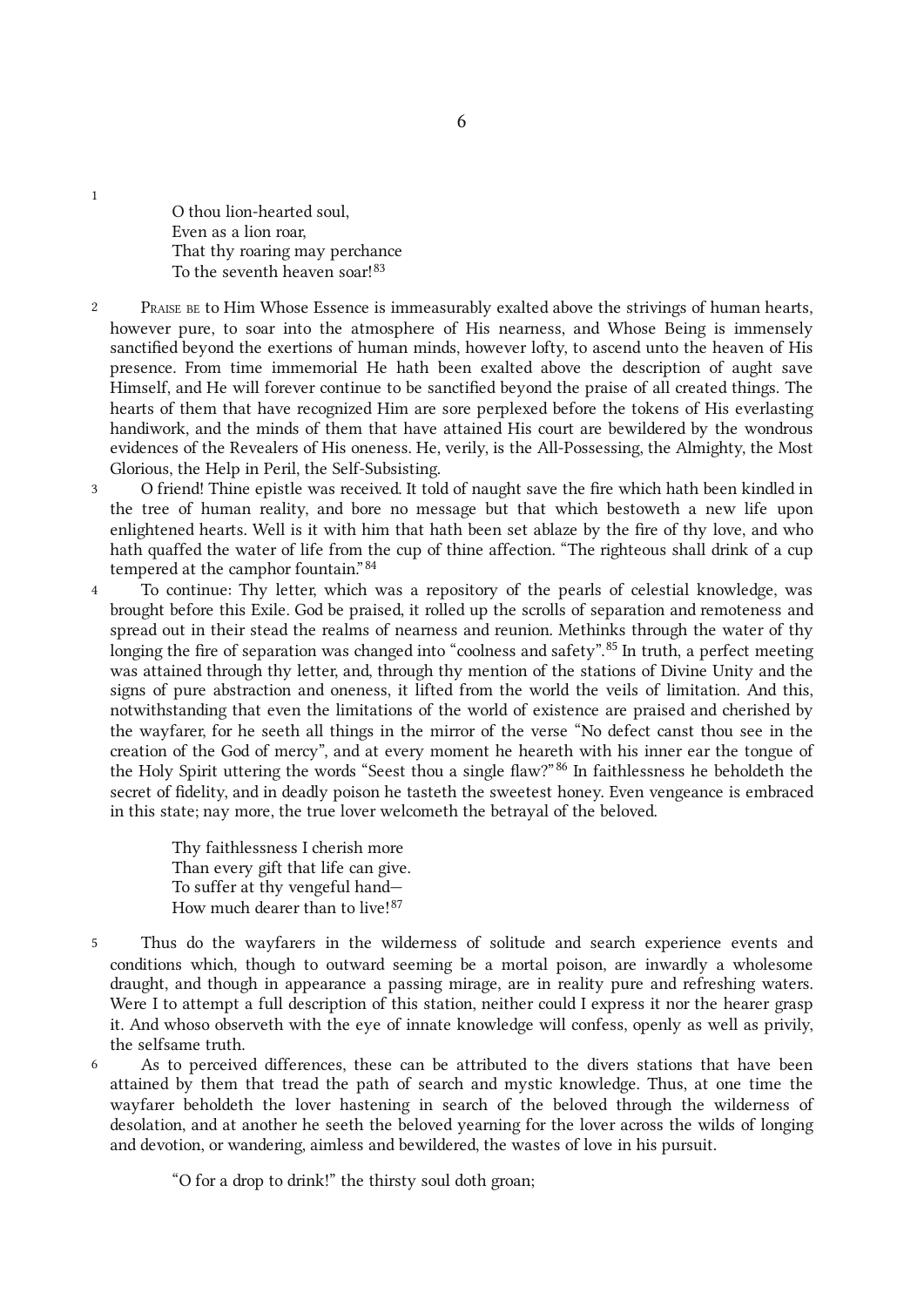<span id="page-22-0"></span>"O for a thirsty soul!" the spring in turn doth moan.<sup>[88](#page-32-9)</sup>

- From yet another vantage he perceiveth that the lover and the beloved are one and the same, and that the seeker is himself the very object of his search. "How can the lover from the loved one ever part?"<sup>[89](#page-32-10)</sup> So it is that, at times, the lovers of the celestial Beauty sound the clarion of "Say: All things are of God", while, at others, they raise the call of "It is from thyself."  $90$ 7
- <span id="page-22-1"></span>Some have related the aforementioned stages to the inner and outer journeys of the soul, which is the station of "the knowledge of certitude", whilst others that have quaffed the wine of reunion regard each and every stage as relating to that knowledge, and consider the two stations of "the eye of certitude" and "the truth of certitude" as being exalted above and sanctified beyond these realms and all that pertaineth unto them, even as hath been clearly affirmed by that mystic knower.<sup>[91](#page-32-12)</sup> For in all these stages the mirror of the wayfarer's heart may bear the reflection of shadowy desires, wayward thoughts, and worldly attachments. Wherefore hath it been said that, in these stations, at one time the hosts of reason are triumphant and, at another, the armies of love prevail. At one time, the clouds of affliction and sorrow conceal the heavens of gladness and joy; at another, the eternal leviathan of love devoureth, in one fleeting moment, all manifestations of sadness, anguish, grief, and dejection, and the morn of divine guidance dawneth forth with the joyful tidings of "despair not of God's mercy",<sup>[92](#page-32-13)</sup> and the gentle breezes of His providence dispel every vestige of torpor and estrangement. These tidings, however, are not constant and immutable in these stations, and the wayfarer remaineth confined between the right hand of faith and assurance and the left hand of denial and despair.
- <span id="page-22-2"></span>Some wayfarers remain forever veiled in these stages. Others are assisted by invisible aid from the Source of unfailing grace, whereat the hosts of the Realm on high raise the tabernacle of divine power, and the ascendency of "and verily Our host shall conquer"<sup>[93](#page-32-14)</sup> is manifested, obliterating the signs and standards of every worldly attachment and limitation, even as alluded to by some who have attained this station. At such times, the ascendancy of God's names and attributes will so surround a soul as to leave it no place either to stay or to flee. This station, however, hath its own obscurities and impediments, for they that journey towards the land of Divine Unity and detachment are still wrapt within the confines of names and attributes, and take delight in their gardens and bowers. Thus it is that, in describing these stations, some have made reference to the "unity of existence" and the "unity of appearance".<sup>[94](#page-32-15)</sup> By this is meant that the seeker will close his eyes to all save his Beloved and open them to naught but His beauty. He will pass beyond the mortal world and approach the everlasting realm. He will see no beauty but the Beloved's and hear no utterance but His praise; that is, he will avert his gaze from aught save His beauty and refuse to hearken to any melody but the sweet accents of His voice. Howbeit some are led astray even in this station; for no sooner do they inhale the fragrance of reunion, and hearken unto the voice of the doves of heavenly grace, than they imagine themselves to have attained perfection and wander lost in the wilderness of self-conceit, thus depriving themselves of the softflowing stream of divine providence and the ethereal cup of heavenly delight.  $\overline{9}$

10

Yet others, assisted by the grace of the everlasting Friend, consume these veils with the fire of His love and step into the meads of ancient glory. That is, forsaking the wilderness of the "unity of existence", they attain unto the ultimate abode of the "true appearance of the Divine Unity". So clearly will they witness in this stage God's all-encompassing mercy that in every created thing, both in the world and in the souls of men, they will behold Him Who hath been interpreted as the Holy Outpouring. No longer will they close their eyes to any beauty, nor stop their ears from hearkening to any voice. For there is no prohibition in this stage and no debarment, inasmuch as in all things they will discern, with both their outer and inner eyes, the revelation of the signs of Him Who is the King of all names and attributes, and in every atom they will find a door that leadeth to the garden of Divine Unity and the city of pure abstraction. "Where'er I turn my gaze, 'tis Thee Whom I behold." So entirely will the hearts of the wayfarers be transported by longing for the ecstasies of this station that they will come to conceive no stage apart from this stage, to see themselves as abiding within the court of the Beloved and circling round His sanctuary, and to consider it as the ultimate abode of them that search and the uttermost station of such as have attained.

8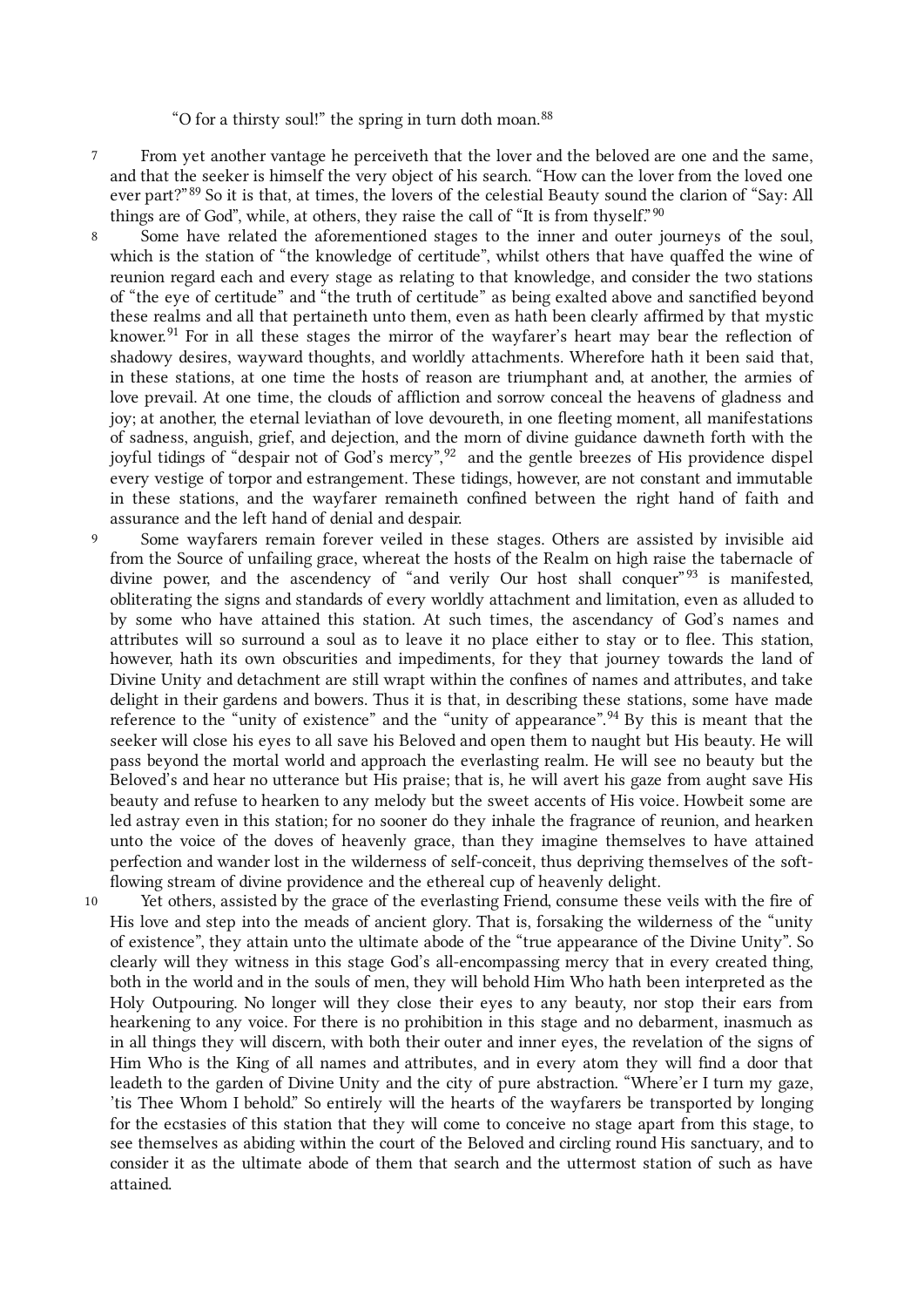A myriad names and attributes have been ascribed to these degrees and stations, which I am disinclined to mention here. It is, indeed, solely because of thy longing and devotion that I have engaged in such ephemeral and limited topics. And this, notwithstanding that speech is the greatest evidence of the worth of the speaker and guideth unto the recognition of the source of guidance, for no more complete and enduring proof hath been or will be vouchsafed unto man from the empyrean of everlasting glory than words and utterance. This, verily, is a self-evident truth, for the braying of the donkey can never compare with the cooing of the dove. Never wilt thou hear from the raven the melodies of the nightingale, nor inhale from the abject beetle the fragrance of eternity. 11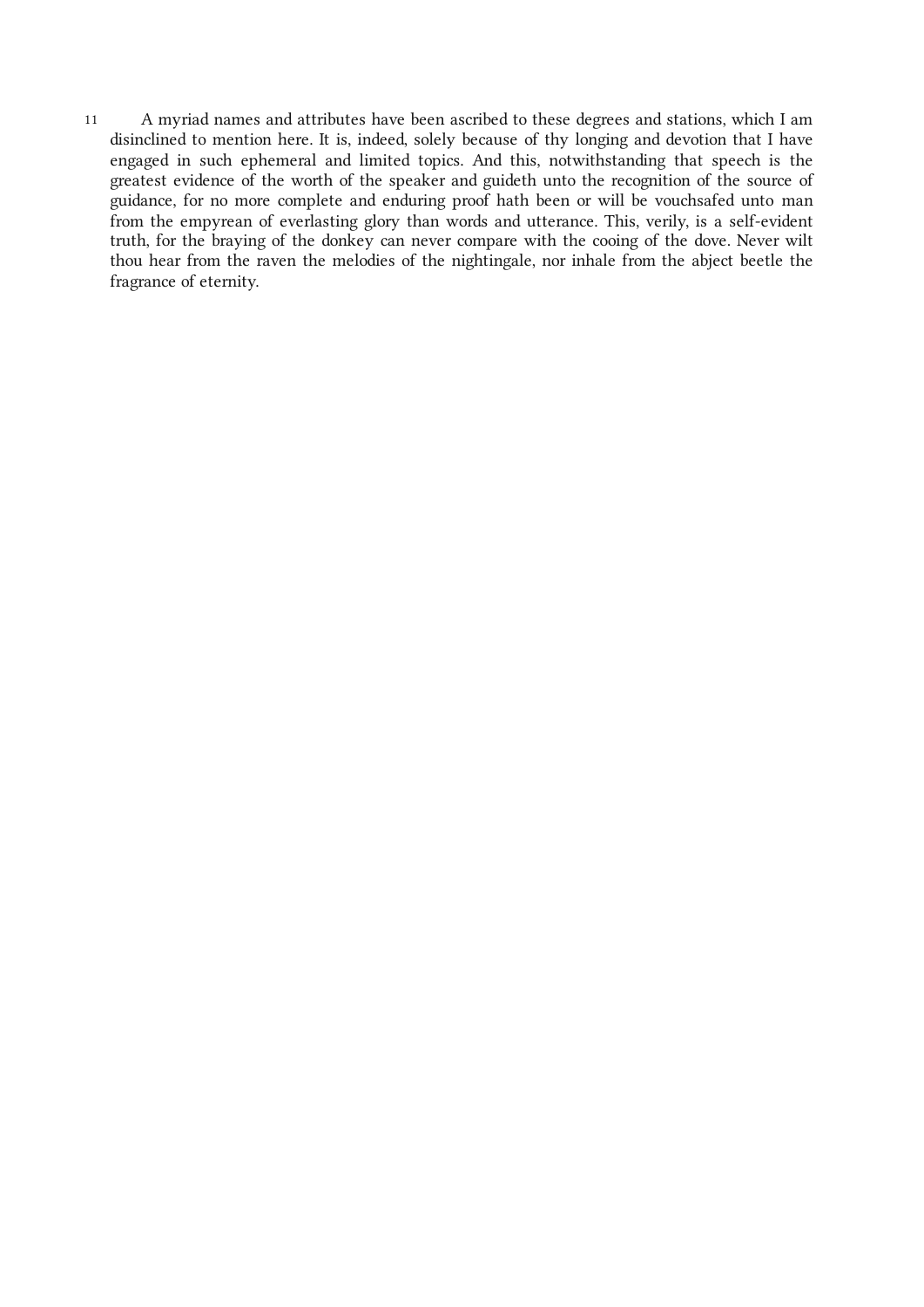# <span id="page-24-0"></span>The Four Valleys

#### HE IS THE EVER-LIVING.

O light of truth and sword of faith And soul of generosity! No prince hath sky or earth begot Who fain could hope to rival thee!<sup>[95](#page-32-16)</sup>

<span id="page-24-1"></span>1

<span id="page-24-2"></span>I know not why the tie of love was so abruptly severed and the firm covenant of friendship broken. Did ever, God forbid, My devotion lessen or My sincere affection fail, that I came to be so neglected and forgotten? 2

> What fault didst thou observe in me That made thee cease thy tender care? Is it that poverty's our lot And wealth and pageantry thy share?<sup>[96](#page-32-17)</sup>

- <span id="page-24-3"></span>Or is it that a single arrow hath driven thee from the battle? Hast thou not heard that steadfastness is the prime requisite of the mystic path and the means of admittance to His holy Court? "They that say 'Our Lord is God', and continue steadfast in His way, upon them, verily, shall the angels descend."<sup>[97](#page-32-18)</sup> 3
- <span id="page-24-4"></span>Likewise He saith, "Be thou steadfast as thou hast been bidden."<sup>[98](#page-32-19)</sup> It followeth that they that abide in the court of reunion must needs conduct themselves accordingly. 4

I do as bidden and convey the message, Whether it give thee counsel or offence.<sup>[99](#page-32-20)</sup>

<span id="page-24-5"></span>Though I have received no reply to My letter, and it would be unbefitting, in the eyes of the wise, to express anew My devotion, yet this new love hath annulled and effaced all the old rules and ways. 5

> Tell us not the tale of Laylí, nor speak of Majnún's woe— Thy love hath made the world forget the loves of long ago. When once thy name was on the tongue, it reached the lovers' ears And set the speakers and the hearers dancing to and fro.<sup>[100](#page-32-21)</sup>

And as to divine wisdom and heavenly admonitions: 6

> <span id="page-24-6"></span>Each moon, O my belov'd, For three days I go mad; Today's the first of these— 'Tis why thou seest me glad. [101](#page-32-22)

- I hear that thou hast journeyed to Tabríz and Tiflis to engage in debate and instruction, or hast set out for Sanandaj to scale the heights of knowledge. 7
- O my eminent friend! They that seek to ascend to the heaven of mystic wayfaring are of four kinds only. I shall describe them in brief, that the signs and degrees of each may become plain and manifest to thee. 8
- <span id="page-24-7"></span>If the wayfarers be among them that seek after THE SANCTUARY OF THE DESIRED ONE, this plane pertaineth to the self—but the self which is intended is "the Self of God that pervadeth all His laws".<sup>[102](#page-32-23)</sup> In this station the self is not rejected but beloved; it is regarded with favour and is not to  $\overline{Q}$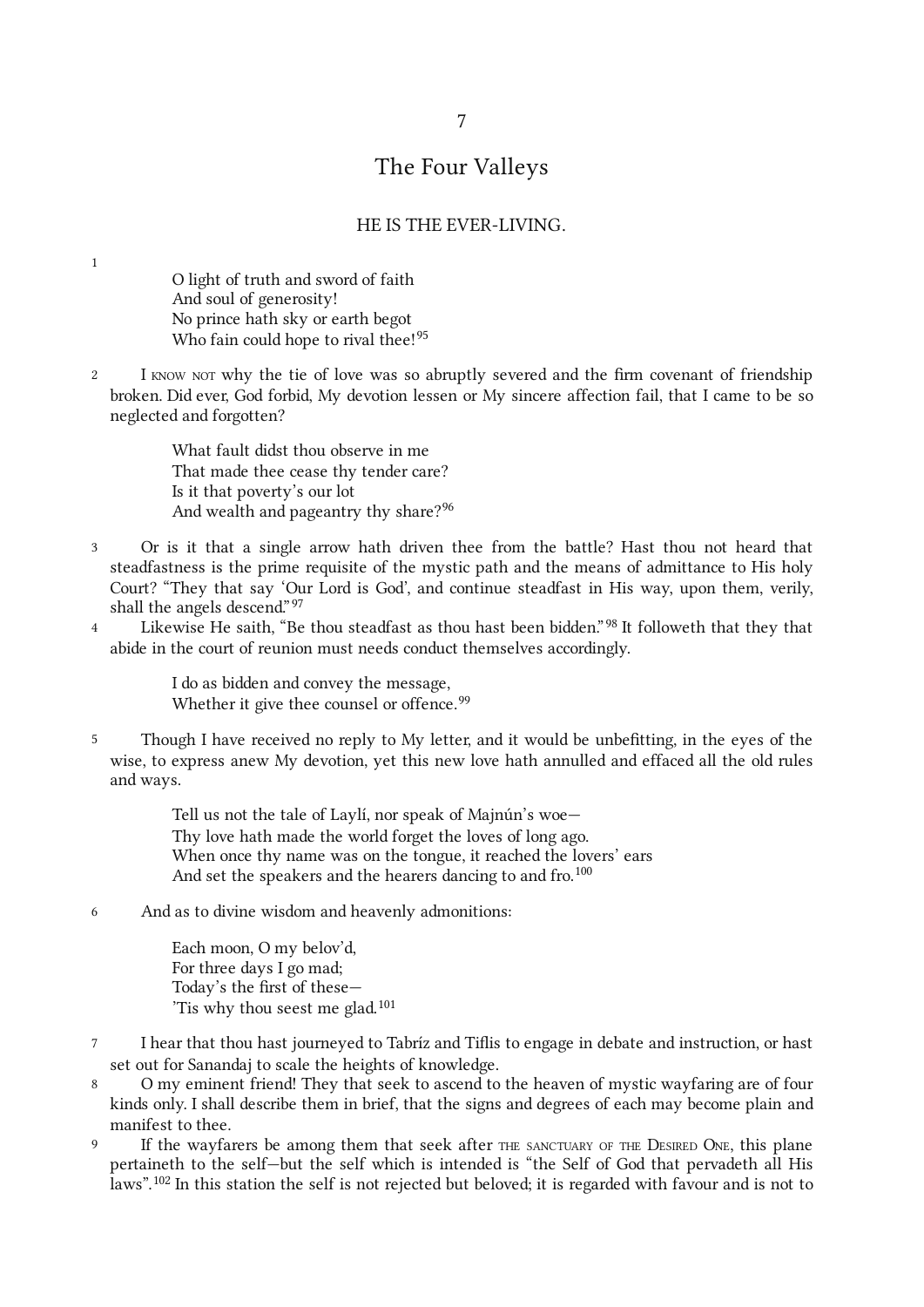be shunned. Although at the beginning this plane is the realm of conflict, yet it endeth in the ascent to the throne of glory. As it hath been said:

O Abraham of the Spirit and God's Friend in this day! Slay! Slay these four thieving birds of prey!<sup>[103](#page-32-24)</sup>

<span id="page-25-0"></span>that after death the mystery of life may be unravelled.

- This is the plane of the soul that is pleasing unto God, whereof He saith: "Enter thou among My servants, and enter thou My Paradise." [104](#page-32-25) 10
- <span id="page-25-1"></span>This station hath myriad signs and countless tokens. Hence it is said: "We will surely show them Our signs in the world and within themselves, until it become plain to them that there is no God save Him." [105](#page-32-26)
- <span id="page-25-2"></span>One must, then, read the book of one's own self, rather than the treatise of some grammarian. Wherefore He hath said, "Read thy Book: There needeth none but thyself to make out an account against thee this day." $106$ 12
- <span id="page-25-3"></span>The story is told of a mystic knower who went on a journey with a learned grammarian for a companion. They came to the shore of the Sea of Grandeur. The knower, putting his trust in God, straightway flung himself into the waves, but the grammarian stood bewildered and lost in thoughts that were as words traced upon the water. The mystic called out to him, "Why dost thou not follow?" The grammarian answered, "O brother, what can I do? As I dare not advance, I must needs go back again." Then the mystic cried, "Cast aside what thou hast learned from Síbavayh and Qawlavayh, from Ibn-i-Ḥájib and Ibn-i-Málik, and cross the water!" [107](#page-32-28) 13

With renunciation, not with grammar's rules, one must be armed: Be nothing, then, and cross this sea unharmed.<sup>[108](#page-32-29)</sup>

- <span id="page-25-4"></span>Likewise He saith, "And be ye not like those who forget God, and whom He hath therefore caused to forget their own selves. Such men are the evil doers."<sup>[109](#page-32-30)</sup>  $14$
- If the wayfarers be among them that dwell in the court of the ALL-Praised, this is the station of the Intellect, which is known as the messenger of the realm of the body and the most great pillar. That which is intended, however, is the universal divine Intellect, whose sovereignty fostereth the growth of all things, and not every vain and feeble mind. Thus hath the wise Saná'í written: 15

How can meagre reason comprehend the Book, Or the spider trap a phoenix in its web? Wouldst thou that the mind not hold thee in its snare? Seize it and enrol it in the school of God instead!

- <span id="page-25-5"></span>On this plane, the traveller meeteth with many a trial and reverse. Now is he lifted up to heaven, now is he cast into the depths. As it hath been said: "Now Thou drawest me to the throne of the realms above, again Thou scorchest me in the fire of hell." The hidden mystery of this station is divulged in the following blessed verse from the Súrih of the Cave: "And thou mightest have seen the sun when it arose, pass on the right of their cave, and when it set, leave them on the left, while they were in its spacious chamber. This is one of the signs of God. Guided indeed is he whom God guideth; but for him whom He misleadeth, thou shalt by no means find a guardian and guide." [110](#page-32-31) 16
- <span id="page-25-6"></span>If a soul could grasp the allusions that lie hid in this single verse, it would suffice him. Such indeed are those whom He hath extolled as "men whom neither merchandise nor traffic beguile from the remembrance of God".<sup>[111](#page-32-32)</sup> 17
- <span id="page-25-7"></span>This station is that of the true standard of knowledge and the final end of tests and trials. Nor is it needed, in this realm, to seek after knowledge, for He hath said concerning the guidance of wayfarers on this plane, "Fear ye God; God will teach you",<sup>[112](#page-32-33)</sup> and again, "Knowledge is a light which God casteth into the heart of whomsoever He willeth."<sup>[113](#page-32-34)</sup> 18

11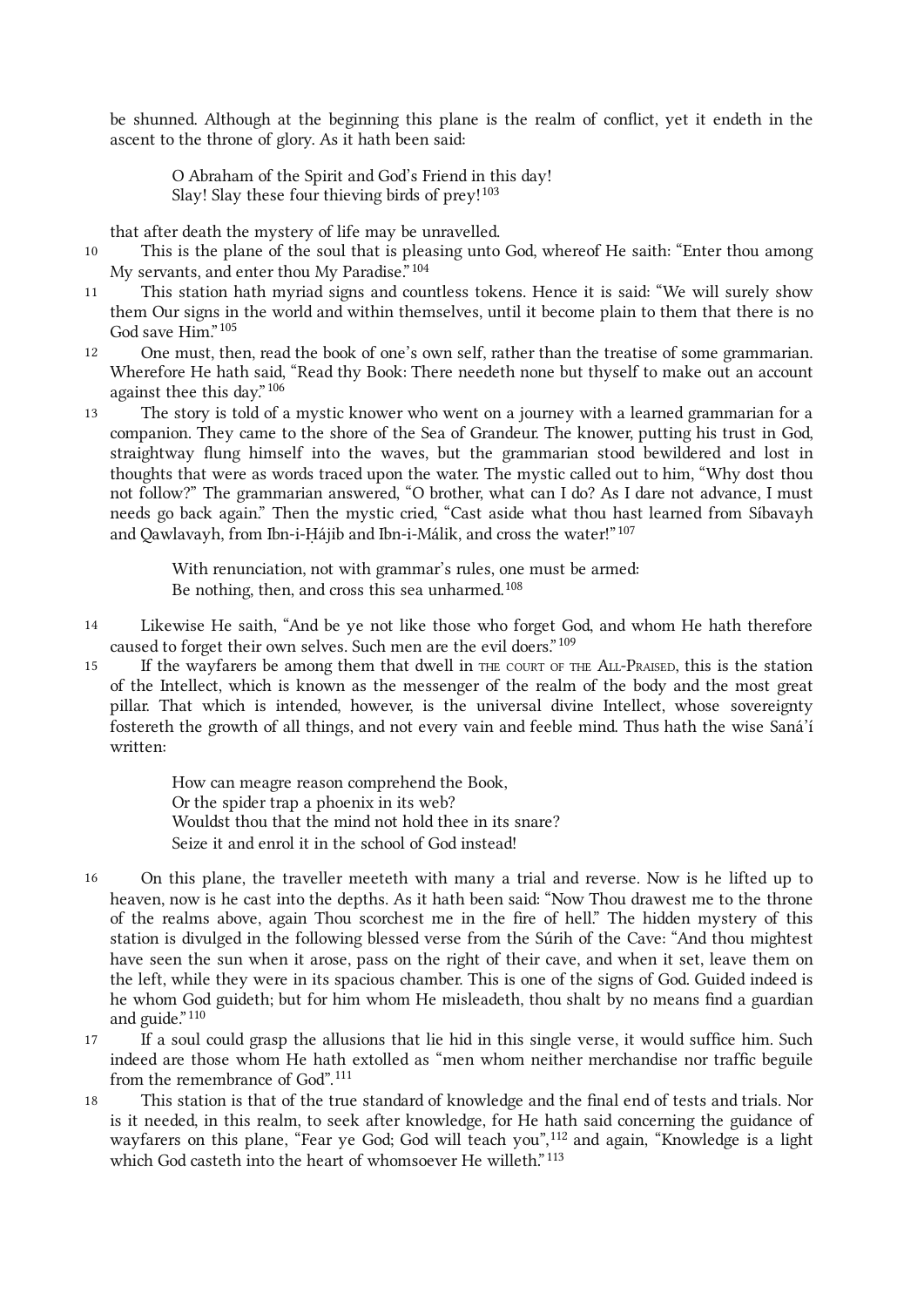- <span id="page-26-0"></span>Wherefore, one must make ready the receptacle and become worthy of the descent of heavenly bestowals, that the all-sufficing Cup-Bearer may give one to drink of the wine of bounty from the crystal chalice of mercy. "For this let the striving strive!"<sup>[114](#page-32-35)</sup> And now do I say, "Verily, we are God's, and to Him shall we return." [115](#page-32-36) 19
- <span id="page-26-1"></span>If the lovers be among them that abide within the precincts of THE ABODE OF THE LODESTONE OF hearts, no soul may dwell on this kingly throne save the countenance of love. I am powerless to describe this station or to depict it in words. 20

Love shunneth this world and that world too; In him are lunacies seventy-and-two. The minstrel of love harpeth this lay: Servitude enslaveth, lordship doth betray.<sup>[116](#page-32-37)</sup>

- <span id="page-26-2"></span>This plane demandeth pure love and unalloyed affection. In describing these companions He saith: "They speak not till He hath spoken, and act according to His commandment."<sup>[117](#page-32-38)</sup>  $21$
- In this station, neither the reign of the intellect is sufficient nor the rule of self. Thus one of the Prophets of God asked, "O my Lord, how shall I reach Thee?" And the answer came: "Leave thy self behind, and then approach Me." 22
- In the estimation of such souls, to be seated amidst the sandals by the door is the same as to abide at the place of honour, and in the path of the Beloved the retreats of earthly beauty differ not from the field of a battle waged. 23
- <span id="page-26-3"></span>The dwellers of this abode know not the destination, yet they spur on their chargers. They see naught in the Beloved but His very Self. They find all words of sense to be meaningless, and senseless words to be full of meaning. They cannot distinguish head from foot or one limb from another. To them the mirage is water itself and departure is the mystery of return. Wherefore hath it been said: 24

The story of Thy beauty reached the hermit's dell; Crazed, he sought the Tavern where the wine they buy and sell. The love of Thee hath levelled down the fort of patience; The pain of Thee hath firmly barred the gate of hope as well.<sup>[118](#page-32-39)</sup>

In this station, both instruction and apprenticeship are assuredly of no avail: 25

> <span id="page-26-4"></span>The lovers' teacher is the Loved One's beauty, His face their lesson and their only book. Learning of wonderment, of longing love their duty; Not on learned chapters and dull themes they look. The chains that bind them are His musky hair; The Cyclic Scheme, to them, is but to Him a stair.<sup>[119](#page-32-40)</sup>

Here followeth a supplication to God—blessed and glorified be He: 26

> <span id="page-26-5"></span>O Lord, O Thou Whose grace fulfilleth every need! To mention aught before Thee would be sin indeed. Allow this mote of knowledge hidden in my soul To free itself of lowly clay and reach its goal. And grant this drop of wisdom that Thou gavest me To be at last united with Thy mighty sea. $120$

- Thus do I say: There is no power nor strength except in God, the Help in Peril, the Self-Subsisting. 27
- <span id="page-26-6"></span>If the mystic knowers be among them that have attained the beauty of the Beloved, this station is the throne of the inmost heart and the secret of divine guidance. This is the seat of the mystery "He doeth what He willeth, and ordaineth what He pleaseth." Should all that are in 28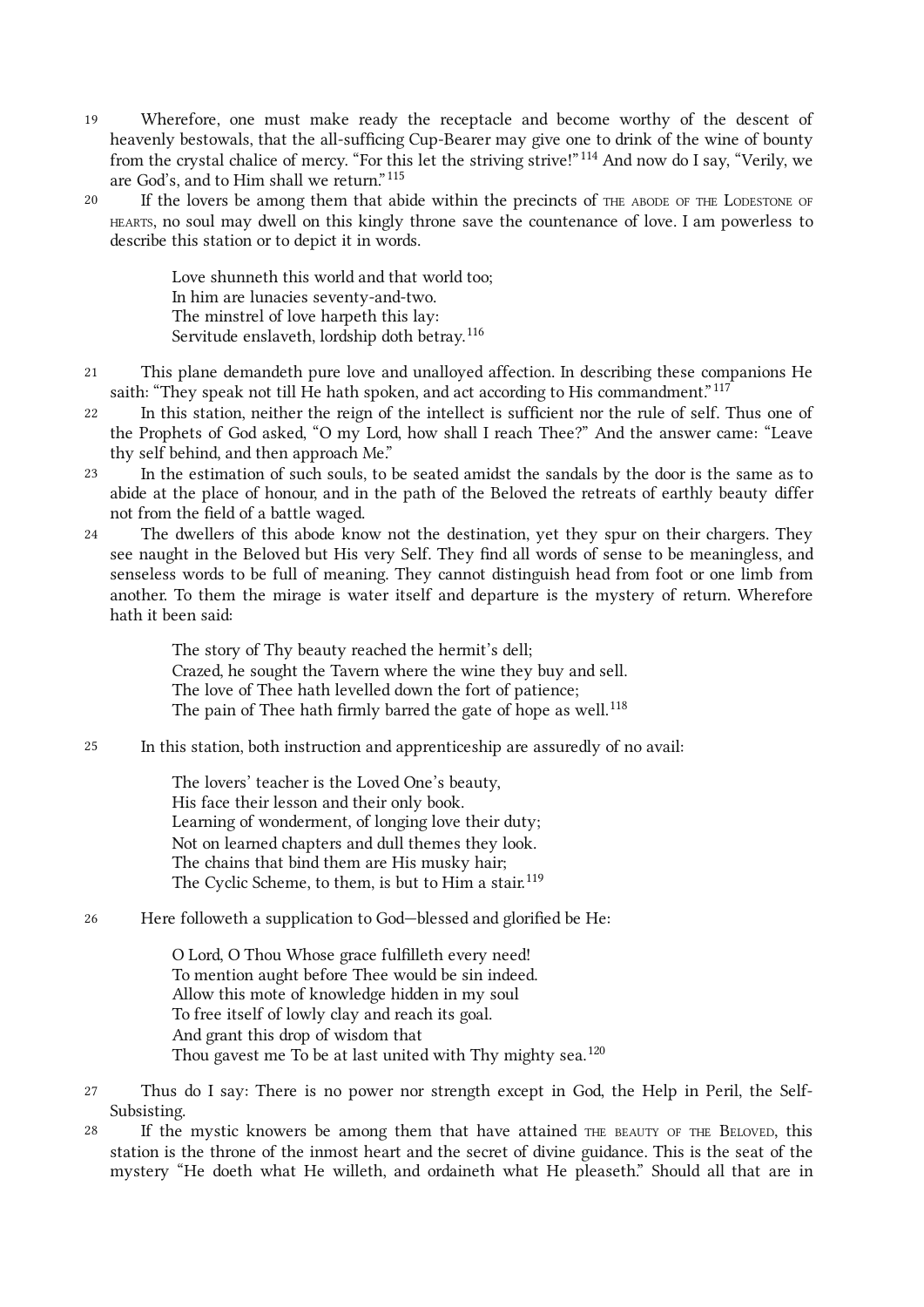heaven and on earth attempt to unravel this exalted allusion and subtle mystery, from now until the Day whereon the Trumpet shall sound, yet would they fail to comprehend even a letter thereof, for this is the station of God's immutable decree and His foreordained mystery. Hence, when asked regarding this matter, He made reply: "It is a bottomless sea that none shall ever fathom." And when the question was repeated, He answered: "It is the blackest of nights through which none can find his way."<sup>[121](#page-32-42)</sup>

- <span id="page-27-0"></span>Whoso comprehendeth this station will assuredly conceal it, and were he to reveal but the faintest trace thereof, they would assuredly hang him from the gallows. And yet, by God, were a true seeker to be found, I would divulge it to him; for He saith: "Love is a distinction never conferred upon a heart possessed by fear and dread."<sup>[122](#page-32-43)</sup> 29
- <span id="page-27-1"></span>In truth, the wayfarer who journeyeth unto God, who treadeth the snow-white Path and turneth towards the Crimson Pillar, will never reach his heavenly home unless his hands are empty of such worldly things as are cherished by men. "And he that feareth not God, God shall make him to fear all things; whereas all things fear him who feareth God." 30

Speak the Persian tongue, though the Arabian pleaseth more: Love indeed doth have a hundred other tongues in store.<sup>[123](#page-32-44)</sup>

How sweet in this connection is the following couplet: 31

> Our hearts will be as open shells Should He the pearls of grace bestow; Our lives will ready targets be Were He to hurl the darts of woe.

- And were it not contrary to the commandment of the Book, I would surely have bestowed a part of My possessions upon My would-be murderer, and given him to inherit Mine earthly goods, and rendered him a myriad thanks, and solaced Mine own eyes with the touch of his hand. But what can I do? Neither have I any wealth, nor hath the Lord of destiny so decreed. 32
- <span id="page-27-2"></span>Methinks at this moment I perceive the musk-scented fragrance of the garment of Há' from the Joseph of Bahá; verily He seemeth near at hand, though ye may think Him far away. [124](#page-32-45) 33

My soul doth sense the fragrant breath Of a well-beloved soul: The fragrance of that kindly friend Who's my heart's desire and goal.

The duty of long years of love obey, And tell the tale of blissful days gone by, That land and sky may laugh aloud today, And it may gladden mind and heart and eye.<sup>[125](#page-32-46)</sup>

This is the realm of pure awareness and utter self-effacement. Not even love can find a way to this plane, nor doth affection have a place therein. Wherefore is it said: "Love is a veil betwixt the lover and the beloved." Here love becometh but an obstructing veil, and aught save the Friend but a curtain. Thus the wise Saná'í hath written: 34

> None may approach that well-belov'd Who harboreth his own desire; None may embrace that beauteous form Who's burdened with his own attire.

For this is the realm of God and is sanctified above every allusion of His creatures.

35

<span id="page-27-3"></span>Abiding in the court of rapture, the dwellers of this mansion wield with utmost joy and gladness the sceptres of divinity and lordship; and, established upon the lofty seats of justice, they exert their rule and bestow upon every soul its due. Those who drink of this cup abide beneath the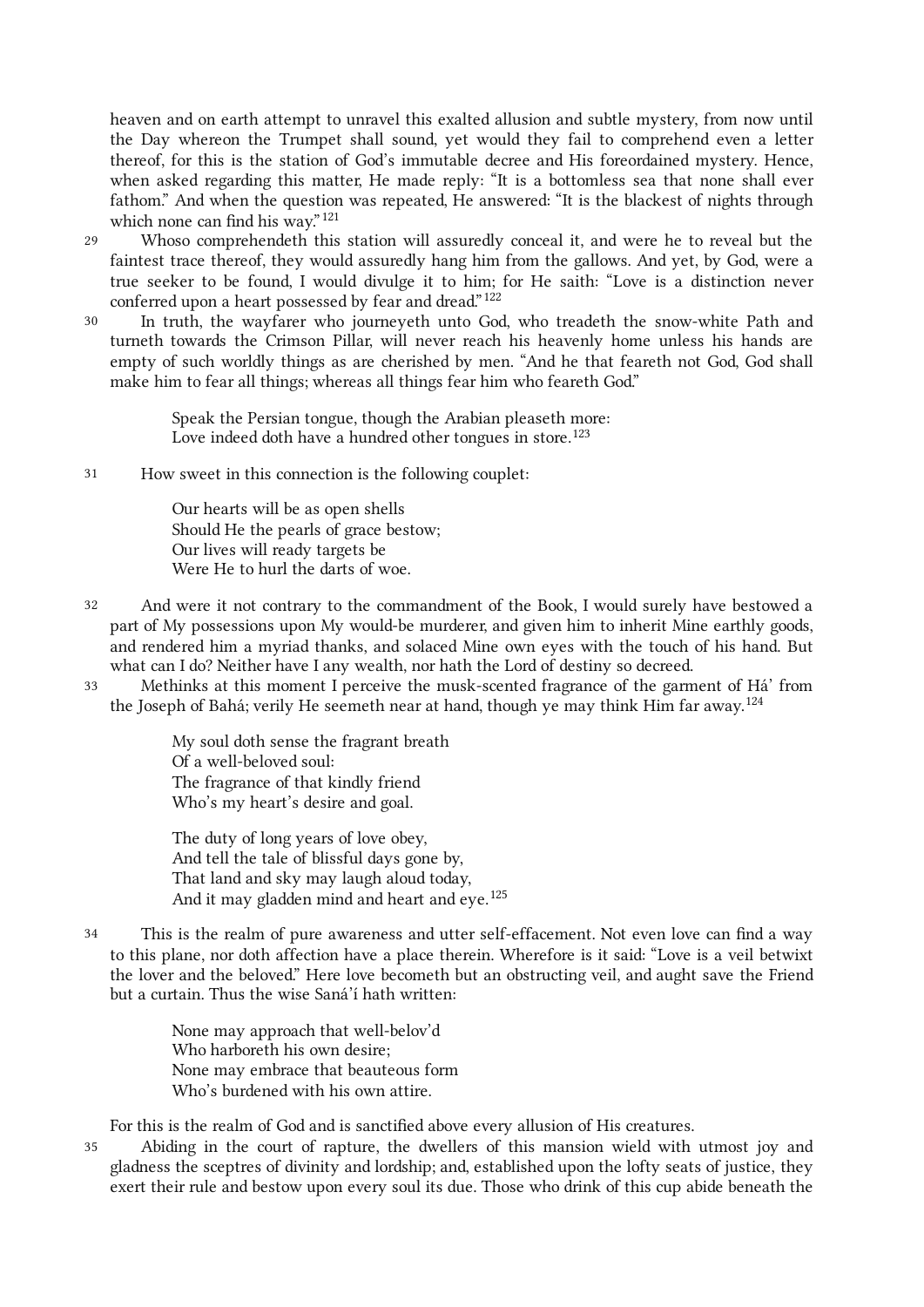<span id="page-28-0"></span>canopy of glory, above the throne of the Ancient of Days, and dwell upon the seat of grandeur beneath the tabernacle of majesty. These are they that "know neither sun nor piercing cold".<sup>[126](#page-32-47)</sup>

- On this plane the highest heavens are neither opposed to, nor distinguished from, the lowly earth, for this is the realm of divine favours, not the arena of worldly contraries. Albeit at every moment a new condition be displayed, yet that condition is ever the same. Wherefore He saith in one instance, "Nothing whatsoever keepeth Him from being occupied with any other thing."<sup>[127](#page-32-48)</sup> And in another He saith, "Verily, His ways differ every day."<sup>[128](#page-32-49)</sup> 36
- <span id="page-28-1"></span>This is the food whose savour changeth not and whose colour altereth not. Wert thou to partake thereof, thou wouldst assuredly recite the verse "I have turned my face to Him Who hath created the heavens and the earth, following the right religion and submissive before God. I am not one of those who add gods to God."<sup>[129](#page-33-0)</sup> "And thus did We show Abraham the kingdom of the heavens and of the earth, that he might be stablished in knowledge."<sup>[130](#page-33-1)</sup> Wherefore, put thy hand into thy bosom, then stretch it forth with power, and behold, thou shalt find it a light unto all the world. 37
- <span id="page-28-2"></span>How clear this crystal water that the enraptured Cup-Bearer passeth round! How exquisite this pure wine that the intoxicated Beauty doth proffer! How pleasing this draught of joy that floweth from the Heavenly Cup! Well is it with him who drinketh thereof, and tasteth of its sweetness, and attaineth unto its knowledge. 38

No more than this will I impart to thee: The riverbed can never hold the sea.<sup>[131](#page-33-2)</sup>

- For its mystery lieth hid in the storehouses of His inviolable protection and is laid up in the treasuries of His power. It is exalted above the highest essence of utterance and sanctified beyond the subtlest mode of explanation. 39
- <span id="page-28-3"></span>Astonishment here is highly prized, and utter poverty greatly cherished. Wherefore hath He said, "Poverty is My pride."<sup>[132](#page-33-3)</sup> And again: "God hath a people beneath the canopy of grandeur, whom He hath concealed in the garment of poverty to exalt in rank."<sup>[133](#page-33-4)</sup> These are they who see with His eyes and hear with His ears, as hath been recorded in the well-known tradition. [134](#page-33-5) 40
- Concerning this realm there is many a tradition and many a verse, whether of general or specific import, but two of these will suffice, that they may serve as a light for knowing hearts and bring delight to longing souls. 41
- The first is His statement "O My servant! Obey Me, that I may make thee like unto Myself. For I say 'Be', and it is, and thou shalt say 'Be', and it shall be." And the second: "O son of Adam! Seek fellowship with none until thou hast found Me, and whensoever thou shalt long for Me, thou shalt find Me nigh unto thee." 42
- <span id="page-28-4"></span>Whatever high proofs and wondrous allusions are recounted herein concern but a single letter and a single point. For such is God's method, and no change canst thou find in His mode of dealing. [135](#page-33-6) 43
- <span id="page-28-5"></span>I undertook to write this epistle some time ago in thy remembrance, and, since thy letter had not reached Me yet, I began with a few words of grievance and reproach. Now, thy new missive hath dispelled that feeling and hath caused Me to send thee this letter. To speak of My love for thine eminence is needless. "Sufficient witness is God unto us."<sup>[136](#page-33-7)</sup> 44
- As for his eminence Shaykh Muhammad—may God, the Exalted, bless him!—I shall confine Myself to the two following lines, which I request be delivered to him: 45

I seek thy nearness, more desired than heaven in mine eyes; I see thy visage, fairer than the bowers of Paradise.

<span id="page-28-6"></span>When I entrusted this message of love to My pen, it refused the burden and swooned away. Then, coming to itself, it spoke and said, "Glory be to Thee! To Thee do I turn in penitence, and I am the first of them that implore Thy pardon."<sup>[137](#page-33-8)</sup> All praise be to God, the Lord of the worlds! 46

> Let us tell, some other day This parting hurt and woe;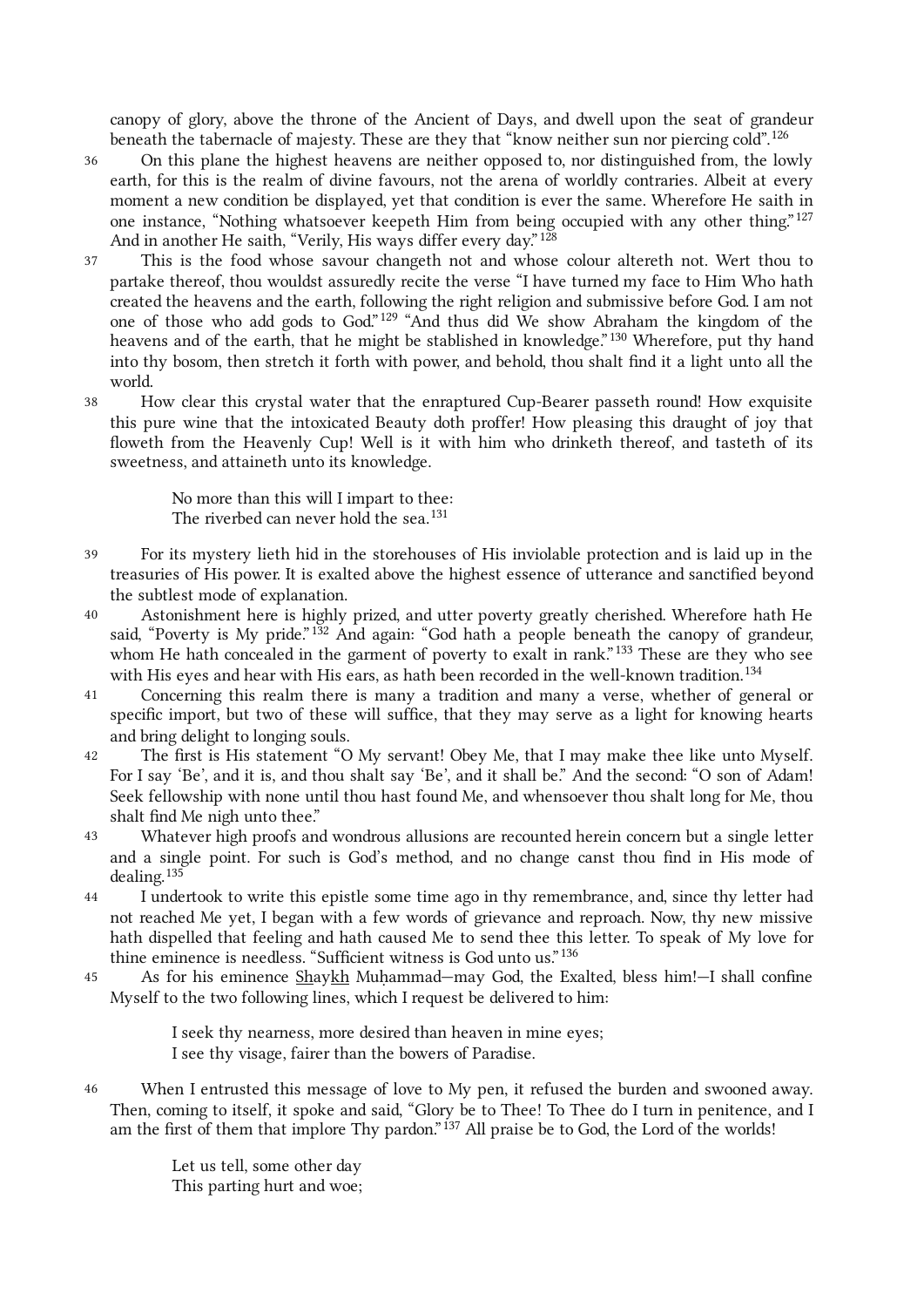Let us write, some other way, Love's secrets—better so. Leave blood and noise and all of these, And say no more of **Shams-i-Tabríz**.<sup>[138](#page-33-9)</sup>

Peace be upon thee, and upon them who circle round thee and attain thy presence.

That which I had written ere this hath been eaten by the flies, so rich was the ink to their taste, even as Sa'dí hath said: 47

> I write no more, beleaguered by the flies That my sweet words have drawn about the page.

And now the hand can write no more, and pleadeth that this is enough. Wherefore do I say: Far from the glory of my Lord, the All-Glorious, be that which His creatures affirm of Him! 48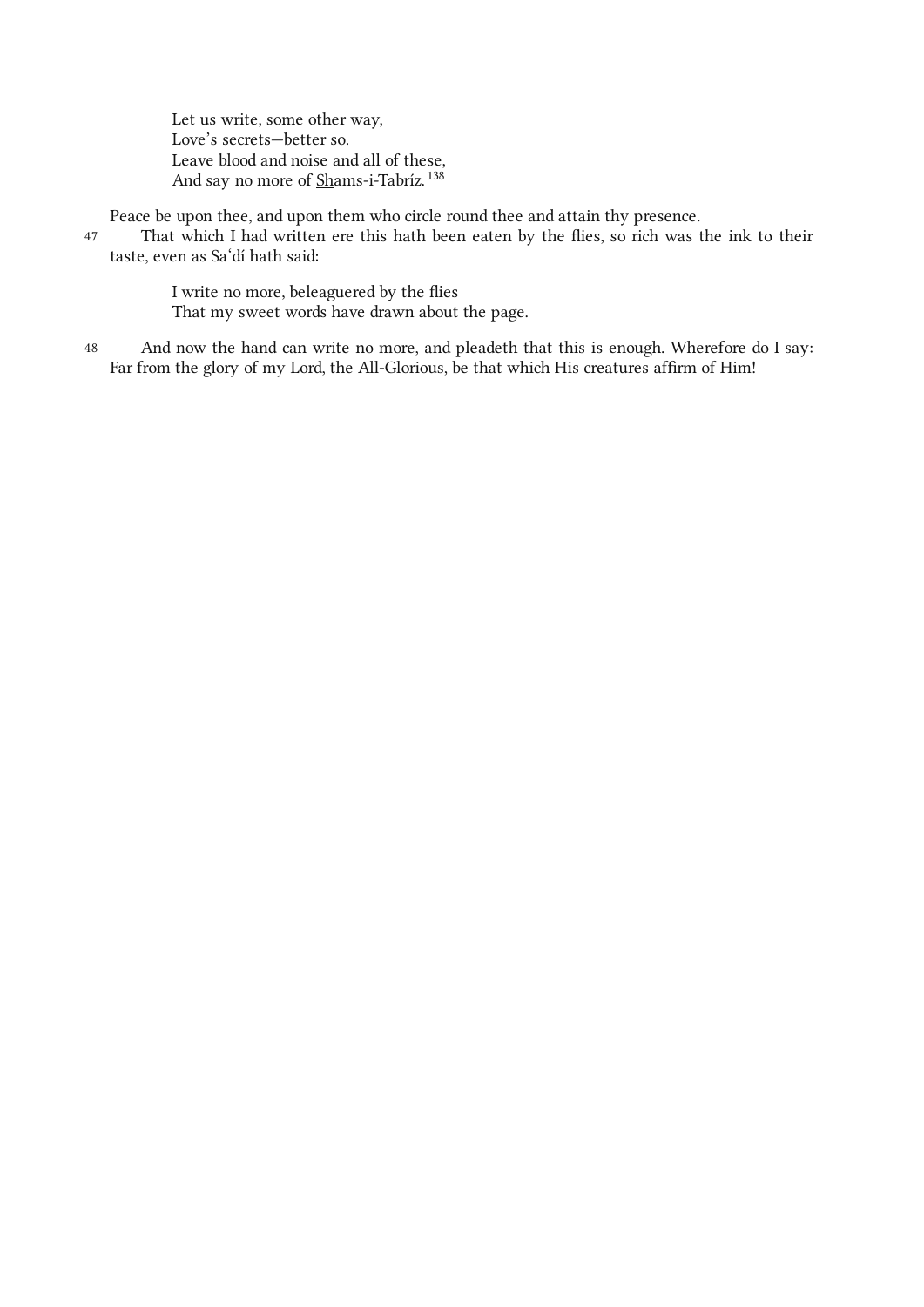### <span id="page-30-0"></span>Notes

- <span id="page-30-1"></span>1 Epistle to the Son of the Wolf (trans. Shoghi Effendi, Wilmette, IL: Bahá'í Publishing Trust, 1988), p. 15.  $\leftrightarrow$
- <span id="page-30-2"></span>2 Epistle to the Son of the Wolf, p. 22.  $\leftrightarrow$
- <span id="page-30-3"></span>3 God Passes By (Wilmette, IL: Bahá'í Publishing Trust, 1974, 2018 printing), pp. 192–93.  $\leftrightarrow$
- <span id="page-30-4"></span>4 God Passes By, p. 216.  $\leftrightarrow$
- <span id="page-30-5"></span>5 God Passes By, pp. 217 and 220.  $\leftrightarrow$
- <span id="page-30-6"></span>6 From a previously untranslated Tablet.  $\leftrightarrow$
- <span id="page-30-7"></span>7 Bahá'u'lláh, Gleanings from the Writings of Bahá'u'lláh, CLI,  $\P$  2.  $\leftrightarrow$
- <span id="page-30-8"></span>8 "'Amá is defined as an extremely thin and subtle cloud, seen and then not seen. For shouldst thou gaze with the utmost care, thou wouldst discern something, but as soon as thou dost look again, it ceaseth to be seen. For this reason, in the usage of mystics who seek after truth, 'Amá signifieth the Universal Reality without individuations as such, for these individuations exist in the mode of uncompounded simplicity and oneness and are not differentiated from the Divine Essence. Thus they are individuated and not individuated. This is the station alluded to by the terms Aḥadíyyih [Absolute Oneness] and 'Amá. This is the station of the "Hidden Treasure" mentioned in the Hadíth. The divine attributes, therefore, are individuations that exist in the Essence but are not differentiated therefrom. They are seen and then not seen. This, in brief, is what is meant by 'Amá." (From a previously untranslated Tablet of 'Abdu'l-Bahá.)  $\leftrightarrow$
- <span id="page-30-9"></span>9 The Manifestation of God.  $\leftrightarrow$
- <span id="page-30-10"></span>10 Qur'án 6:103.  $\leftrightarrow$
- <span id="page-30-11"></span>11 Aḥmad, Muḥammad, and Maḥmúd are names and titles of the Prophet derived from the verb "to praise", "to extol".  $\leftrightarrow$
- <span id="page-30-12"></span>12 Qur'án 17:110.  $\leftrightarrow$
- <span id="page-30-13"></span>13 Cf. Qur'án 76:1.  $\leftrightarrow$
- <span id="page-30-14"></span>14 Literally, "in the garden of <u>Gh</u>aw<u>th</u>íyyih". The *Risáliy-i-<u>Gh</u>aw<u>th</u>íyyih* is a mystical treatise by 'Abdu'l-Qádir-i-Gílání (ca. 1077–1166). The sentence that follows is a quotation from this work.  $\leftrightarrow$
- <span id="page-30-15"></span>15 Qur'án 2:282, 16:69. ←
- <span id="page-30-16"></span>16 Qur'án 20:47.  $\leftrightarrow$
- <span id="page-30-17"></span>17 'Aṭṭár (ca. 1119–1230) in his *Manṭiqu'ṭ-Ṭayr (The Conference of the Birds)* has elaborated seven valleys through which the birds pass in search of their king. Bahá'u'lláh refers to 'Aṭṭár's scheme of the valleys. Rúmí (1207–1273) alludes to the "seven cities of love" crossed by 'Aṭṭár.  $\leftrightarrow$
- <span id="page-30-18"></span>18 Qur'án 29:69.  $\leftrightarrow$
- <span id="page-30-19"></span>19 Majnún means "madman". This is the title of the celebrated lover of ancient Persian and Arabian lore whose beloved was Laylí. Symbolizing true human love bordering on the divine, the story has been the theme of many Persian romantic poems, most famously that of Niẓámí, written in 1188.  $\rightarrow$

- <span id="page-30-21"></span>A reference to the Islamic profession of faith: "No God is there but God, and Muḥammad is the 21 Messenger of God."  $\leftrightarrow$
- <span id="page-30-22"></span>22 Saná'í (ca. 1045–1131). ↔
- <span id="page-30-23"></span>Saná'í. [↩](#page-6-1) 23
- <span id="page-30-24"></span>24 Qur'án 50:30.  $\leftrightarrow$
- <span id="page-30-25"></span>Rúmí. [↩](#page-6-2) 25
- <span id="page-30-26"></span>26 An allusion to the Ḥadí<u>th</u> in which God is said to address the Prophet Muhammad in these words: "But for Thee, I would not have created the spheres."  $\leftrightarrow$
- <span id="page-30-27"></span>27 From a poem of Bahá'u'lláh. ↔
- <span id="page-30-28"></span>28 Hátif-i-Iṣfahání (d.1783). ↔
- <span id="page-30-29"></span>Qur'án 67:3. [↩](#page-7-0) 29
- <span id="page-30-30"></span>Qur'án 41:53. [↩](#page-7-0) 30
- <span id="page-30-31"></span>From a Ḥadíth. [↩](#page-7-1) 31

<span id="page-30-20"></span><sup>20</sup> Arabic proverb.  $\leftrightarrow$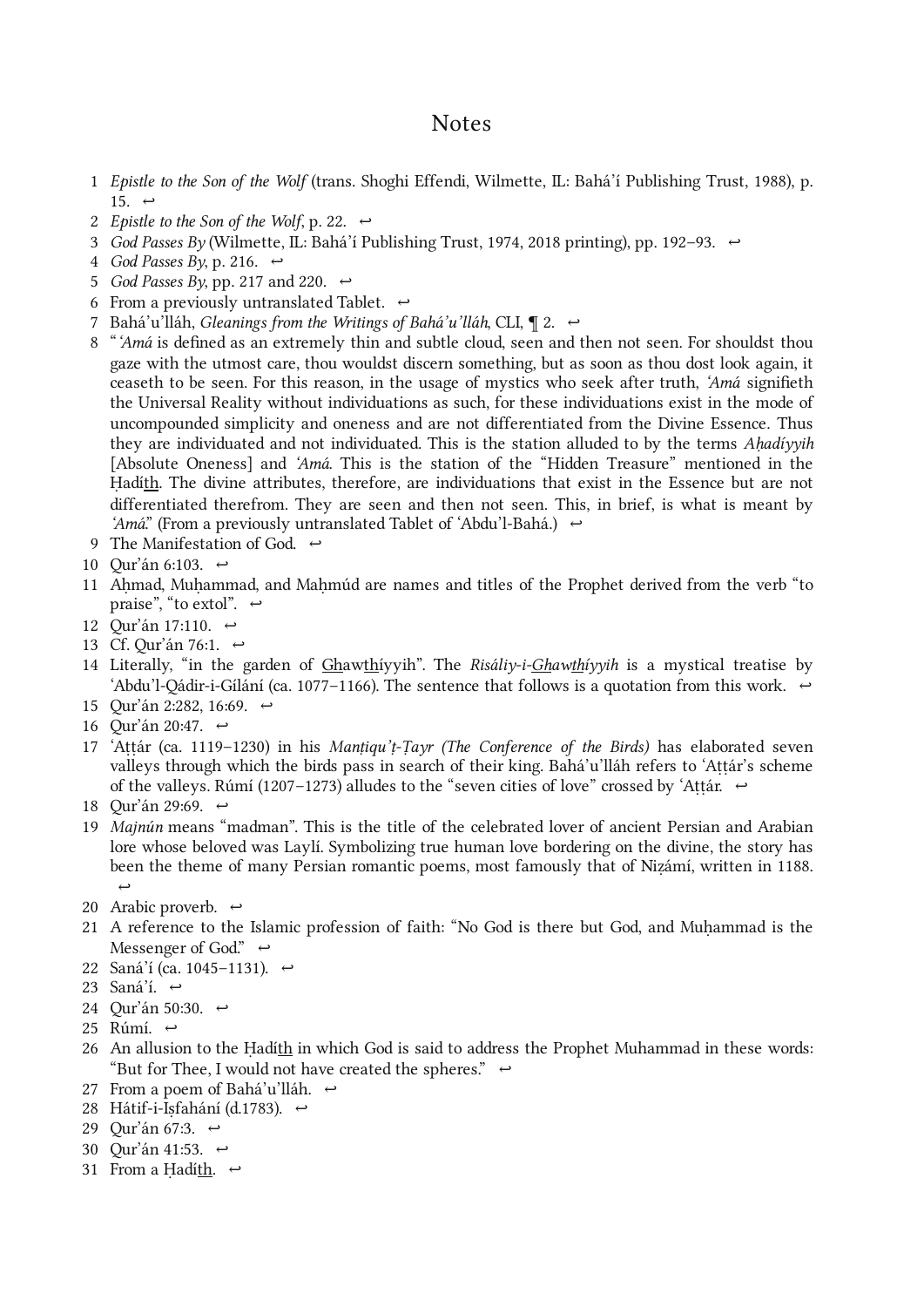<span id="page-31-0"></span>32 <u>Sh</u>ay<u>kh</u> Abú Ismá'íl 'Abdu'lláh Anṣárí of Hirát (1006–1089), a Ṣúfí master, poet, and scholar. ↔

- <span id="page-31-1"></span>Qur'án 1:6. [↩](#page-8-0)
- <span id="page-31-2"></span>Rúmí. [↩](#page-8-1)
- <span id="page-31-3"></span>Qur'án 2:156. [↩](#page-8-2)
- <span id="page-31-4"></span>Qur'án 4:78. [↩](#page-8-3)
- <span id="page-31-5"></span>37 Qur'án 18:39. ↔
- <span id="page-31-6"></span>38 The Prophet Muḥammad.  $\leftrightarrow$
- <span id="page-31-7"></span>Rúmí. [↩](#page-9-0)
- <span id="page-31-8"></span>Qur'án 16:61. [↩](#page-9-1)
- <span id="page-31-9"></span>From a Ḥadíth. [↩](#page-9-2)
- <span id="page-31-10"></span>From a Ḥadíth. [↩](#page-9-3)
- <span id="page-31-11"></span>Qur'án 83:28. [↩](#page-9-3)
- <span id="page-31-12"></span>From a Ḥadíth. [↩](#page-9-4)
- <span id="page-31-13"></span>45 From a prayer of Imám 'Alí.  $\leftrightarrow$
- <span id="page-31-14"></span>46 "But for Thee" refers to the Ḥadí<u>th</u> quoted in note 26. "We have failed to know Thee" alludes to a prayer attributed to Muhammad that says, "We have not known Thee, O God, as Thou oughtest to be known." "Or even closer" alludes to Qur'án 53:9.  $\leftrightarrow$
- <span id="page-31-15"></span>47 Sa'dí (ca. 1213–1292), author of the *Gulistán* and other poetical works.  $\leftrightarrow$
- <span id="page-31-16"></span>From a Ḥadíth. [↩](#page-10-1)
- <span id="page-31-17"></span>49 Rúmí; a reference to Qur'án 18:71. ↔
- <span id="page-31-18"></span>Qur'án 57:3. [↩](#page-10-3)
- <span id="page-31-19"></span>Rúmí. [↩](#page-11-0)
- <span id="page-31-20"></span>52 This refers to Bahá'u'lláh Himself, Who had not yet declared His mission.  $\leftrightarrow$
- <span id="page-31-21"></span>Qur'án 4:130. [↩](#page-11-2)
- <span id="page-31-22"></span>Cf. 'Aṭṭár. [↩](#page-11-3)
- <span id="page-31-23"></span>55 Ibn-i-Fáriḍ (1181–1235). ↔
- <span id="page-31-24"></span>From a Ḥadíth. [↩](#page-11-4)
- <span id="page-31-25"></span>57 Cf. Qur'án 50:22. ↔
- <span id="page-31-26"></span>Saná'í. [↩](#page-12-0)
- <span id="page-31-27"></span>59 The Prophet Muḥammad.  $\leftrightarrow$
- <span id="page-31-28"></span>From a Ḥadíth. [↩](#page-12-1)
- <span id="page-31-29"></span>61 Rúmí.  $\leftrightarrow$
- <span id="page-31-30"></span>Qur'án 9:51. [↩](#page-13-1)
- <span id="page-31-31"></span>Rúmí. [↩](#page-13-2)
- <span id="page-31-32"></span>Qur'án 76:5. [↩](#page-13-3)
- <span id="page-31-33"></span>From a Ḥadíth. [↩](#page-13-4)
- <span id="page-31-34"></span>Qur'án 28:88. [↩](#page-13-5)
- <span id="page-31-35"></span>Qur'án 15:21. [↩](#page-13-6)
- <span id="page-31-36"></span>Hátif-i-Iṣfahání. [↩](#page-14-0)
- <span id="page-31-37"></span>From a Ḥadíth. [↩](#page-14-1)
- <span id="page-31-38"></span>70 Attributed to Rúmí.  $\leftrightarrow$
- <span id="page-31-39"></span>A reference to two Ṣúfí concepts. The doctrine of the unity of existence is commonly ascribed to Ibnu'l-Arabí (1165–1240), that of the unity of appearance to Ahmad Sirhindí (1564–1624). See 'Abdu'l-Bahá, Some Answered Questions, chapter 82.  $\leftrightarrow$
- <span id="page-31-40"></span>72 Qur'án 17:79. A reference to the station of the Manifestation of God.  $\leftrightarrow$
- <span id="page-31-41"></span>"The word 'Guardian' in the Seven Valleys has no connection with the Bahá'í Guardianship." (From a letter dated 8 January 1949 written on behalf of Shoghi Effendi.)  $\leftrightarrow$
- <span id="page-31-42"></span>Qur'án 2:90. [↩](#page-14-4)
- <span id="page-31-43"></span>Rúmí. [↩](#page-14-5)
- <span id="page-31-44"></span>Ibn-i-Fáriḍ. [↩](#page-15-0)
- <span id="page-31-45"></span>In what follows, Bahá'u'lláh interprets the meaning of each of the five letters comprising the word "sparrow" (gunjishk) in Persian.  $\leftrightarrow$
- <span id="page-31-46"></span>78 The recipient of this Tablet was Mírzá Hádí Qazvíní.  $\leftrightarrow$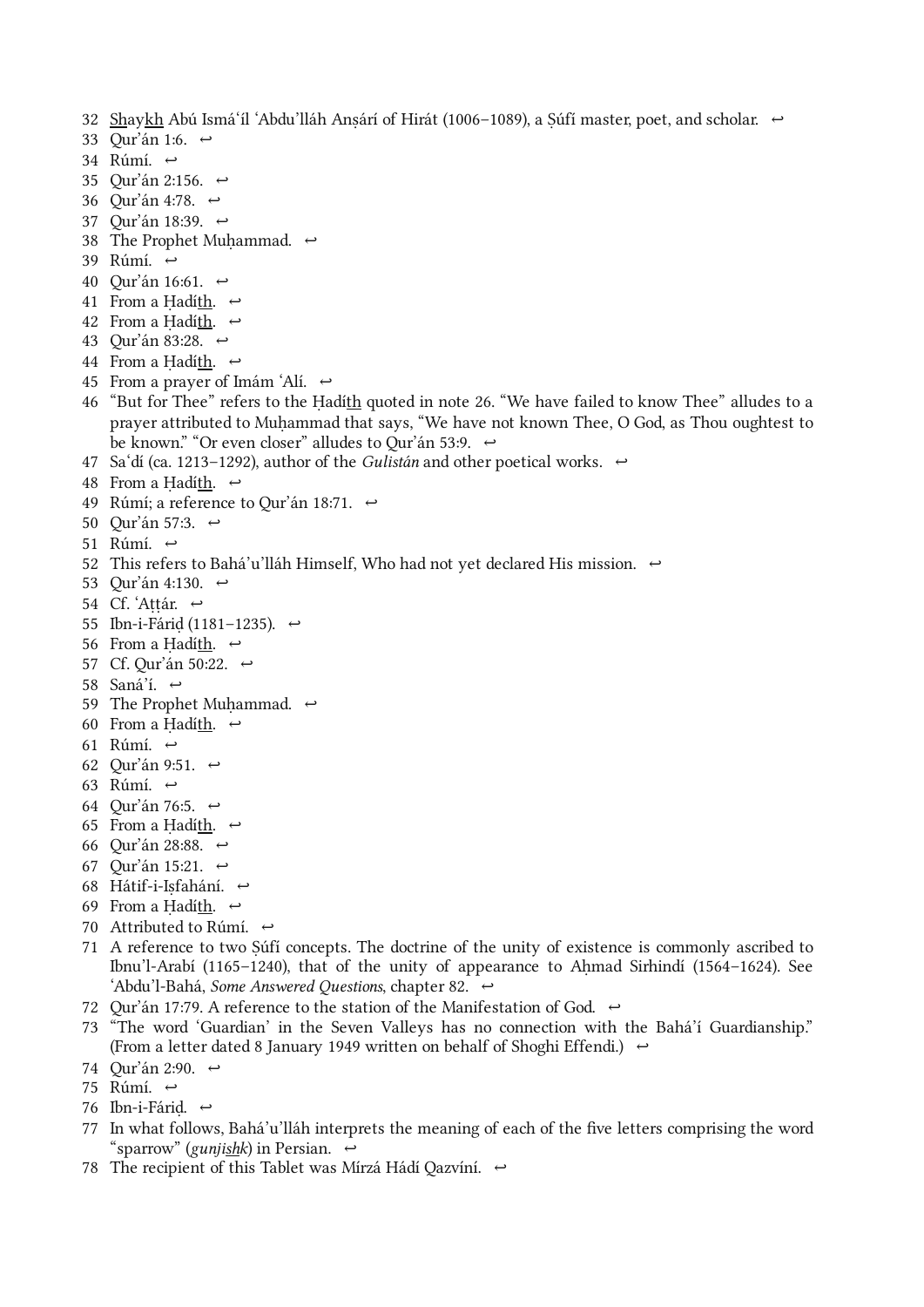<span id="page-32-49"></span><span id="page-32-48"></span><span id="page-32-47"></span><span id="page-32-46"></span><span id="page-32-45"></span><span id="page-32-44"></span><span id="page-32-43"></span><span id="page-32-42"></span><span id="page-32-41"></span><span id="page-32-40"></span><span id="page-32-39"></span><span id="page-32-38"></span><span id="page-32-37"></span><span id="page-32-36"></span><span id="page-32-35"></span><span id="page-32-34"></span><span id="page-32-33"></span><span id="page-32-32"></span><span id="page-32-31"></span><span id="page-32-30"></span><span id="page-32-29"></span><span id="page-32-28"></span><span id="page-32-27"></span><span id="page-32-26"></span><span id="page-32-25"></span><span id="page-32-24"></span><span id="page-32-23"></span><span id="page-32-22"></span><span id="page-32-21"></span><span id="page-32-20"></span><span id="page-32-19"></span><span id="page-32-18"></span><span id="page-32-17"></span><span id="page-32-16"></span><span id="page-32-15"></span><span id="page-32-14"></span><span id="page-32-13"></span><span id="page-32-12"></span><span id="page-32-11"></span><span id="page-32-10"></span><span id="page-32-9"></span><span id="page-32-8"></span><span id="page-32-7"></span><span id="page-32-6"></span><span id="page-32-5"></span><span id="page-32-4"></span><span id="page-32-3"></span>80 The Báb.  $\leftrightarrow$ 81 An allusion to Bahá'u'lláh's approaching declaration.  $\leftrightarrow$ From a Ḥadíth. [↩](#page-18-1) 82 Rúmí. [↩](#page-21-0) 83 Qur'án 76:5. [↩](#page-21-1) 84 85 Qur'án 21:69. ↔ Qur'án 67:3. [↩](#page-21-2) 86 Rúmí. [↩](#page-21-2) 87 Rúmí. [↩](#page-21-3) 88 Rúmí. [↩](#page-22-0) 89 90 Qur'án 4:78–79. ↔ 91 A reference to the three levels of certitude in the Islamic mystical tradition.  $\leftrightarrow$ Qur'án 39:53. [↩](#page-22-1) 92 93 Cf. Qur'án 37:173. ↔ 94 See note 71.  $\leftrightarrow$ 95 Rúmí. Bahá'u'lláh is here comparing <u>Sh</u>ay<u>kh</u> 'Abdu'r-Raḥmán, the recipient of the Tablet, with Ḥusámu'd-Dín Chalabí, to whom Rúmí dedicated his Mathnaví. Ḥusámu'd-Dín means "sword of faith".  $\leftrightarrow$ Sa'dí. [↩](#page-24-2) 96 97 Qur'án 41:30. ↔ 98 Qur'án 11:112. ↔ Sa'dí. [↩](#page-24-4) 99 Sa'dí. [↩](#page-24-5) 100 101 Rúmí.  $\leftrightarrow$ 102 From a prayer attributed to Imám 'Alí.  $\leftrightarrow$ 103 Cf. Rúmí. Here Rúmí tells a story of four evil birds which, when put to death, changed into four birds of goodness. The allegory refers to subduing evil qualities and replacing them with good.  $\leftrightarrow$ 104 Qur'án 89: 29–30. ↔ 105 Cf. Qur'án 41:53.  $\leftrightarrow$ 106 Qur'án 17:14. ← 107 Famed writers on grammar and rhetoric.  $\leftrightarrow$ Rúmí. [↩](#page-25-3) 108 109 Qur'án 59:19.  $\leftrightarrow$ 110 Qur'án 18:17.  $\leftrightarrow$ 111 Qur'án 24:37.  $\leftrightarrow$ 112 Qur'án 2:282.  $\leftrightarrow$ 113 From a Ḥadí<u>th</u>. <sup>[↩](#page-25-7)</sup> 114 Qur'án 83:26.  $\leftrightarrow$ 115 Qur'án 2:156.  $\leftrightarrow$ Rúmí. [↩](#page-26-1) 116 117 Qur'án 21:27.  $\leftrightarrow$ Sa'dí. [↩](#page-26-3) 118 119 Rúmí. A reference to the Cyclic Theory of Avicenna (Abu-'Alí Síná [980–1037]).  $\leftrightarrow$ 120 Rúmí  $\leftrightarrow$ 121 From a Hadíth.  $\leftrightarrow$ 122 From a Hadíth.  $\leftrightarrow$ Rúmí. [↩](#page-27-1) 123 124 An intimation of Bahá'u'lláh's imminent Manifestation.  $\leftrightarrow$ 125 Rúmí.  $\leftrightarrow$ 126 Qur'án 76:13.  $\leftrightarrow$ 127 A famous adage cited in many Islamic sources.  $\leftrightarrow$ 128 Qur'án 55:29.  $\leftrightarrow$ 

<span id="page-32-2"></span><span id="page-32-1"></span><span id="page-32-0"></span>79 Allusions to the Muslim profession of faith. See note 21.  $\leftrightarrow$